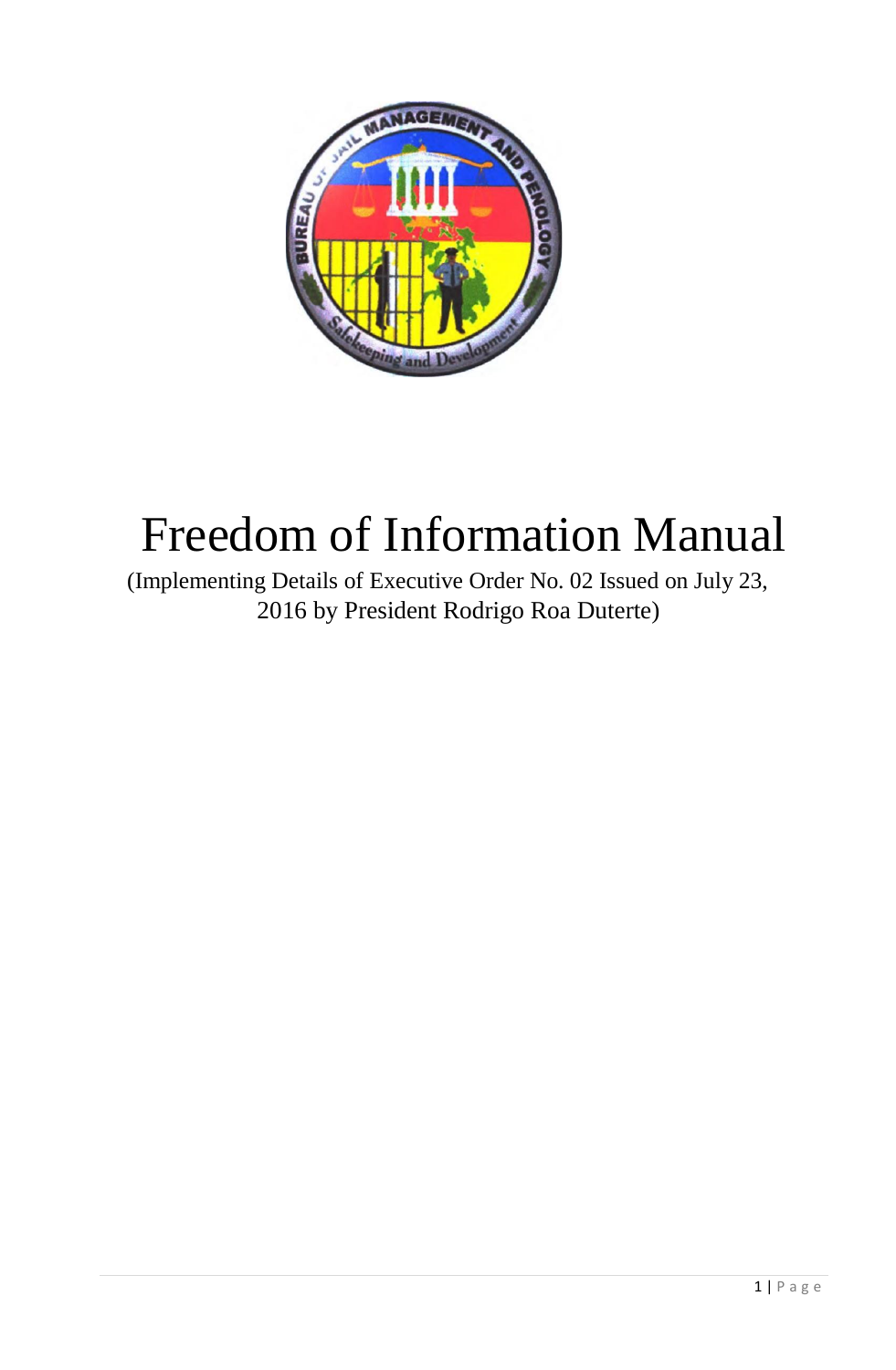# FOREWORD

As mandated by our fundamental laws, our government has worked on the formulation and implementation of measures that will uphold the rights of the people to access information concerning government affairs. Though both delayed and suppressed due to ramifications brought by political oppression through a decade-long despotic rule, the fundamental and lawful right of citizens to information and ease of access to it have been achieved through President Rodrigo Roa Duterte's issuance of Executive Order No. 2, series 2016 (Operationalizing in the Executive Branch the People's Constitutional Right to Information and the State Policies to Full Public Disclosure and Transparency in the Public Service and Providing Guidelines Therefor).

As also aligned with the basic laws, the establishment of the mechanism under the FOI has two-pronged effects. First, it grants the people their lawful right by empowering them to an efficient and accessible means of attaining information about governmental processes and; secondly, it mandates governmental agencies and other institutions to align their policies to FOI provisions which result in a democratic exercise of conferment of what the people deserve under the tenets of integrity, transparency, and honesty.

In framing this FOI manual, the BJMP was guided by the same doctrines under the Constitution. Mindful of the need to keep the public informed of bureau practices and programs affecting the community by large, the manual thus serves as sufficient reference both for bureau personnel and citizens.

In recognition of the dictates of the laws and observance of the rights of the people, the BJMP seeks to give full effect to the requirements and goals of the FOI program with an emphasis on efficiency, timeliness, and commitment to the delivery of FOI related services.

To all personnel, who exerted time, effort, and knowledge drafting and eventual completing the BJMP FOI Manual, congratulations for a job well done and for making this resounding accomplishment a reaffirmation of our faithfulness to the laws and the people.

Thank you and Mabuhay!

 **JDIR ALLAN S IRAL, CESE** Chief, BJMP

22 January 2021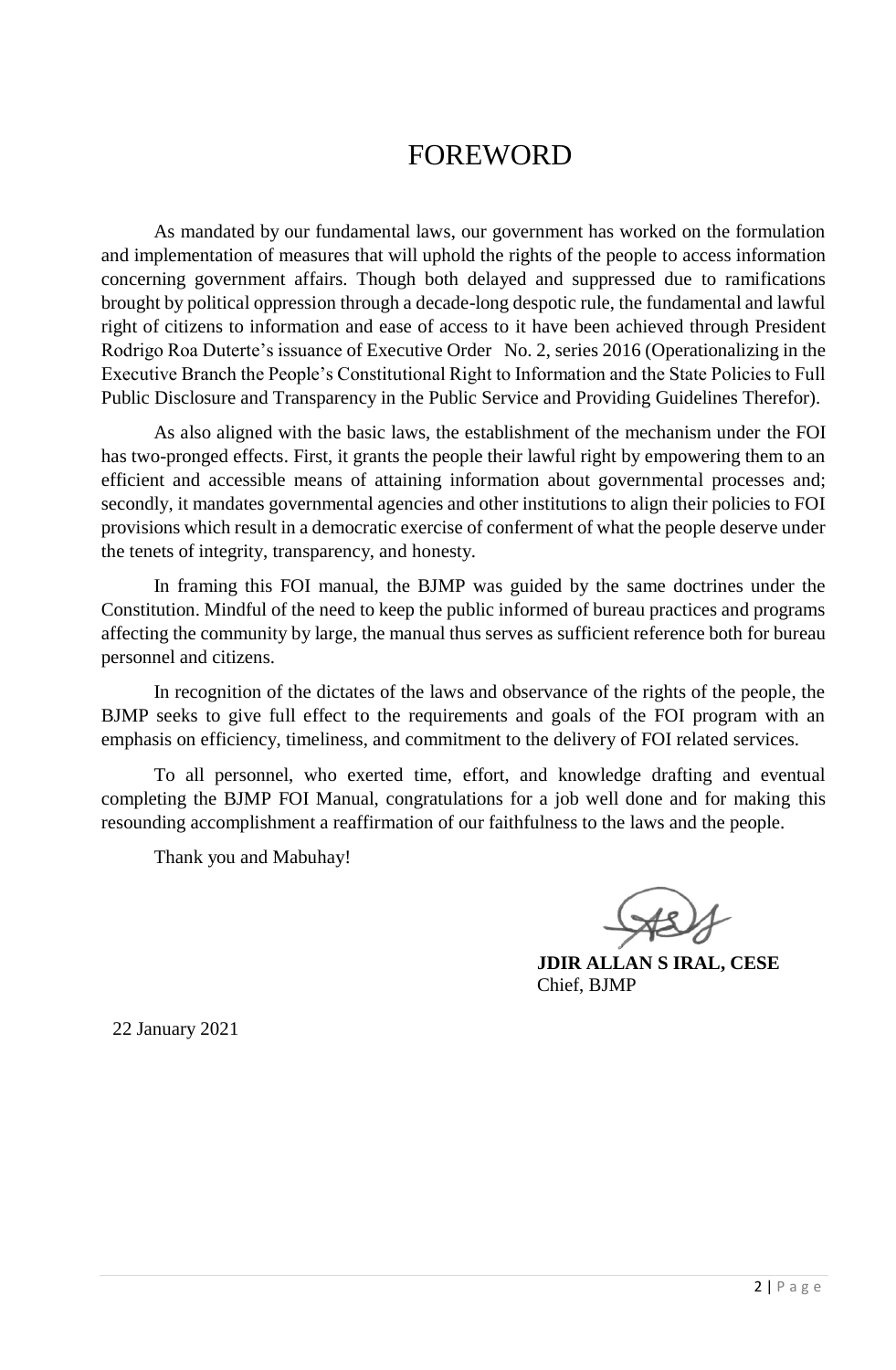# MESSAGE

Rights are but weapons on the wall if, like expensive tapestry, all they do is embellish and impress. It may be dormant, it might be suppressed, but sooner, or later, it will want to surface either in chaos or in peaceful assertion.

Barely more than three (3) months after the effectivity of the 1987 Constitution, the High Court in its decision2, made its first exposition relating to the right to information and ruled that the incorporation in the Constitution of a guarantee of access to information of public concern is a recognition of the essentiality of the free flow of ideas and information in a democracy.

With insistent call and so as not to view it as mere adornment, Executive Order No. 2 was promulgated institutionalizing in the Executive Branch the people's constitutional right to information and provides a mechanism for the public to get the audacity to assert it. Its assertiveness embodies a high level of consensus on the premise that an informed citizenry is essential to the existence and proper functioning democracy.

Towards this end, the BJMP-NHQ Legal Service Office coming out with the BJMP Freedom of Information (FOI) Manual as a useful reference for the BJMP personnel and the public.

For the accomplishment of this task, I commend all the personnel of the BJMP-NHQ Legal Service Office for giving their efforts and time selflessly. If not for them, this significant undertaking would not have been possible.

Thank you and more power...

ENO, JR

Jail Senior Superintendent Chief, Legal Service Office

09 November 2016

<sup>1</sup>Ynot v. Intermediate Appellate Court, 148 SCRA 659 2Legaspi v. CSC, G. R. No. 72119, May 29, 1987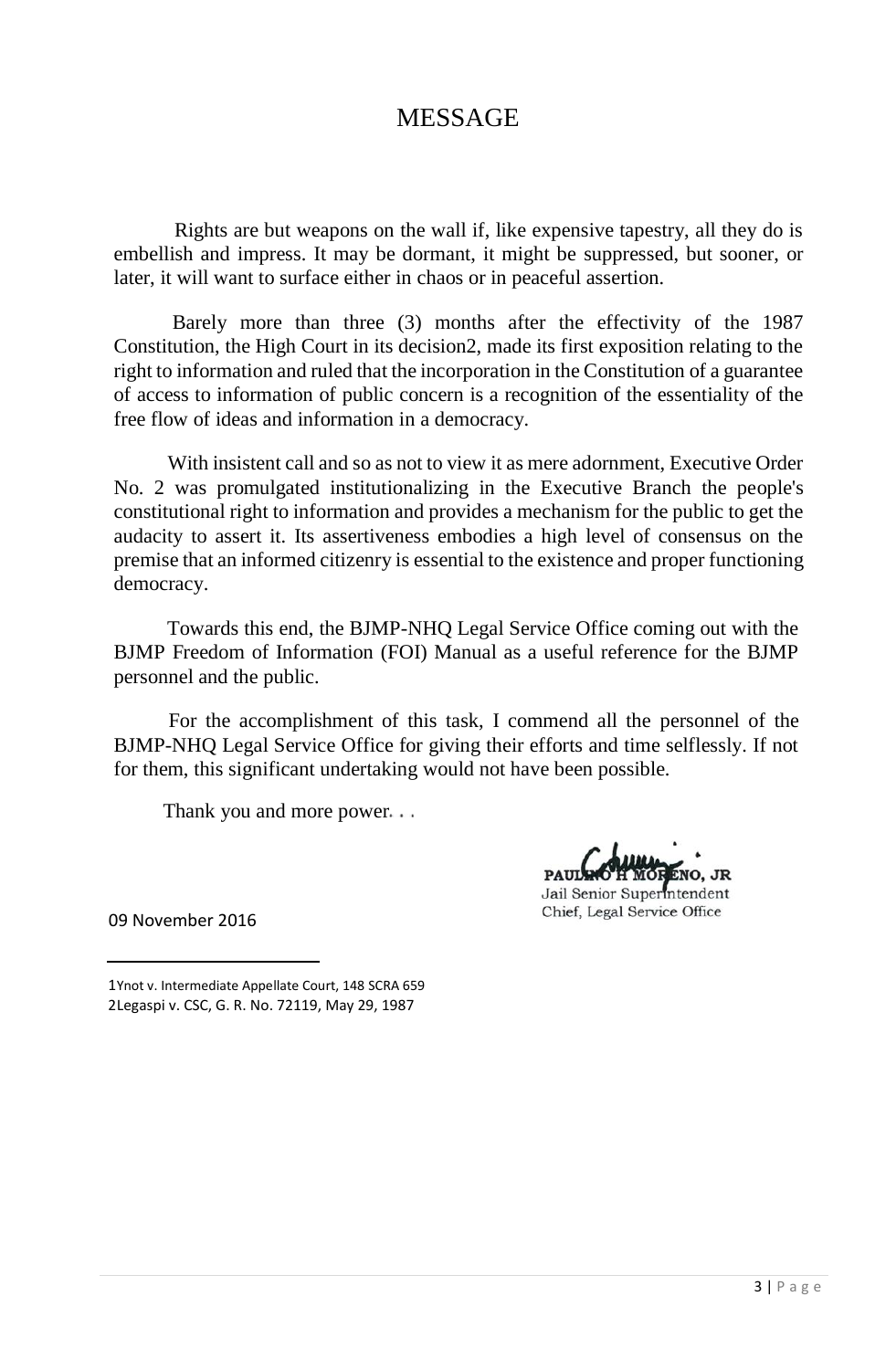# TABLE OF CONTENTS

- I. Preliminary Provisions
	- 1. Title
	- 2. Purpose
	- 3. Scope of Application
- Il. Definition of Terms
	- 4. Definition of Terms
- Ill. Designation, Duties and Responsibilities of BJMP FOI Receiving Officer (FRO) and BJMP FOI Decision Maker (FDM)

### 5. BJMP FRO

- 6. Duties of FRO
- 7. Monitoring of FOI Request and Appeal
- 8. Annual FOI Report
- 9. BJMP FDM
- 10. Duties of FDM

### IV. Procedure

- 11. Receipt of Request for Information
- 12. Initial Evaluation
- 13. Transmittal of Request by FRO to the FDM
- 14. Role of FDM in Processing the Request
- 15.Role of FRO in Transmitting the Information to the Requesting Party
- 16. Request for Extension of Time
- 17. Notice of Approval/ Denial of the Request
- 18. Approval of Request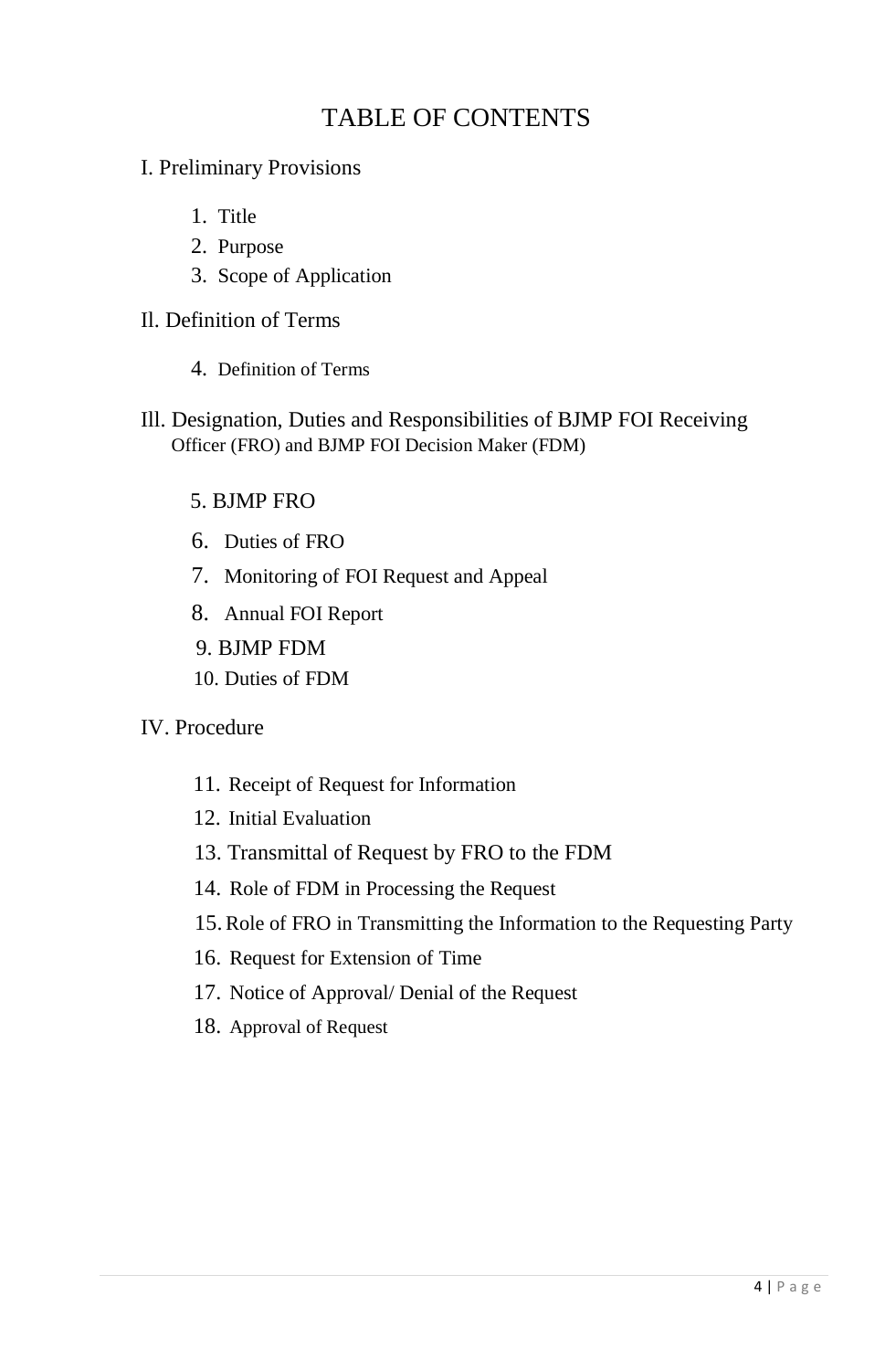- 19. Denial of Request
- V. Remedies in Case of Denial
	- 20. BJMP National Appeals and Review Committee
	- 21. BJMP Regional Appeals and Review Committee
	- 22. Appeal Procedure
- VI. Safekeeping of Records
	- 23. Safekeeping of Records
	- 24. Tracking System
- VII. Promotion of Openness and Protection of Privacy
	- 25. Duty to Publish Information
	- 26. Protection of Privacy
- Vlll. Fees
	- 27. No Request Fee
	- 28. Reasonable Cost of Reproduction and Copying of Information
	- 29. Exemption from Fees
- IX. Administrative Liability
	- 30. Non-Compliance of FOI Manual
	- 31. Disciplinary Procedure
- X. Final Provisions
	- 32. Separability Clause
	- 33. Effectivity Clause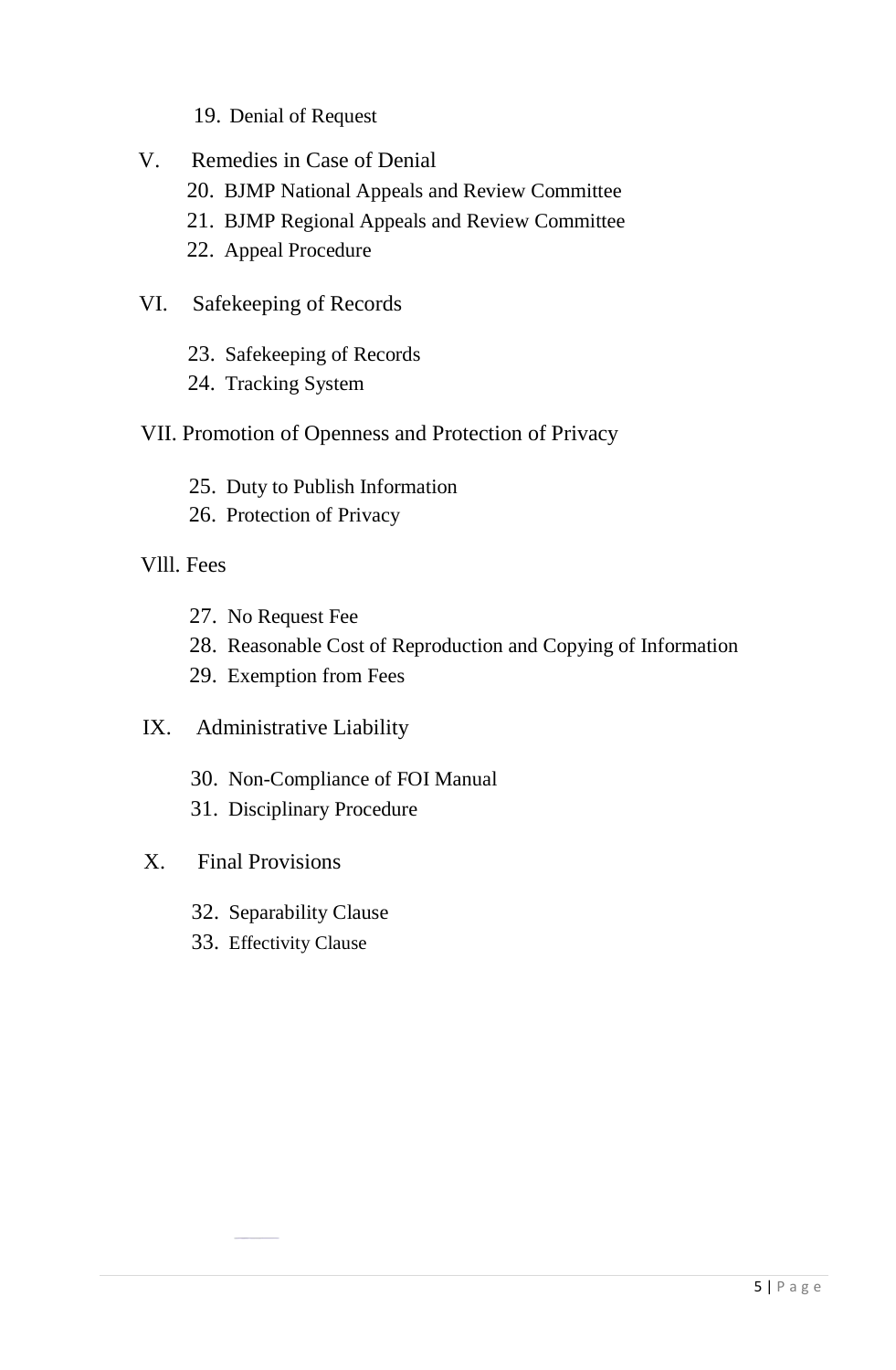### ANNEXES

- A. Executive Order No. 02
- B. Republic Act No. 10173 (Data Privacy Act of 2012)
- C. List of Exceptions to FOI
- D. Flow Chart
- E. FOI Request Form
- F. FOI Template
	- E. 1 FOI Receiving Officers of BJMP-NHQ and BJMP Regional **Offices**
	- E. 2 FOI Decision Makers of BJMP-NHQ and BJMP Regional **Offices**
	- E. 3. Document Enclosed
	- E. 4. Answer
	- E. 5. Document Available On-Line
	- E. 6. Document Not Available
	- E. 7. Under Exceptions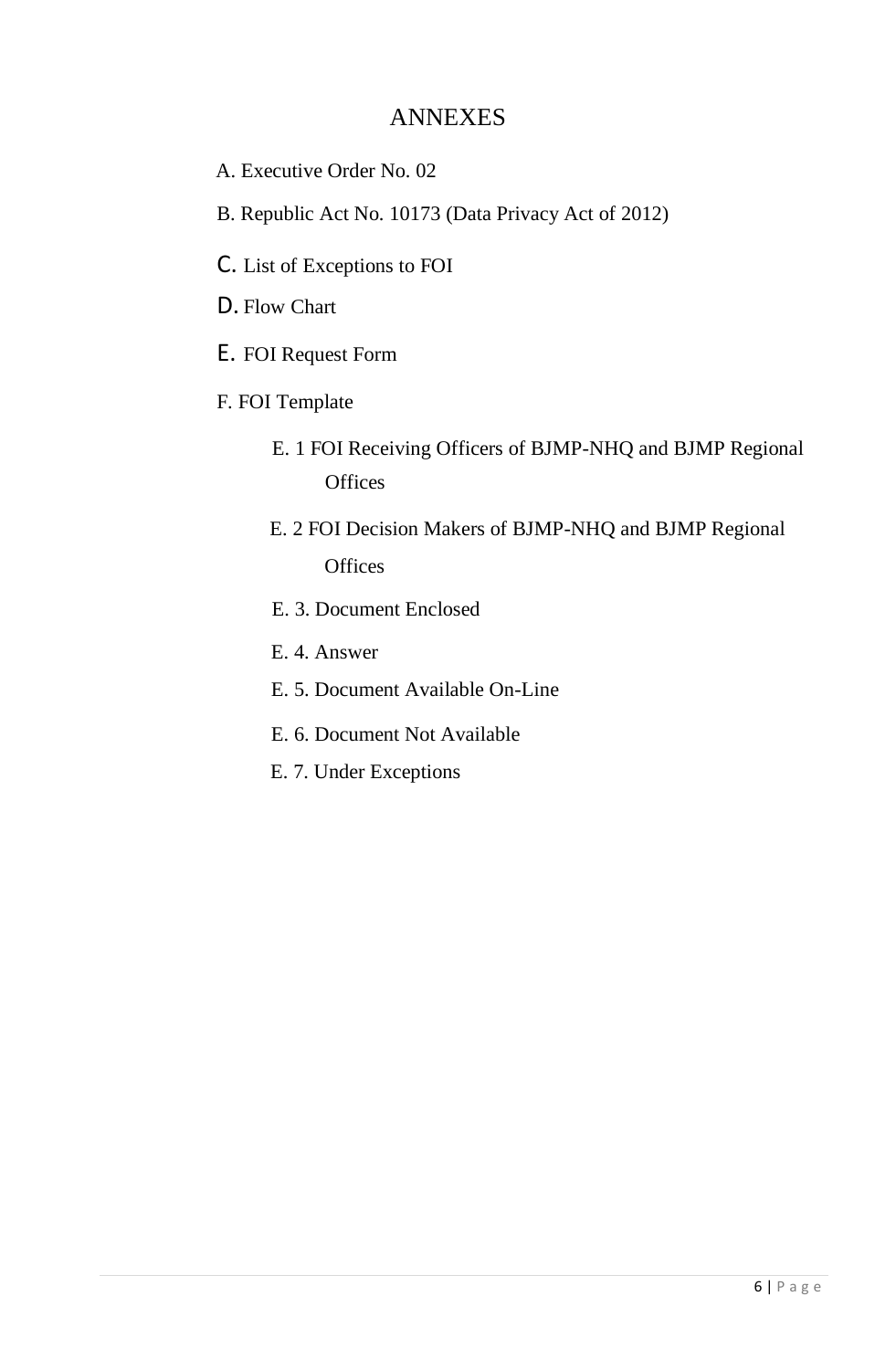### **BUREAU OF JAL MANAGEMENT AND PENOLOGY (BJMP) FREEDOM OF INFORMATION (FOI) MANUAL IMPLEMENTING EXECUTIVE ORDER (EO) NO.2 ISSUED BY THE PRESIDENT WHICH OPERATIONALIZES IN THE EXECUTIVE BRANCH THE PEOPLE'S CONSTITUTIONAL RIGHT TO INFORMATION AND THE STATE POLICY TO FULL PUBLIC DISCLOSURE AND TRANSPARENCY IN THE PUBLIC SERVICE**

**WHEREAS**, pursuant to Section 28, Article Il of the 1987 Constitution, the State adopts and implements a policy of full disclosure of all its transactions involving public interest, subject to reasonable conditions prescribed by law;

**WHEREAS**, Section 7, Article Ill of the Constitution guarantees the right of the people to information on matters of public concern;

**WHEREAS**, the incorporation of this right in the Constitution is a recognition of the fundamental role of free and open exchange of information in a democracy, meant to enhance transparency and accountability in government official acts, transactions, or decisions;

**WHEREAS**, the Data Privacy Act of 2012 (RA 10173), including its Implementing Rules and Regulations, strengthen the fundamental human right of privacy, and of communication while ensuring the free flow of information to promote innovation and growth;

**WHEREAS**, pursuant to Executive Order No. 2 issued by President RODRIGO ROA DUTERTE on 23 July 2016, the same mandates all government offices under the Executive Branch to promulgate its own Freedom of Information (FOI) Manual within one hundred twenty (120) calendar days from its effectivity;

**NOW, THEREFORE,** foregoing premises considered, the BJMP hereby ADOPTS and PROMULGATES the following BJMP FOI Manual pursuant to the above-cited Executive Order, to wit: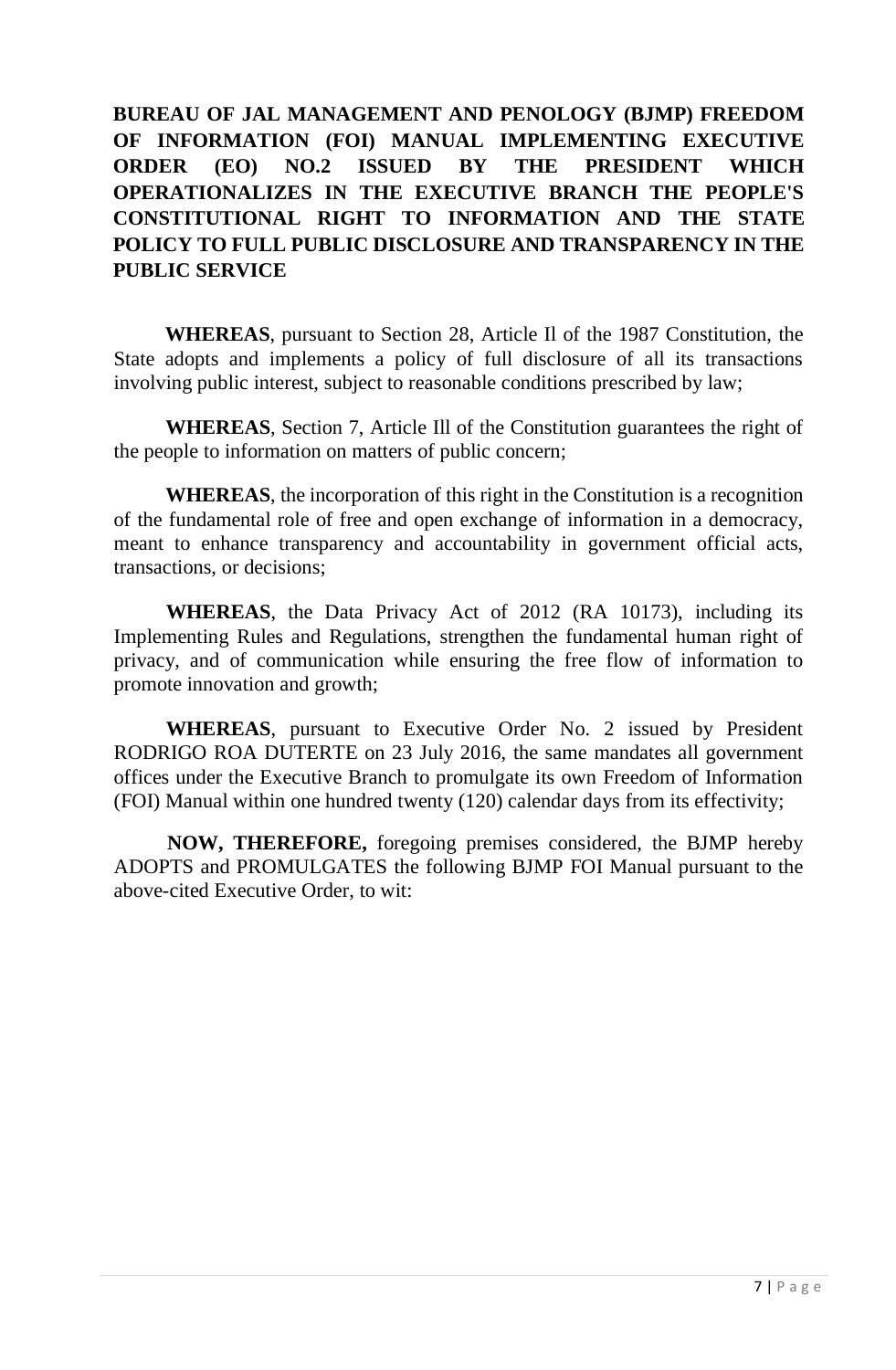### **RULE 1**

#### **PRELIMINARY PROVISIONS**

Section 1. Title. These Rules shall be known and cited as the "Bureau of Jail Management and Penology (BJMP) Freedom of Information (FOI) Manual or "BJMP FOI Manual" for brevity".

Section 2. Purpose. These Rules are promulgated to prescribe the procedures and guidelines to be followed by all BJMP offices in dealing with the requests for information received under Executive Order (E.O.) No. 2 on Freedom of Information  $(FOI)$ .  $(Annex"A")$ 

Section 3. Scope of Application. This Manual shall apply to all requests for information addressed to the BJMP National Headquarters (BJMP-NHQ) and all its Regional Offices, Jail Provincial Administrator's Offices and Jail Facilities nationwide. However, those requests which can be obtained or produced by the office concerned in the routine or regular course of business, the Anti-Red Tape Act of 2007 (RA 9485), its implementing rules and regulations and other applicable laws and rules shall apply.

#### **RULE 11**

#### **DEFINITION OF TERMS**

Section 4. Definition of Terms. For purposes of these Rules, the following terms shall mean:

a. Freedom of Information (FOI - is the right of the people to information on matters of public concern, and adopts and implements a policy of full public disclosure of all its transactions involving public interest, subject to the procedures and limitations provided in Executive Order No. 2. This right is indispensable to the exercise of the right of the people and their organizations to effective and reasonable participation at all levels of social, political and economic decision-making.

b. Information — pertains to any records, documents, papers, reports, letters, contracts, minutes and transcripts of official meetings, maps, books, photographs, data, research materials, films, sound and video recording, magnetic or other tapes, electronic data, computer stored data, any other like or similar data or materials recorded, stored or archived in whatever format, whether offline or online, which are made, received, or kept in or under the control and custody of any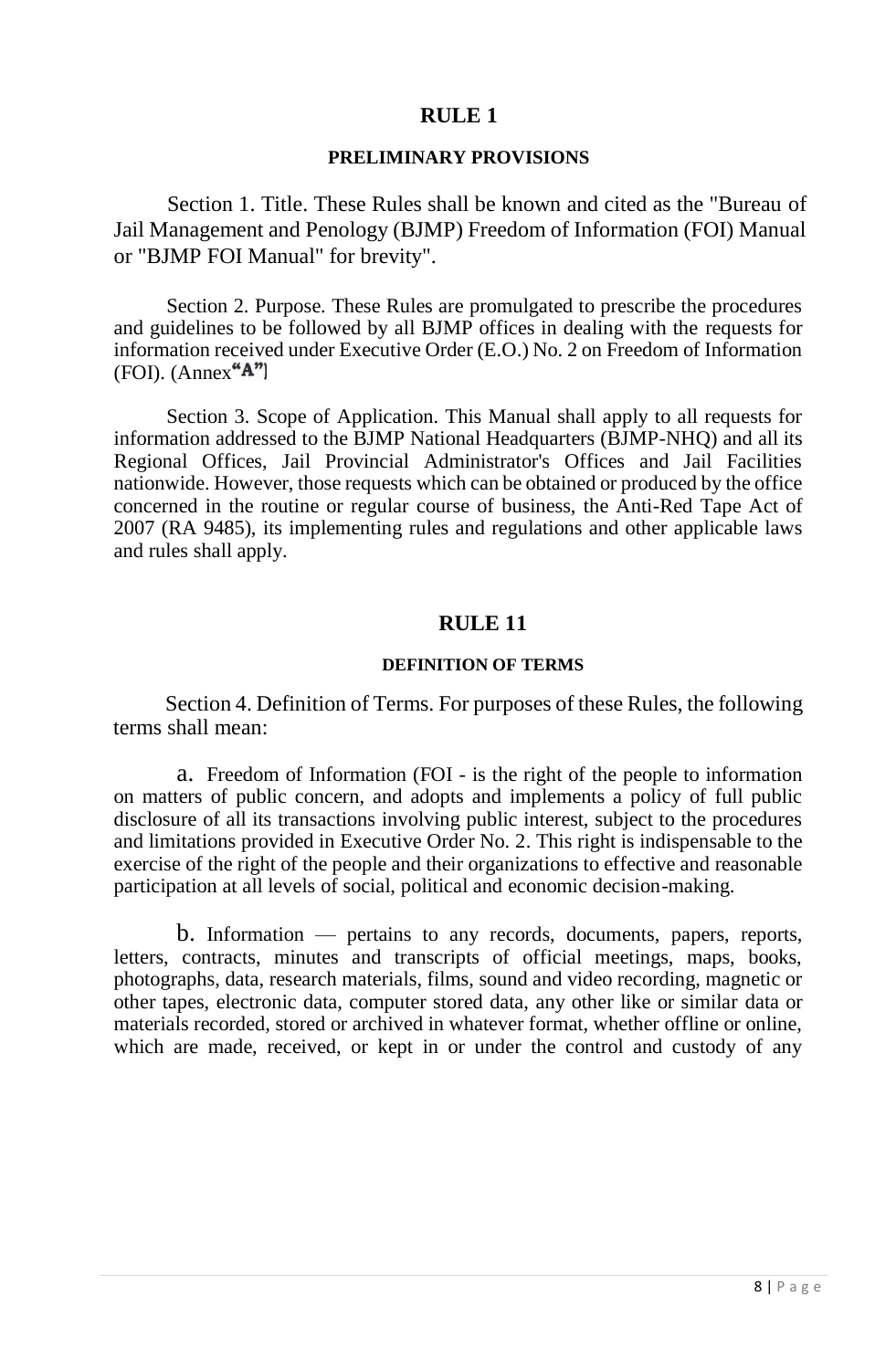government office pursuant to law, executive order, and rules and regulations or in connection with the performance or transaction of official business by any government office.

c. Information for Disclosure refers to information promoting the awareness and understanding of policies, programs, activities, rules or revisions affecting the public, government agencies, and the community and economy. It also includes information encouraging familiarity with the general operations, thrusts, and programs of the government. In line with the concept of proactive disclosure and open data, these types of information can be posted or accessed to government websites, such as data.gov.ph, without need of written requests.

d. Official Record/s - shall refer to information produced or received by a public officer or employee, or by a government office in an official capacity or pursuant to a public function or duty.

e. Open Data - refers to publicly available data structured in a way that enables the data to be fully discoverable and usable by end users.

g. Public Records - shall include information required by laws, executive orders, rules, or regulations to be entered, kept, and made publicly available by a government office.

h. Public Service Contractor - shall refer to a private entity that has dealing, contract, or a transaction of whatever form or kind with the government or a government agency or office that utilizes public funds.

i. Personal Information shall refer to any information, whether recorded in a material form or not, from which the identity of an individual is apparent or can be reasonably and directly ascertained by the entity holding the information, or when put together with other information would directly and certainly identify an individual.

j. Sensitive Personal Information - As defined in the Data Privacy Act of 2012, (Annex "B") shall refer to personal information:

- (1) About an individual race, ethnic origin, marital status, age, color, and religious philosophical or political affiliations;
- (2) About an individual health, education, genetic or sexual life of a person, or to any proceedings for any offense committed or alleged to have committed by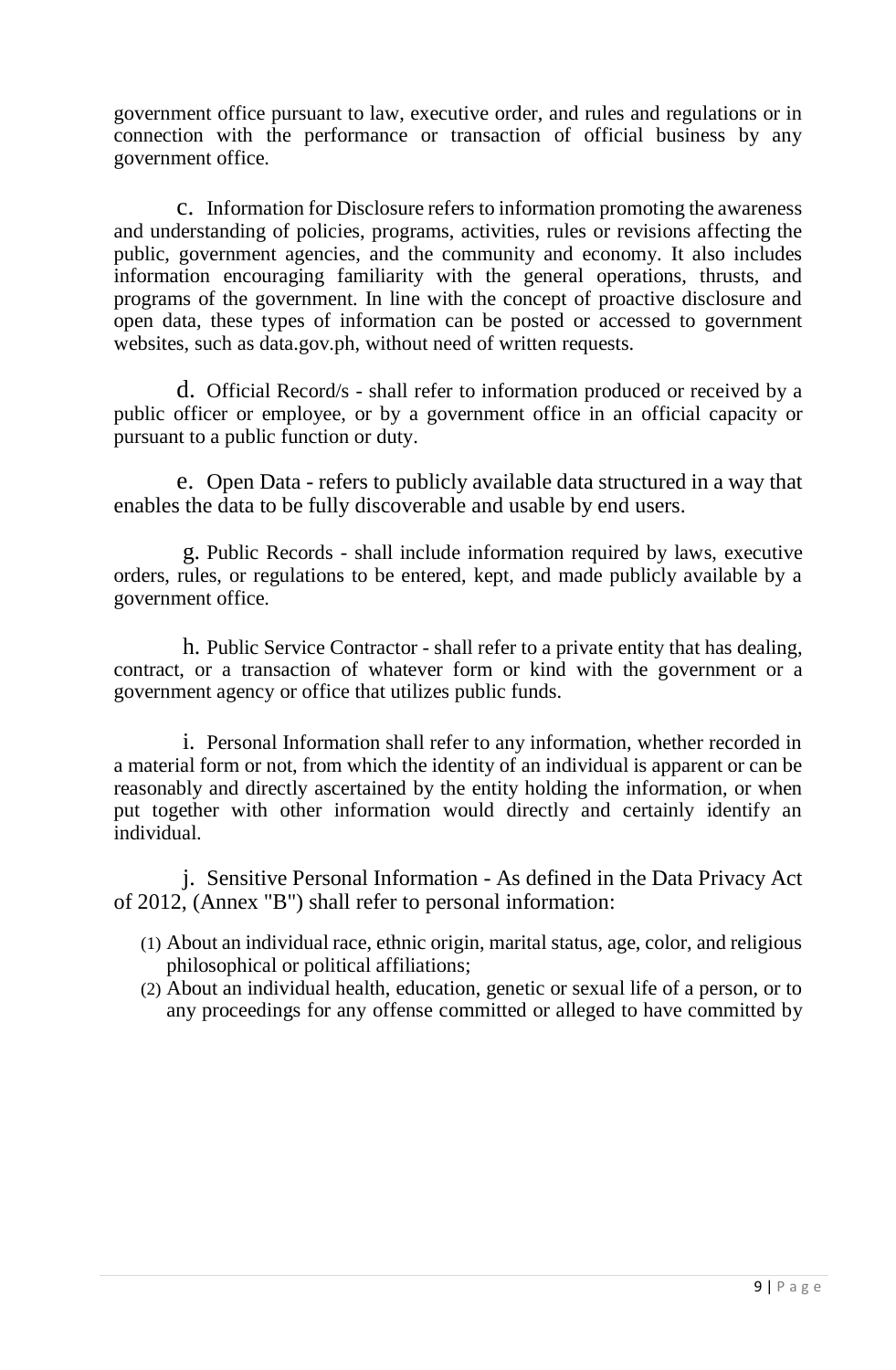such person, the disposal of such proceedings or the sentence of any court in such proceedings;

- (3) Issued by government agencies peculiar to an individual which includes, but not limited to, social security numbers, previous or current health records, licenses or its denials, suspension or revocation, and tax returns; and
- (4) Specifically established by an executive order or an act of Congress to be kept classified.

k. Frequently Requested Information - refers to information released in response to an FOI request that the BJMP determines have become or are likely to become the subject of subsequent requests for substantially the same records.

l. Full Denial - refers when the BJMP offices cannot release any records or information in response to a FOI request, because, for example, the requested information is exempt from disclosure in its entirety or no records responsive to the request could be located.

m. Full Grant - refers when the BJMP offices are able to disclose all records in full in response to an FOI request.

n. Partial Grant/Partial Denial - refers when the BJMP is able to disclose portions of the records in response to a FOI request, but deny other portions of the request.

o. Pending Request or Pending Appeal - refers to an FOI request or administrative appeal for which the BJMP offices has not yet taken final action in all respects. It captures anything that is open at a given time including requests that are well within the statutory response time.

p. Perfected Request - refers to an FOI request, which reasonably describes the records sought and is made in accordance with this Manual and other BJMP office regulations.

q. Multi-Track Processing - refers to a system that divides incoming FOI requests according to their complexity so that simple requests requiring relatively minimal review are placed in one processing track and more complex requests are placed in one or more other tracks. Requests in each track shall be acted upon or processed on a first in/first out basis.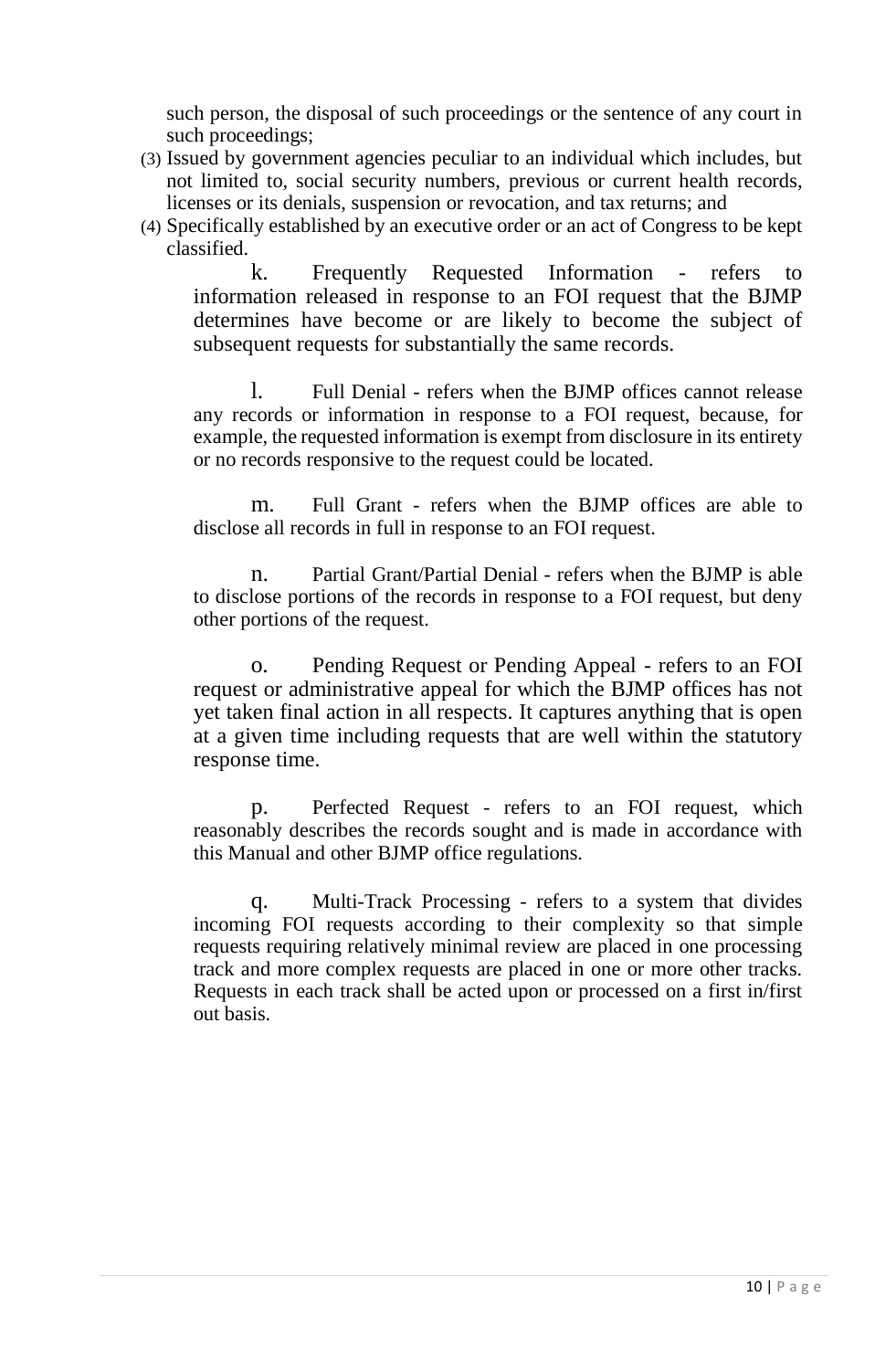r. Proactive Disclosure - refers to information made publicly available by the BJMP offices without waiting for a specific FOI request.

s. Processed Request or Processed Appeal refers to the number of requests or appeals made where the BJMP has completed its work and sent a final response to the requester.

t. Received Request or Received Appeal - refers to an FOI request or administrative appeal that the BJMP has received within a fiscal year.

u. Referral — refers to the process when the BJMP offices locates a record that originated with, or otherwise of primary interest of another agency, in such case, the BJMP shall forward that request to other agency to process the same and the latter shall have the final determination and shall inform the requester about the action taken.

v. Consultation — refers to the process when the BJMP locates a record that contains information of interest with another office or agency, in such case, the latter's opinion must be obtained on the disclosability of the records before any final determination is made.

w. Simple Request - refers to an FOI request which involves only a small volume of material and does not require a considerable amount of time and enables the BJMP to process the request relatively quickly.

x. data.gov.ph - refers to the open data website that serves as the government's comprehensive portal for all public government data that is searchable, understandable, and accessible.

y. eFOI.gov.ph - refers to the website that serves as the government's comprehensive FOI website for all information on the FOI. Among many other features, eFOI.gov.ph provides a central resource for the public to understand the FOI, to locate records that are already available online, and to learn how to make a request for information that is not yet publicly available. eFOI.gov.ph also promotes agency accountability for the administration of the FOI by graphically displaying the detailed statistics contained in Annual FOI Reports, so that they can be compared by agency and over time.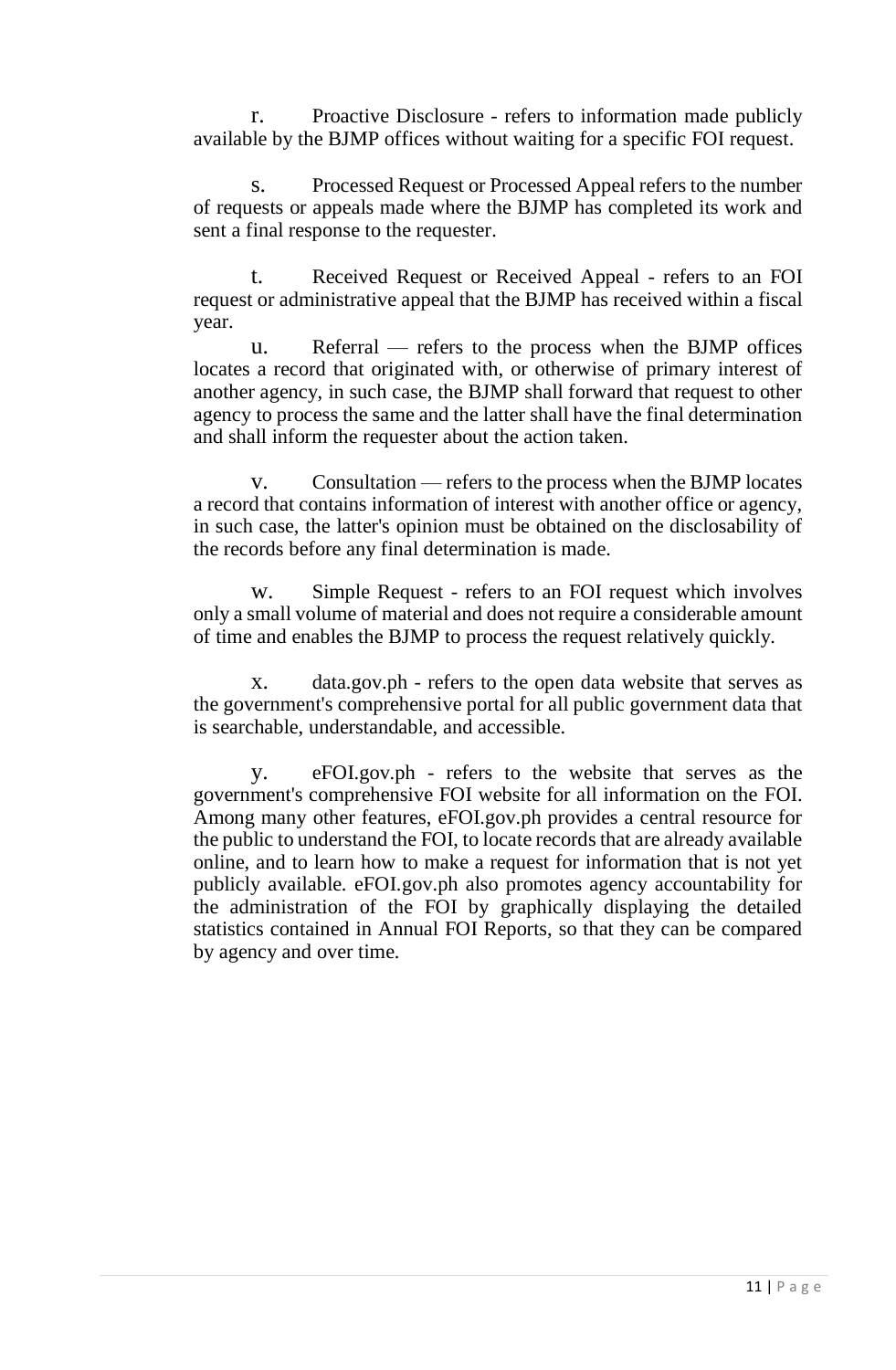z. FOI Action Officer- refers to the person who assumes the responsibilities of the receiving officer in the absence of the latter including the approval or denial of the request.

#### **RULE 111**

#### **DESIGNATION, DUTIES AND RESPONSIBILITIES OF BJMP FRO and FDM**

Section 5. BJMP FOI Receiving Officer. There shall be a BJMP FOI Receiving Officer (FRO) in the BJMP National Headquarters (BJMP-NHQ) and in every BJMP Regional Offices (BJMPRO). The designated Chief, Community Relations Service Office (C, CRSO) in the National Headquarters, Chief, Regional Community Relations Service (C, RCRS) in the Regional Offices as well as the Community Relations Service Officer (CRSO) in all jail facilities shall be, during their incumbency, the BJMP FOI Receiving Officer (BJMP FRO) in their respective levels. In case the BJMP FRO is on leave or on official business where he is out of office for a number of days, the designated Officer-In-Charge (OIC) shall automatically assume the duties and responsibilities as the BJMP FRO.

Section 6. Duties of the FRO. The duties of the FRO shall include, among others, receiving on behalf of the BJMP, all requests for information, conduct initial evaluation of the request and if found sufficient, then advise the requesting party that the same shall be forwarded to the FOI Decision Maker for further evaluation.

However, the FRO may deny the request based on:

- a. That the form is incomplete; or
- b. That the information is already disclosed in the BJMP Official Website or at data.gov.ph.

Section 7. Monitoring of FOI Request and Appeal. The FOI Receiving Officer shall monitor all FOI requests and appeals; provide assistance to the FOI Decision Maker; provide support to the public and staff with regard to FOI; compile statistical information as required; and submit periodic report to the Chief, BJMP.

Section 8. Annual FOI Report. The FOI Receiving Officer shall prepare Annual FOI Report to be submitted and filed each year with the Presidential Communications Operations Office (PCOO). It shall contain as follows: detailed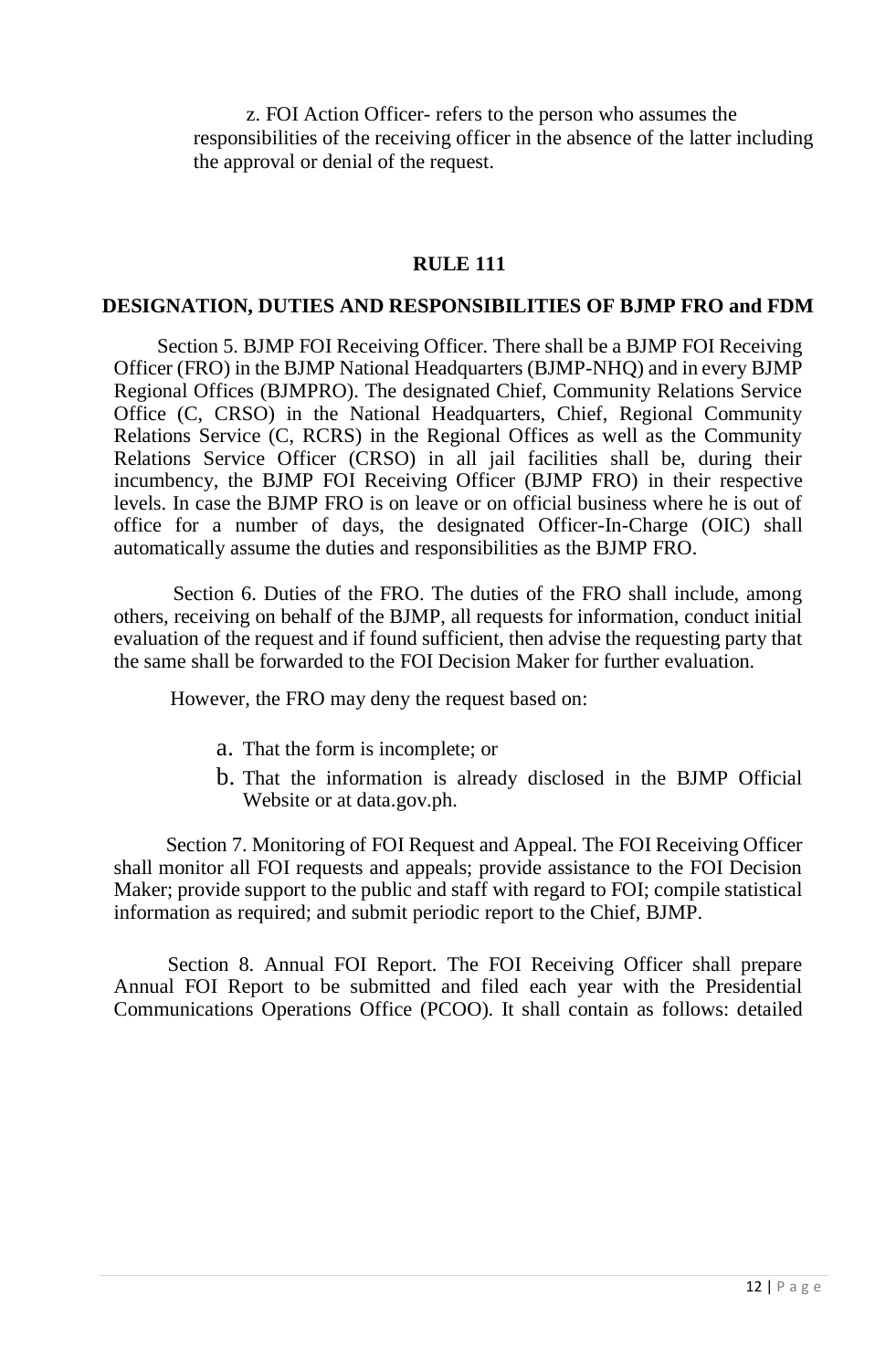statistics on the number of FOI requests and appeals received, processed, and pending before the BJMP-NHQ, BJMPRO and all jail stations.

Section 9. BJMP FOI Decision Maker. There shall be a BJMP FOI Decision Maker (FDM), in the BJMP-NHQ, in every BJMPRO and all jail stations nationwide. The designated Chief, Directorial Staff (CDS) in the National Headquarters, Regional Chief of Staff (RCS) in the Regional Offices and Jail Wardens in all jail stations shall be, during their incumbency, the BJMP FDM, in their respective levels. In case the BJMP FDM is on leave or on official business where h is out of office for a number of days, the designated Officer-In-Charge (OIC) shall automatically assume the duties and responsibilities as the BJMP FDM.

In instances where the CDS or RCS is holding concurrent designation as DCO or ARDA/ARDO, respectively, the Director, DPRM or the Chief, PRMD shall be designated by the Chief, BJMP or the Regional Director, as the case may be, as the FOI Decision Maker in their respective levels.

Section 10. Duties of FDM. The FOI Decision Maker shall conduct evaluation of the request for information and has the authority to grant or deny the request, based on the following:

- a. That the BJMP does not have the information requested;
- b. That the information requested contains sensitive personal information protected by the Data Privacy Act of 2012;
- c. That the information requested falls under the list of exceptions to FOI provided for by law, rules, Executive Order and other official issuances;
- d. The request is unreasonable being identical or substantially similar request from the same requesting party whose request has already been previously granted or denied by the BJMP offices; and
- e. The request states NO PURPOSE/ S or if stated, it appears to be unreasonable or irrelevant as the information requested has no causal connection with the purpose.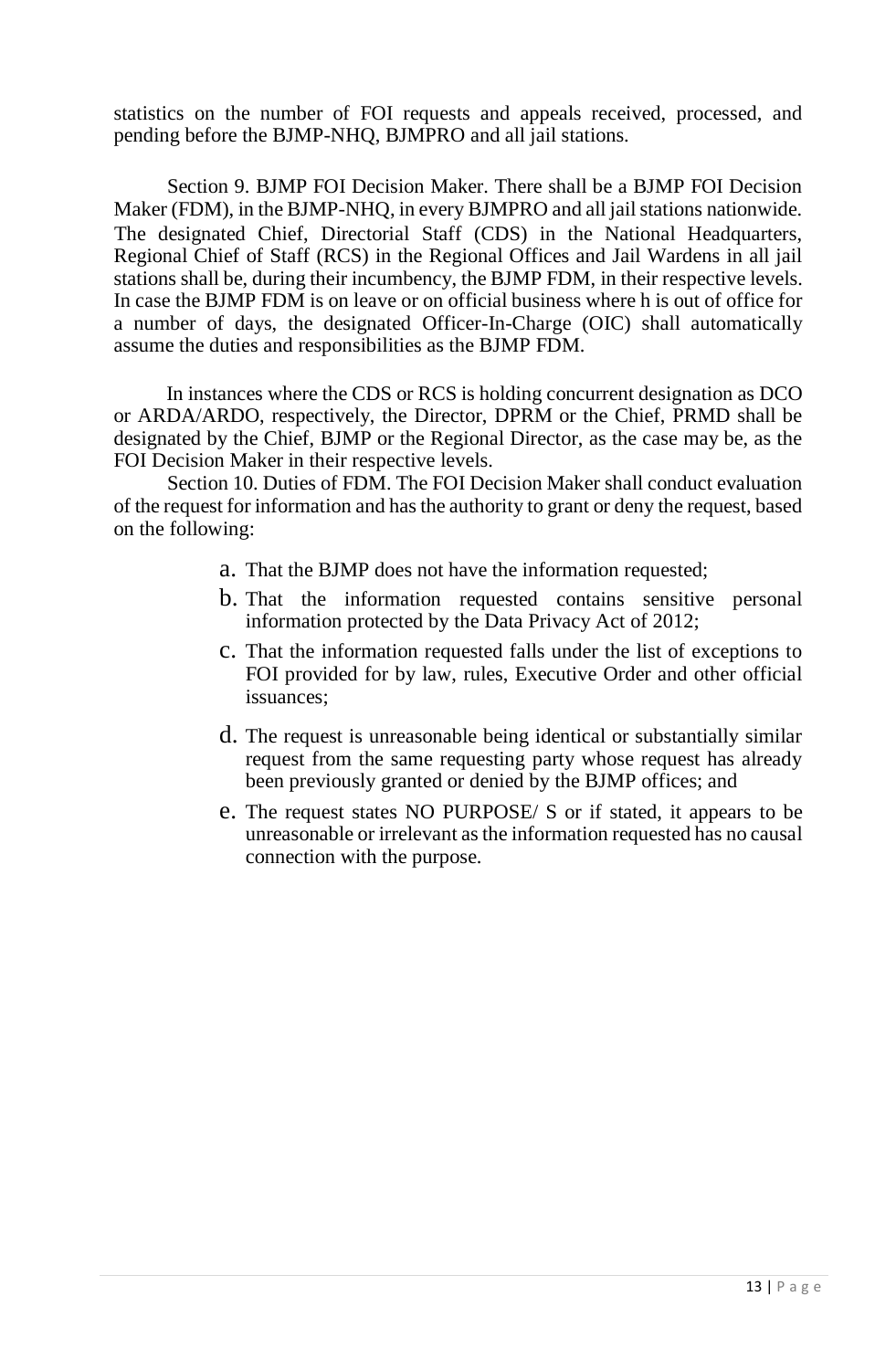# **RULE IV PROCEDURE**

Section 11. Receipt of Request for Information. The FRO shall receive the request for information from the requesting party and check compliance of the following requirements:

- The request must be in writing;
- The request shall state the name and contact number, address of the requesting party, as well as provide valid proof of identification; and
- The request shall reasonably and specifically describe the information requested, and the reason for, or purpose for which it is intended.

The request can be made through electronically, provided, that the requesting party shall attach a scanned copy of the FOI application request accompanied by a copy of a duly recognized and valid government ID with photo.

In case the requesting party is unable to make a written request, because of illiteracy or due to being a person with disability, he or she may make an oral request, and the FRO shall reduce it in writing and properly thumb marked by the requesting party.

The request shall be stamped received by the FRO, indicating the date and time of the receipt of the written request, and the name, rank, title and position of the public officer who actually received it, with a corresponding signature and a copy, furnished to the requesting party. In case of electronic requests, the same shall be printed out and shall follow the procedure mentioned above, and be, likewise, acknowledged electronically. The FRO shall input the details of the request on the Request Tracking System and allocate a reference number.

The BJMP or any of its concerned offices or stations must respond to requests promptly, within the fifteen (15) working day period following the date of receipt of the request. A working day is any day other than Saturday, Sunday, legal holiday or a day declared as national holiday by the duly constituted authorities. In computing a period, Art. 13 of the New Civil Code shall be observed.

The date of receipt of the request will either be: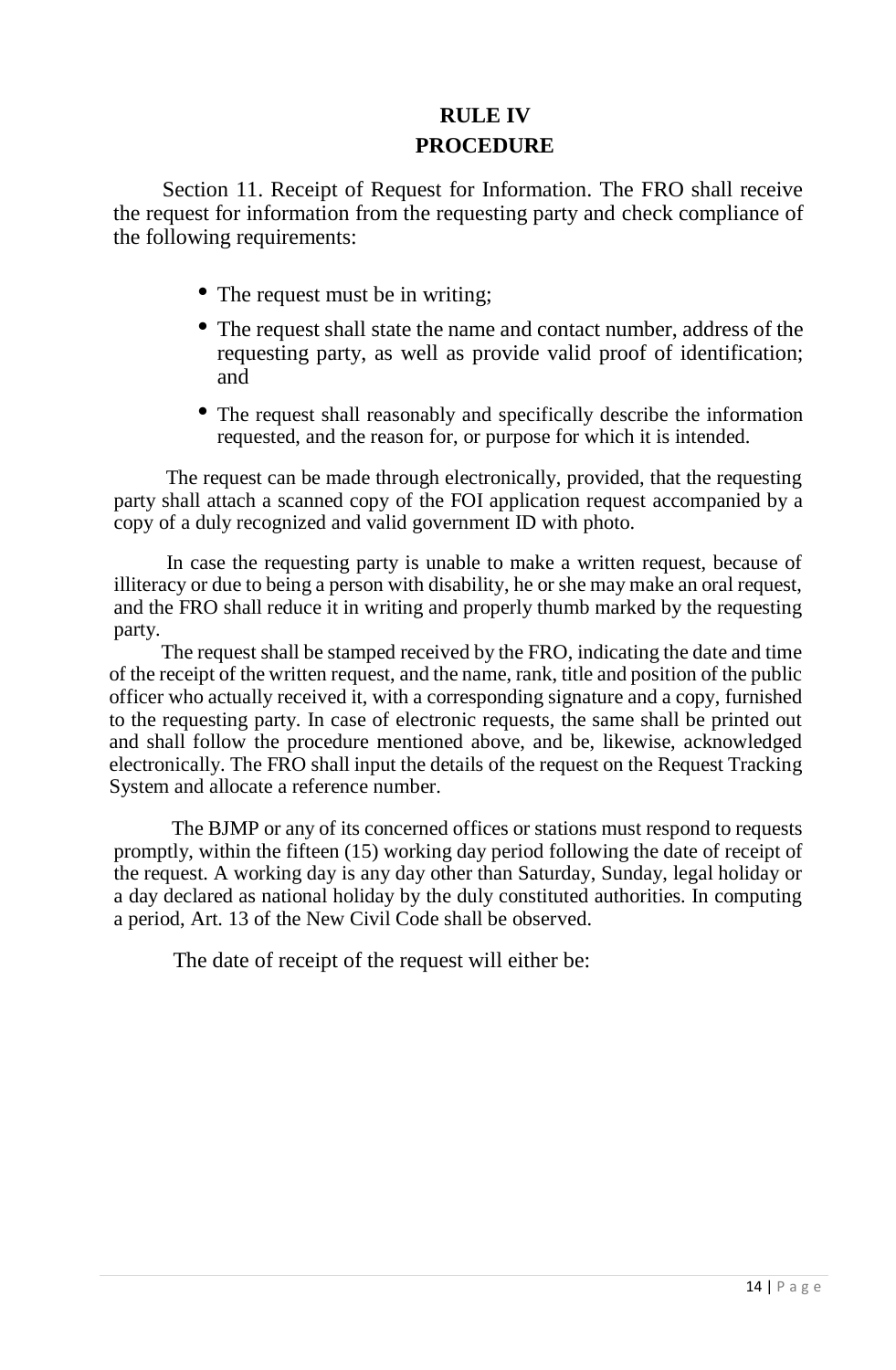- a. The day on which the request is physically or electronically delivered to the government office, or directly into the email inbox of an office staff; or
- b. If the government office has asked the requesting party for further details to identify and locate the requested information, the date on which the necessary clarification is received.

An exception to this is when the request has been emailed to an office staff but was not around for some reasons and this has generated an 'out of office' message with instructions on how to re-direct the message to another contact. In this case, the date of receipt will be the day the request arrives in the inbox of that contact.

Should the requested information need further details to identify or locate, then the 15 working days will commence the day after it receives the required clarification from the requesting party.

Section 12. Initial Evaluation. After receipt of the request for information, the FRO shall evaluate the contents of the request.

- 12.1 Request relating to more than one office under the BJMP: If a request for information is received which requires to be complied with by different Regional Offices, the FRO shall forward such request to the regional office concerned and ensure that it is well coordinated and monitor its compliance. The FRO shall make it clear with the respective offices that they will only provide the specific information that relates their office.
- 12.2. Requested information is not in the custody of the BJMP or any of its offices: If the requested information is not in the custody of the BJMP or any of its offices, following the referral and discussions with the FDM, the FRO shall immediately inform and advised the requesting party of such fact.
- 12.3. Requested information is already posted and available on-line: Should the information being requested is already posted and publicly available in the BJMP website, data.gov.ph or foi.gov.ph, the FRO shall inform the requesting party of the said fact and provide them the website link where the information is readily available.
- 12.4. Requested information is substantially similar or identical to the previous request: Should the requested information is substantially similar or identical to a previous request by the same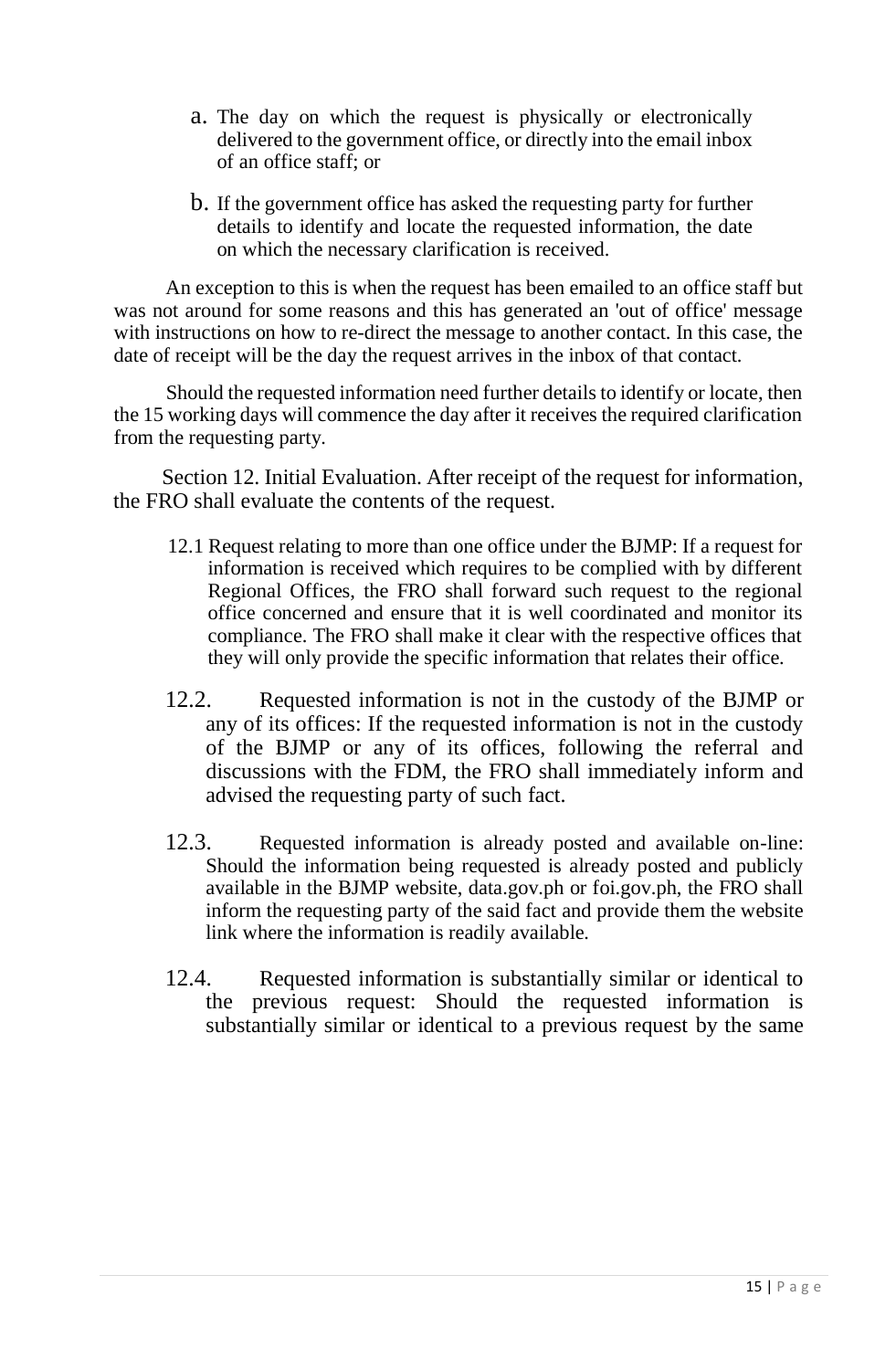#### requesting party, the request shall be denied. However, the FRO shall inform the applicant of the reason of such denial.

Section 13. Transmittal of Request by FRO to the FDM. After receipt of the request for information, the FRO shall conduct initial evaluation of the information being requested, and notify the FDM of such request. A copy of the request shall be forwarded to FDM within one (1) day from receipt of the written request. The FRO shall record the date, time and name of the FDM who received the request in a record book with the corresponding signature and acknowledgement of receipt of the request.

Section 14. Role of FDM in Processing the Request. Upon receipt of the request for information from the FRO, the FDM shall assess and clarify the request if necessary. He or she shall make all necessary steps to locate and retrieve the information requested. The FDM shall ensure that the complete information requested be submitted to the FRO within 10 days upon receipt of such request.

The FRO shall note the date and time of receipt of the information from the FDM and report to the Chief, BJMP, Regional Director or Jail Warden, as the case may be, in case the ten (10) day period expires and the request still unacted upon.

If the FDM needs further details to identify or locate the information, he shall, through the FRO, seek clarification from the requesting party. The clarification shall stop the running of the 15 working day period and will commence the day after it receives the required clarification from the requesting party.

If the FDM determines that a record contains information of interest to another agency, the FDM shall consult with the agency concerned on the disclosability of the records before making any final determination.

Section 15. Role of FRO in Transmitting information to the Requesting Party. Upon receipt of the requested information from the FDM, the FRO shall collate and ensure that the information is complete. He shall attach a cover/ transmittal letter signed by the Chief, BJMP, Regional Director or Jail Warden, as the case may be, and ensure the transmittal of such information to the requesting party within 15 working days upon receipt of the request.

Section 16. Request for an Extension of Time. If the information requested requires extensive search or examination of voluminous records, or the office where the records were kept was once consumed by the occurrence of fortuitous events or other analogous circumstances, the FDM should inform the FRO and the latter shall immediately inform the requesting party of the extension, setting forth the reasons for such extension. In no case shall the extension exceed twenty (20) working days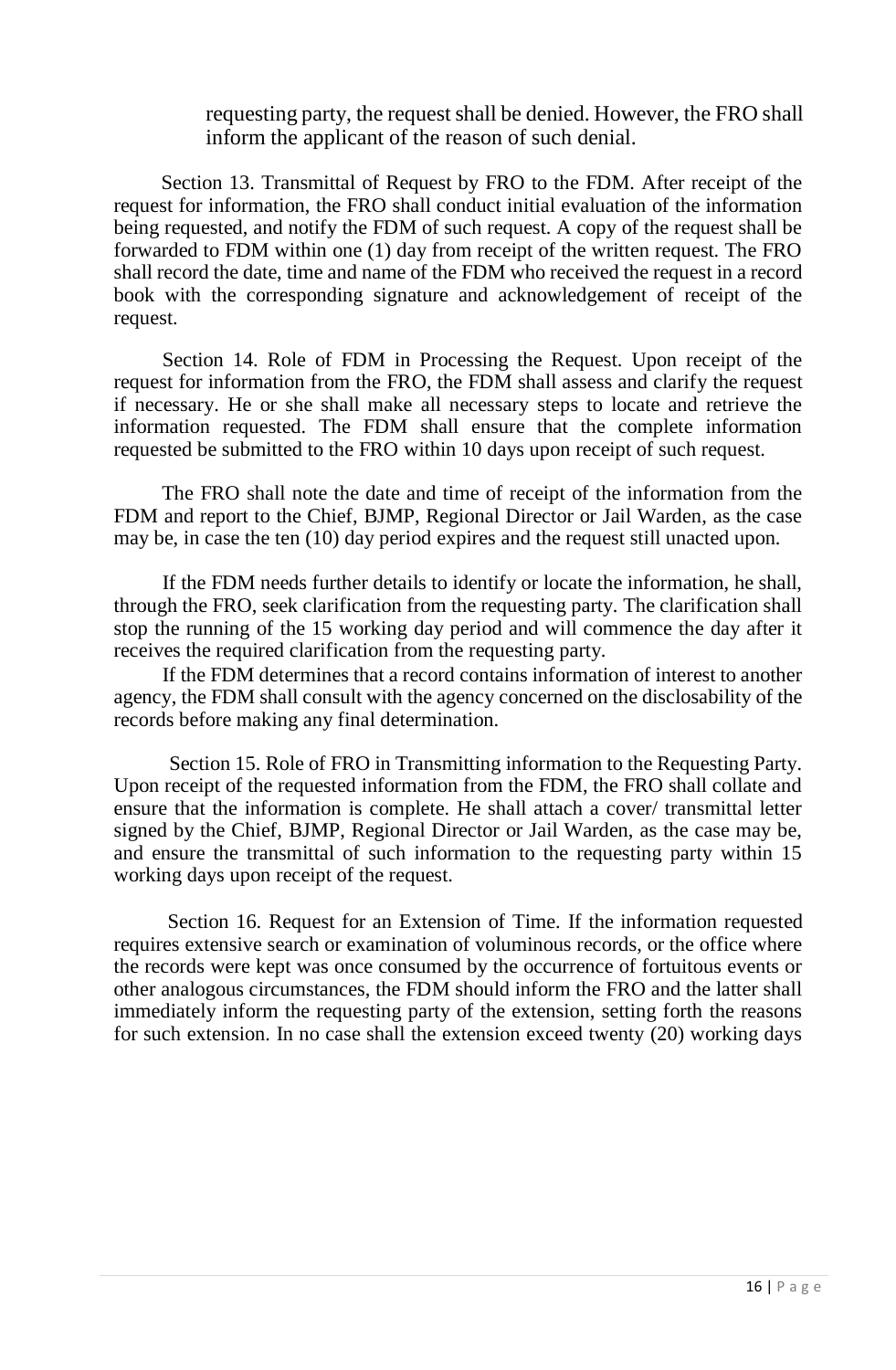on top of the mandated fifteen (15) working days to act on the request, unless exceptional circumstances warrant a longer period.

Section 17. Notice of Approval/ Denial of the Request. Once the FDM approved or denied the request, he shall immediately notify the FRO who shall prepare the response to the requesting party either in writing or by email.

Section 18. Approval of Request. In case of approval, the FRO shall ensure that all records that have been retrieved and considered be checked thoroughly prior to actual release. The FRO shall prepare a letter or email informing the requesting party within the prescribed period that the request was granted and be directed to pay the applicable fees, if any. All actions granting FOI requests shall pass through the Chief, BJMP, Regional Director or Jail Warden, as the case may be, for approval.

Section 19. Denial of Request. In case of denial of the request either wholly or partially, the FRO shall, within the prescribed period, notify the requesting party of the denial in writing. The notice shall clearly set forth the ground/ s of denial and the circumstances on which the denial is based. Failure to notify the requesting party of the action taken on the request within the period herein provided shall be deemed a denial of the request for information. All denials on FOI requests shall pass through the Office of the Chief, BJMP, Regional Director or Jail Warden, as the case may be, for notation.

#### **RULE V**

#### **REMEDIES IN CASE OF DENIAL**

Section 20. BJMP National Appeals and Review Committee. The BJMP National Appeals and Review Committee (NARC) is hereby duly constituted which shall be composed of three (3) Senior BJMP Commissioned Officers with the rank of at least Jail Senior Superintendent. The first two (2) members shall be the Deputy Chief for Administration (DCA), as the Chairperson and the Deputy Chief for Operations (DCO) and they remain as such during their incumbency. The third member shall be designated by the Chief, BJMP from among the Directors of the Directorates of the National Headquarters. The Community Relations Service Office shall serve as the Secretariat.

Section 21. BJMP Regional Appeals and Review Committee. The BJMP Regional Appeals and Review Committee (RARC) is hereby constituted in every Regional Office which shall be composed of the three (3) Senior BJMP Commissioned Officers in the Region. The first two (2) members shall be the Assistant Regional Director for Administration (ARDA), as the Chairperson and the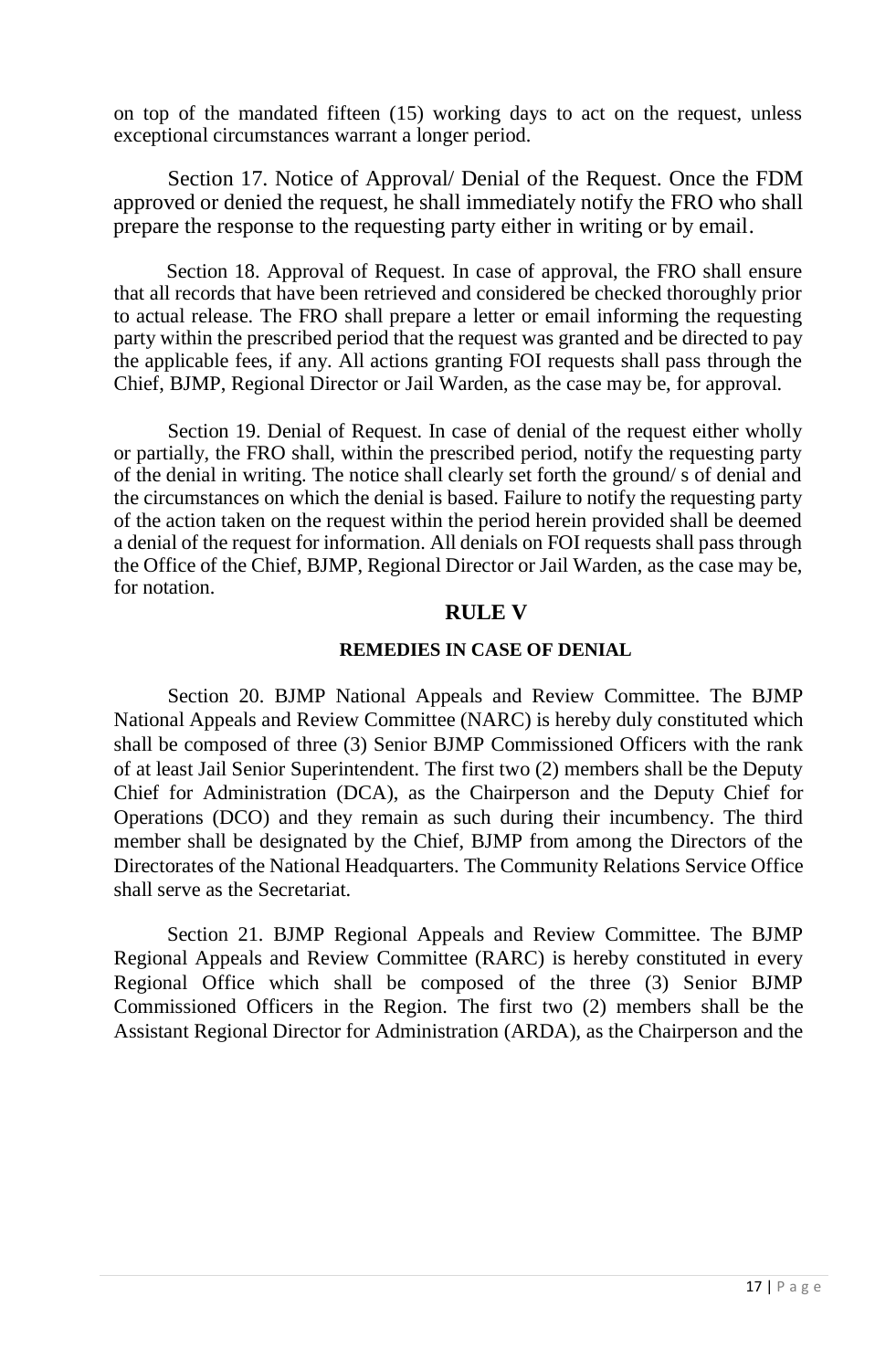Assistant Regional Director for Operations (ARDO) and they remain as such during their incumbency. The third member shall be designated by the Regional Director from among the Division Chiefs of the Regional Office with preference to the ranking Regional Staff. The Community Relations Service of the region shall serve as the Secretariat.

Section 22. Appeal Procedure. Any person whose request for access to information has been denied by the BJMP-NHQ FDM or the BJMPRO FDM, may avail himself of the remedy set forth below:

- 1. Administrative FOI Appeal to the BJMPNARC/RARC: Provided, that the written appeal must be filed by the same requesting party within fifteen (15) calendar days from the notice of denial or from the lapse of the period to respond to the request.
	- a. Denial of the request by the BJMP-NHQ FDM as well as denial of appeal by the BJMP Regional Appeal and Review Committee (RARC), may be appealed by filing a written appeal to the BJMP National Appeals and Review Committee (NARC) within fifteen (15) calendar days from the notice of denial of the request or appeal or from the lapse of the period to respond to the request.
	- b. Denial of the request by the Regional FDM and Jail FDM, may be initially appealed to the BJMP Regional Appeals and Review Committee (RARC). Once denied, the same may be appealed to the BJMP National Appeals and Review Committee (NARC) with the same period stated above.
	- c. An Appeal shall be decided by the BJMPNARC or BJMP RARC, as the case may be, within thirty (30) working days from the filing of said written appeal. Failure to decide within such period shall be deemed a denial of an appeal.
	- d. The denial of an Appeal by the BJMP NARC or the lapse of the period to respond to the request may be Appealed further to the Secretary, Department of the Interior and Local Government in the same period and manner stated above.
- 2. Upon exhaustion of administrative FOI appeal remedies, the requesting party may file the appropriate judicial action in accordance with the Rules of Court.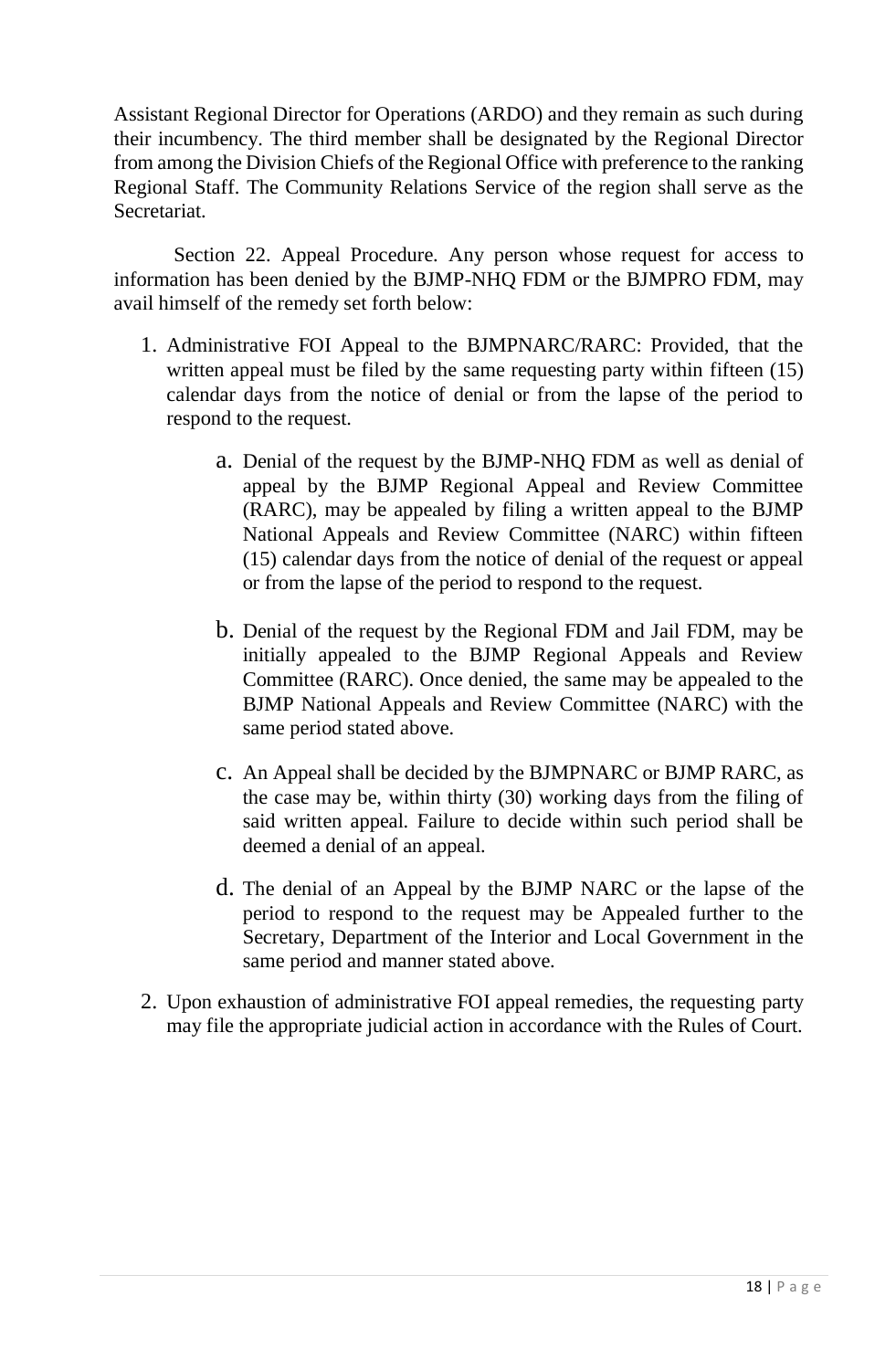### **RULE VI**

#### **SAFEKEEPING OF RECORDS**

Section 23. Safekeeping of Records. The BJMP shall create, maintain and safely keep in appropriate places or rooms accurate and reasonably complete files, documentation or records of policies, transactions, decisions, resolutions, actions, procedures, operations, activities, communications and documents received or filed with it and the data generated or collected.

Section 24. Tracking System. The BJMP shall establish a record system using reference numbers or security bar codes to trace the status of all requests for information received by it, which may be paper-based, on-line or both.

### **RULE VII**

#### **PROMOTION OF OPENNESS AND PROTECTION OF PRIVACY**

Section 25. Duty to Publish Information. The BJMP shall regularly publish, print and disseminate at no cost to the public and in an accessible form, in conjunction with Republic Act 9485, or the Anti-Red Tape Act of 2007, and through its website, timely, true, accurate and updated key information including, but not limited to:

- a. A description of its mandate, structure, powers, functions, duties and decision-making processes;
- b.A description of the frontline services it delivers and the procedure and length of time by which they may be availed of;
- c. The names of its key officials, their powers, functions and responsibilities, and their profiles and curriculum vitae;
- d.Work programs, development plans, investment plans, projects, performance targets and accomplishments, and budgets, revenue allotments and expenditures;
- e. Important rules and regulations, orders or decisions;
- f. Current and important database and statistics that it generates;
- g.Bidding processes and requirements; and
- h.Mechanisms or procedures by which the public may participate in or otherwise influence the formulation of policy or the exercise of its powers.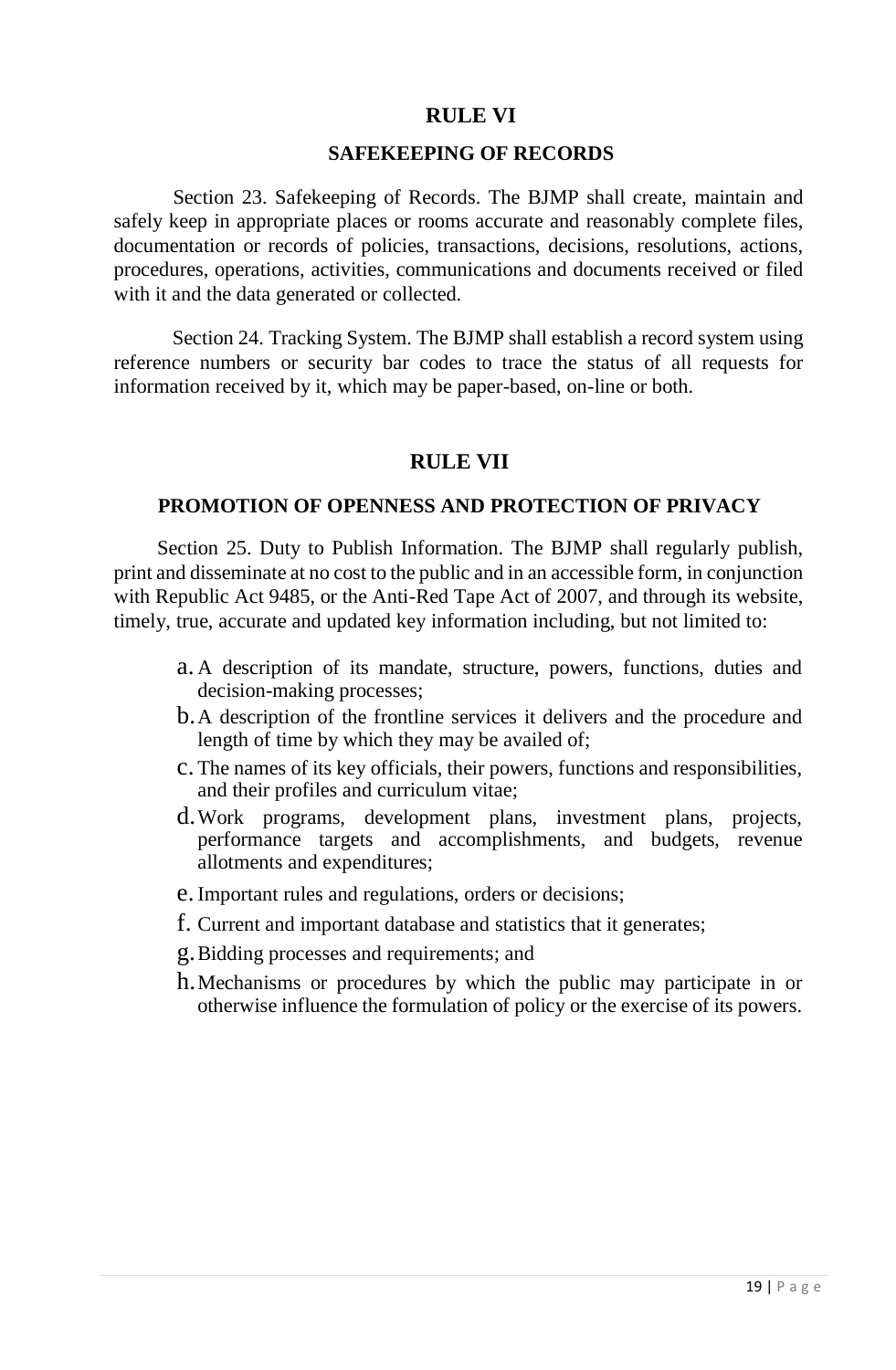Section 26. Protection of Privacy. While providing for access to information, the BJMP shall afford full protection to a person's right to privacy, as follows:

- 1.The BJMP shall ensure that personal information, particularly sensitive personal information, in its custody or under its control is disclosed only as permitted by existing laws;
- 2.The BJMP shall protect personal information in its custody or under its control by making reasonable security arrangements against unauthorized access, leaks or premature disclosure; and
- 3.The FRO, FDM, or any employee or official who has access, whether authorized or unauthorized, to personal information in the custody of the BJMP shall not disclose that information except as authorized by existing laws.

### **RULE VIII**

#### **FEES**

Section 27. No Request Fee. The BJMP shall not charge any fee for accepting requests for access to information.

Section 28. Reasonable Cost of Reproduction and Copying of the Information. The FRO shall immediately notify the requesting party in case there shall be a reproduction and copying fee in order to provide the information. Such fee shall be the actual amount spent by the BJMP in providing the information to the requesting party. The schedule of fees shall be determined and posted by the BJMP.

Section 29. Exemption from Fees. The BJMP may exempt any requesting party from payment of fees, upon request, stating therein the reason why such requesting party shall be exempt from payment of such fee.

#### **RULE IX**

#### **ADMINISTRATIVE LIABILITY**

Section 30. Non-compliance with FOI. Failure to comply with the provisions of this Manual shall be a ground for disciplinary sanction with the following administrative penalties:

| a. $1st$ Offense | - Reprimand;                                     |
|------------------|--------------------------------------------------|
| b. 2nd Offense   | - Suspension of one (1) to thirty (30) days; and |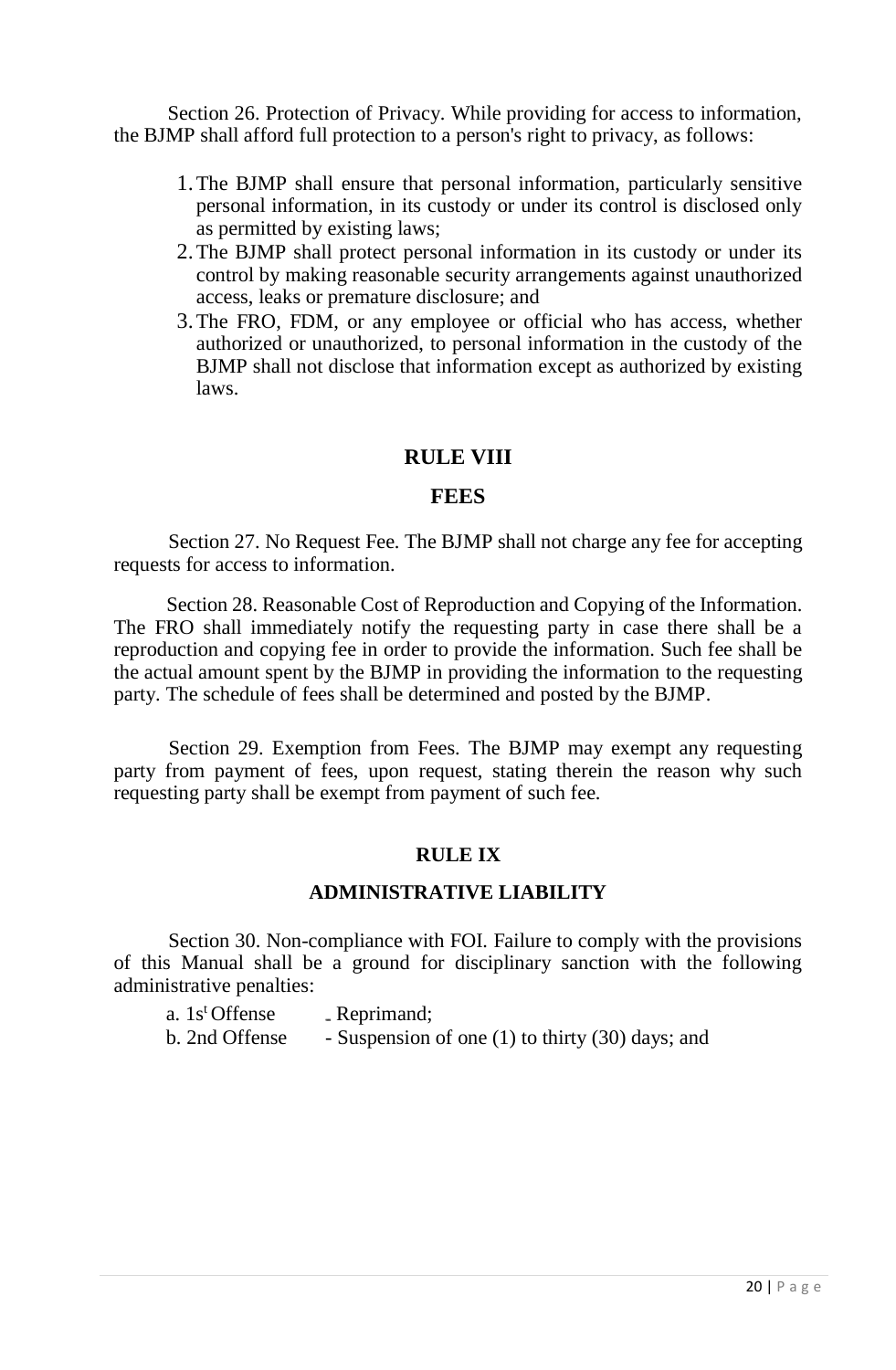c.  $3<sup>rd</sup>$  Offense - Dismissal from the service.

Section 31. Disciplinary Procedure. The BJMP disciplinary machinery supplemented by the Revised Rules on Administrative Cases in the Civil Service (RRACS) shall be applicable in the disposition of cases under this Manual.

### **RULE X**

### **FINAL PROVISIONS**

Section 32. Separability Clause. If any provision or part of these Rules is declared invalid, the remaining provisions not affected thereby shall remain in full force and effect.

Section 33. Effectivity Clause. These Rules shall take effect upon approval and after publication in the Office of the National Administrative Register (ONAR).

NO. JR

Jail Senior Superintendent Chief, Legal Service Office

RECOMMEND APPROVAL:

ALLAN S IRAL, CESE Jail Chief Superintendent Deputy Chief for Operation/ Chief Directorial Staff

Chief for Administr

**COVED/DISAPRROVED** 

SERAFIN P BARRETTO, JR. CESO IV Jail Director Chief, BJMP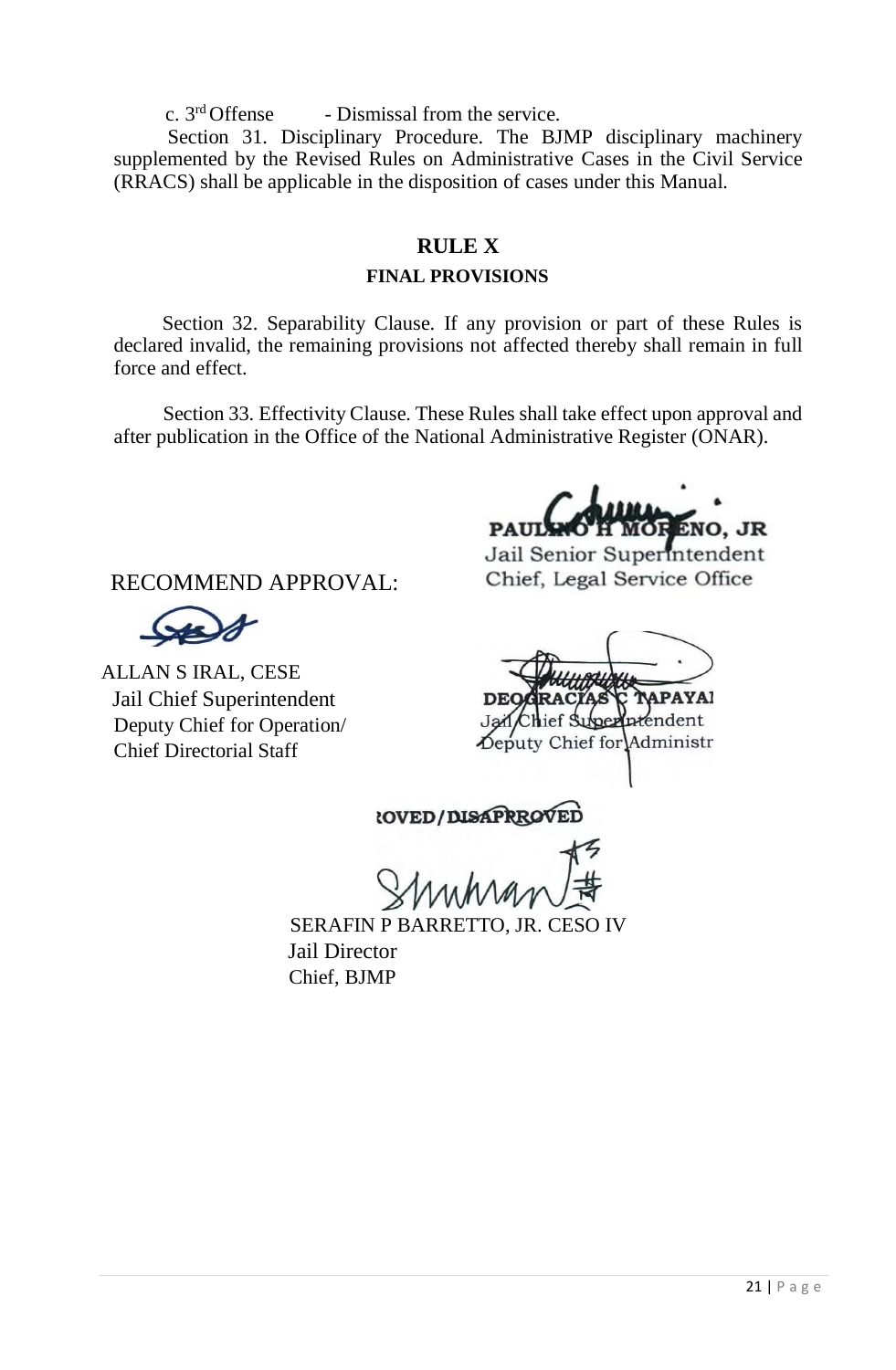### **ANNEX "A"**

### MALACAÑAN PALACE MANILA

### **BY THE PRESIDENT OF THE PHLIPPINES**

### **EXECUTIVE ORDER NO. 02**

### **OPERATIONALIZING IN THE EXECUTIVE BRANCH THE PEOPLE'S CONSTITUTIONAL RIGHT TO INFORMATION AND THE STATE POLICIES TO FULL PUBLIC DISCLOSURE AND TRANSPARENCY IN PUBLIC SERVICE PROVIDING GUIDELINES THEREFOR**

**WHEREAS,** pursuant to Article 28, Article Il of the 1987 Constitution, the State adopts and implements a policy of full public disclosure of all its transactions involving public interest, subject to reasonable conditions prescribed by law;

**WHEREAS,** Section 7, Article Ill of the Constitution guarantees the right of the people to information on matters of public concern;

**WHEREAS,** the incorporation of this right in the Constitution is a recognition of the fundamental role of free and open exchange of information in a democracy, meant to enhance transparency and accountability in government official acts, transactions, or decisions;

**WHEREAS,** the Executive Branch recognizes the urgent need to operationalize these Constitutional provisions;

**WHEREAS,** the President, under Section 17, Article VII of the Constitution, has control over all executive departments, bureaus and offices, and the duty to ensure that the laws be faithfully executed;

**WHEREAS**, the Data Privacy Act of 2012 (R.A. 10173), including its implementing Rules and Regulations, strengthens the fundamental human right of privacy, and of communication while ensuring the free flow of information to promote innovation and growth;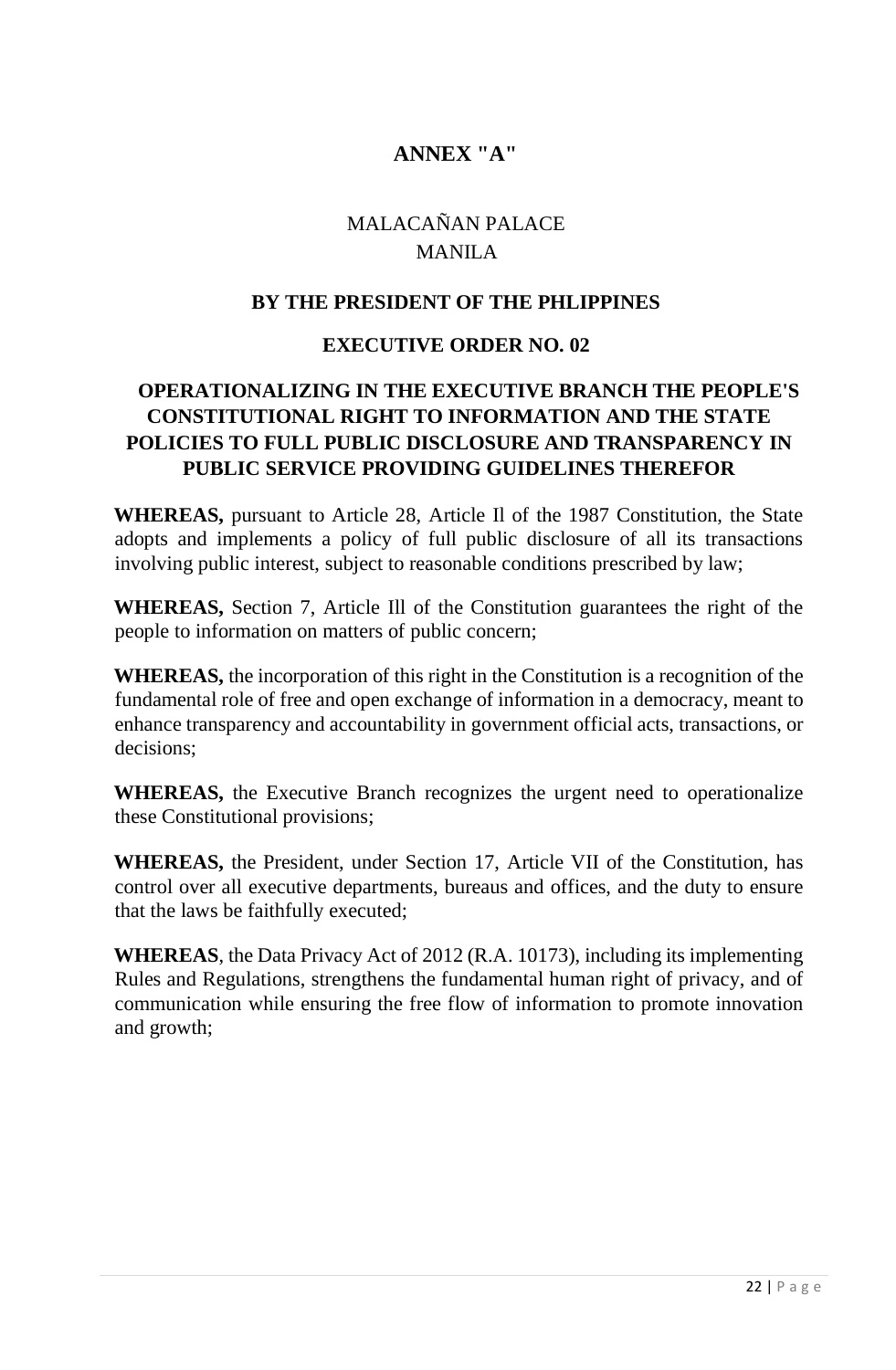**NOW, THEREFORE, 1, RODRIGO ROA DUTERTE,** President of the Philippines, by virtue of the powers vested in me by the Constitution and existing laws, do hereby order:

SECTION 1. Definition. For the purpose of this Executive Order, the following terms shall mean:

(a) "Information" shall mean any records, documents, papers, reports, letters, contracts, minutes and transcripts of official meetings, maps, books, photographs, data, research materials, films, sound and video recording, magnetic or other tapes, electronic data, computer stored data, any other like or similar data or materials recorded, stored or archived in whatever format, whether offline or online, which are made, received, or kept in or under the control and custody of any government office pursuant to law, executive order, and rules and regulations or in connection with the performance or transaction of official business by any government office.

(b) "Official record/records" shall refer to information produced or received by a public officer or employee, or by a government office in an official capacity or pursuant to a public function or duty.

(c) "Public record/ records" shall include information required by laws, executive orders, rules, or regulations to be entered, kept and made publicly available by a government office.

SECTION 2. Coverage. This order shall cover all government offices under the Executive Branch, including but not limited to the national government and all its offices, departments, bureaus, offices, and instrumentalities, including governmentowned or -controlled corporations, and state universities and colleges. Local government units (LGUs) are encouraged to observe and be guided by this Order.

SECTION 3. Access to information. Every Filipino shall have access to information, official records, public records and to documents and papers pertaining to official acts, transactions or decisions, as well as to government research data used as basis for policy development.

SECTION 4. Exception. Access to information shall be denied when the information falls under any of the exceptions enshrined in the Constitution, existing law or jurisprudence.

The Department of Justice and the Office of the Solicitor General are hereby directed to prepare an inventory of such exceptions and submit the same to the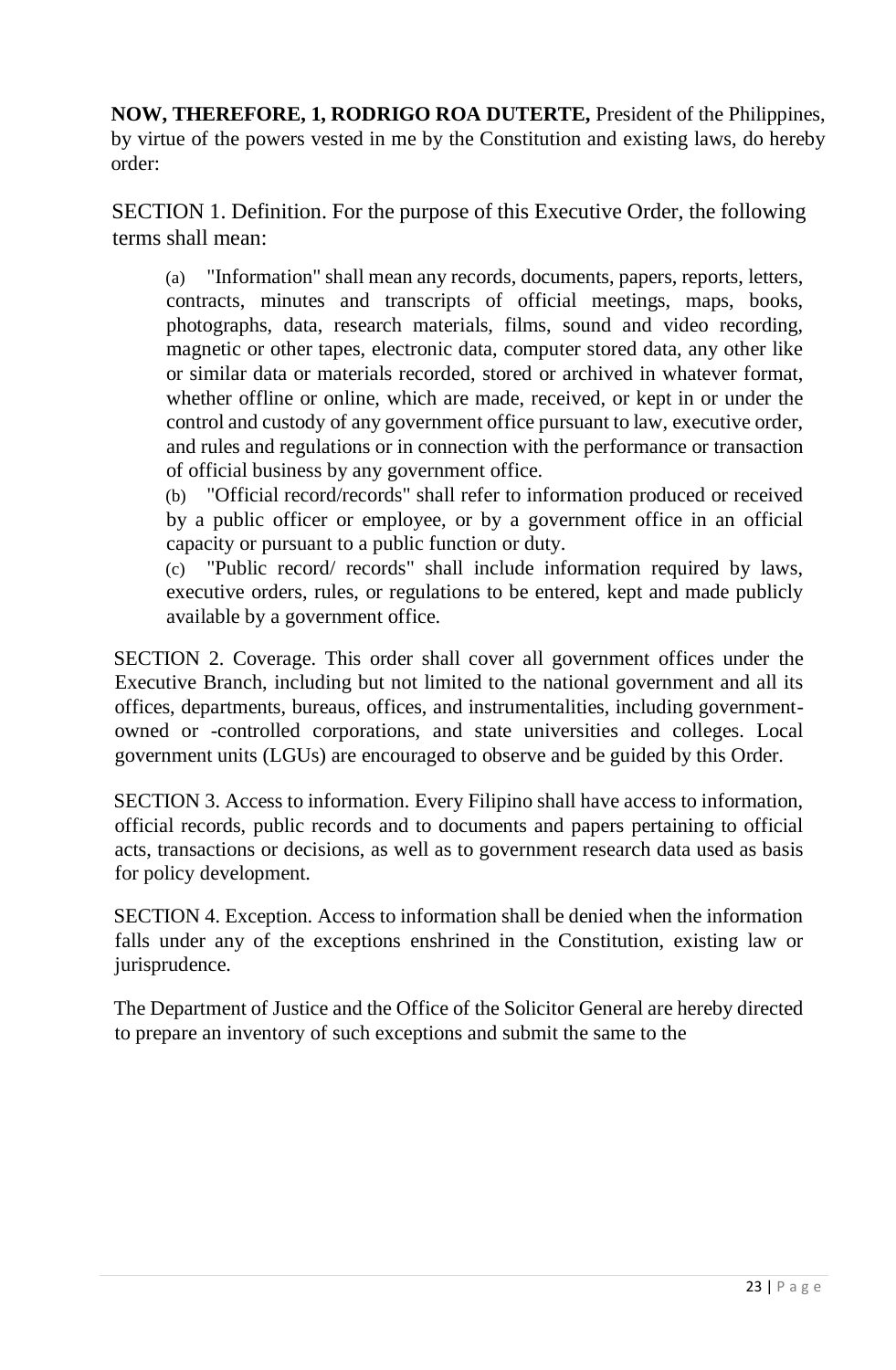Office of the President within thirty (30) calendar days from the date of effectivity of this Order.

The Office of the President shall thereafter, immediately circularize the inventory of exceptions for the guidance of all government offices and instrumentalities covered by this Order and the general public.

Said inventory of exceptions shall periodically be updated to properly reflect any change in existing law and jurisprudence and the Department of Justice and the Office of the Solicitor General are directed to update the inventory of exceptions as the need to do so arises, for circularization as hereinabove stated.

SECTION 5. Availability of SALN. Subject to the provisions contained in Sections 3 and 4 of this Order, all public officials are reminded of their obligation to file and make available for scrutiny their Statements of Assets, Liabilities and Net Worth (SALN) in accordance with existing laws, rules and regulations, and the spirit and letter of this Order.

SECTION 6. Application and Interpretation. There shall be a legal presumption in favor of access to information, public records and official records. No request for information shall be denied unless it clearly falls under any of the exceptions listed in the inventory or updated inventory of exceptions circularized by the Office of the President provided in the preceding section.

The determination of the applicability of any of the exceptions to the request shall be the responsibility of the Head of the Office, which is in custody or control of the information, public record or official record, or the responsible central or field officer duly designated by him in writing.

In making such determination, the Head of the Office or his designated officer shall exercise reasonable diligence to ensure that no exception shall be used or availed of to deny any request for information or access to public records, or official records if the denial is intended primarily and purposely to cover up a crime, wrongdoing, graft or corruption.

SECTION 7. Protection of Privacy. While providing access to information, public records, and official records, responsible officials shall afford full protection to the right to privacy of the individual as follows:

(a) Each government office per Section 2 hereof shall ensure that personal information in its custody or under its control is disclosed or released only if it is material or relevant to the subject matter of the request and its disclosure is permissible under this order or existing law, rules or regulations;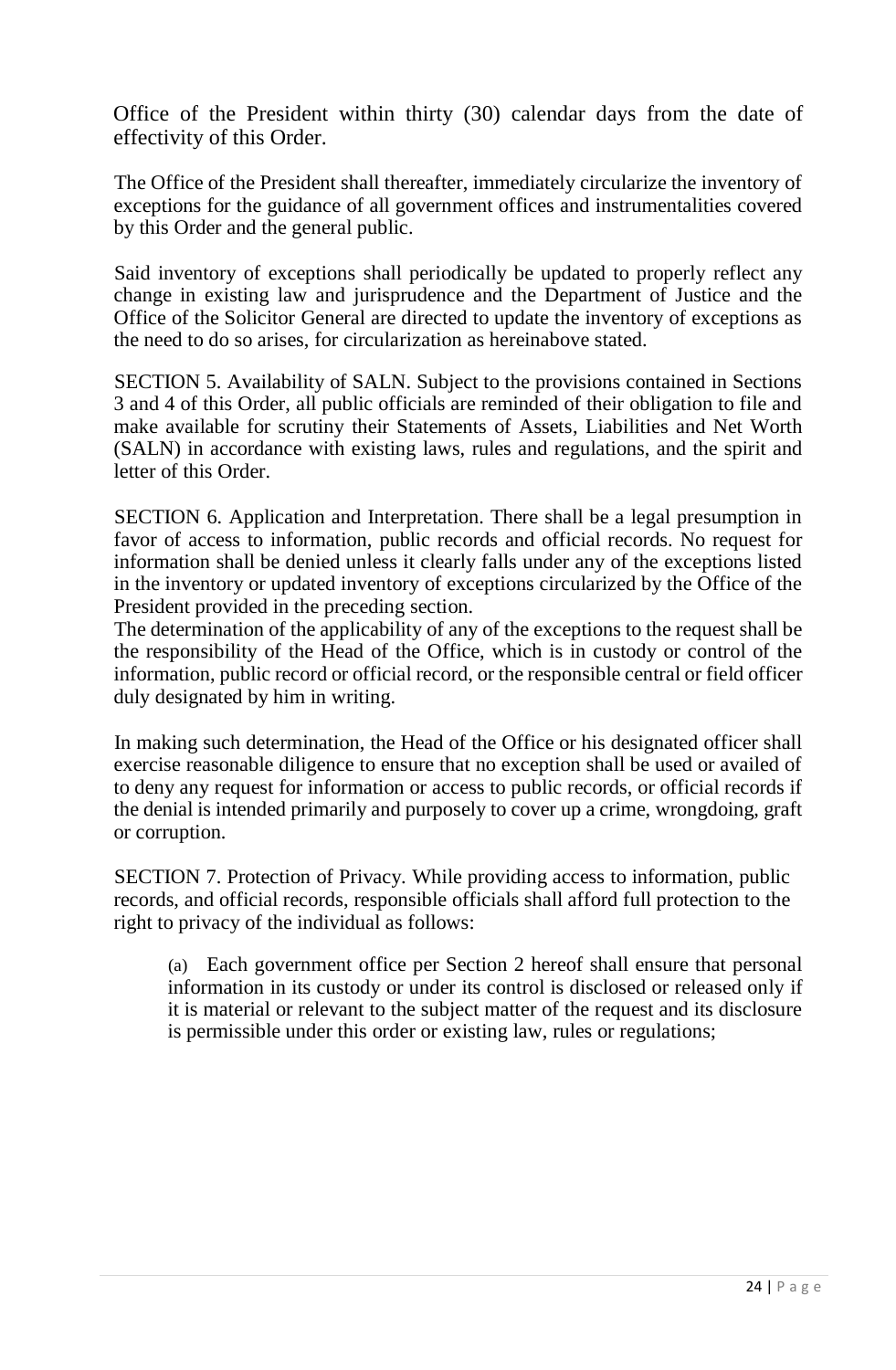(b) Each government office must protect personal information in its custody or control by making reasonable security arrangements against leaks or premature disclosure of personal information, which unduly exposes the individual, whose personal information is requested, to vilification, harassment or any other wrongful acts.

(c) Any employee, official or director of a government office per Section 2 hereof who has access, authorized or unauthorized, to personal information in the custody of the office, must not disclose that information except when authorized under this order or pursuant to existing laws, rules or regulation.

SECTION 8. People's Freedom to Information (FOI) Manual. For the effective implementation of this Order, every government office is directed to prepare within one hundred twenty (120) calendar days from the effectivity of this Order, its own People's FOI Manual, which shall include among others the following provisions:

(a) The location and contact information of the head, regional, provincial, and field offices, and other established places where the public can obtain information or submit requests;

(b) The person or office responsible for receiving requests for information; (c) The procedure for the filing and processing of the request as specified in the succeeding section 9 of this Order.

(d) The standard forms for the submission of requests and for the proper acknowledgment of requests;

(e) The process for the disposition of requests;

(f) The procedure for the administrative appeal of any denial for access to information; and

(g) The schedule of applicable fees.

SECTION 9. Procedure. The following procedure shall govern the filing and processing of request for access to information:

(a) Any person who requests access to information shall submit a written request to the government office concerned. The request shall state the name and contact information of the requesting party, provide valid proof of his identification or authorization, reasonably describe the information requested, and the reason for, or purpose of, the request for information: Provided, that no request shall be denied or refused acceptance unless the reason for the request is contrary to law, existing rules and regulations or it is one of the exceptions contained in the inventory or updated inventory of exception as hereinabove provided.

(b) The public official receiving the request shall provide reasonable assistance, free of charge, to enable, to enable all requesting parties and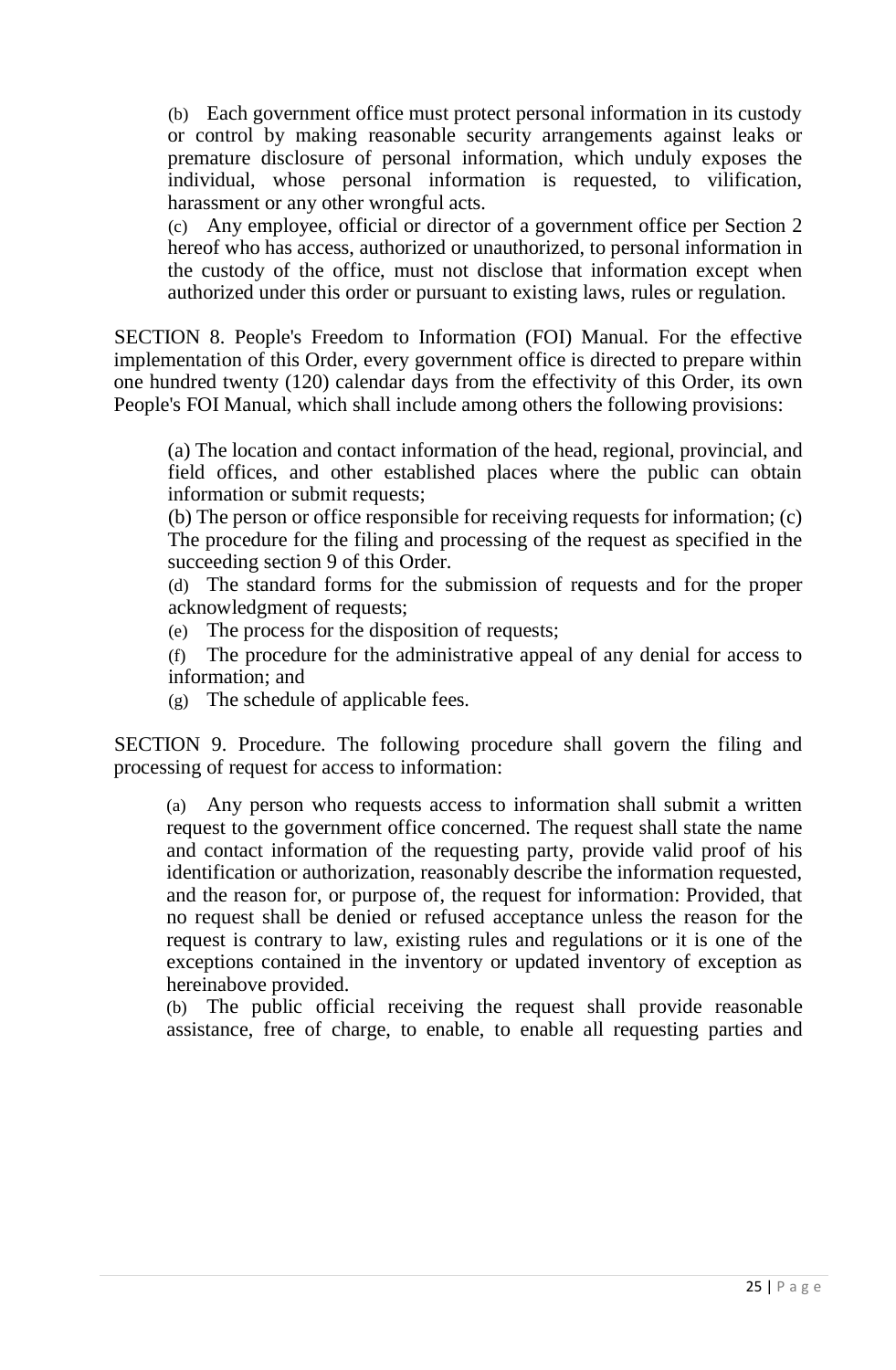particularly those with special needs, to comply with the request requirements under this Section.

(c) The request shall be stamped by the government office, indicating the date and time of receipt and the name, rank, title and position of the receiving public officer or employee with the corresponding signature, and a copy thereof furnished to the requesting party. Each government office shall establish a system to trace the status of all requests for information received by it.

(d) The government office shall respond to a request fully compliant with requirements of sub-section (a) hereof as soon as practicable but not exceeding fifteen (15) working days from the receipt thereof. The response mentioned above refers to the decision of the agency or office concerned to grant or deny access to the information requested.

(e) The period to respond may be extended whenever the information requested requires extensive search of the government office's records facilities, examination of voluminous records, the occurrence of fortuitous cases or other analogous cases. The government office shall notify the person making the request of the extension, setting forth the reasons for such extension. In no case shall the extension go beyond twenty (20) working days unless exceptional circumstances warrant a longer period.

(f) Once a decision is made to grant the request, the person making the request shall be notified of such decision and directed to pay any applicable fees.

SECTION 10. Fees. Government offices shall not charge any fee for accepting requests for access to information. They may, however, charge a reasonable fee to reimburse necessary costs, including actual costs of reproduction and copying of the information required, subject to existing rules and regulations. In no case shall the applicable fees be so onerous as to defeat the purpose of this Order.

SECTION 11. Identical or Substantially Similar Requests. The government office shall not be required to act upon an unreasonable subsequent identical or substantially similar request from the same requesting party whose request from the same requesting party whose request has already been previously granted or denied by the same government office.

SECTION 12. Notice of Denial. If the government office decides to deny the request, in whole or in part, it shall as soon as practicable, in any case within fifteen (15) working days from the receipt of the request, notify the requesting party the denial in writing. The notice shall clearly set forth the ground or grounds for denial and the circumstances on which the denial is based. Failure to notify the requesting party of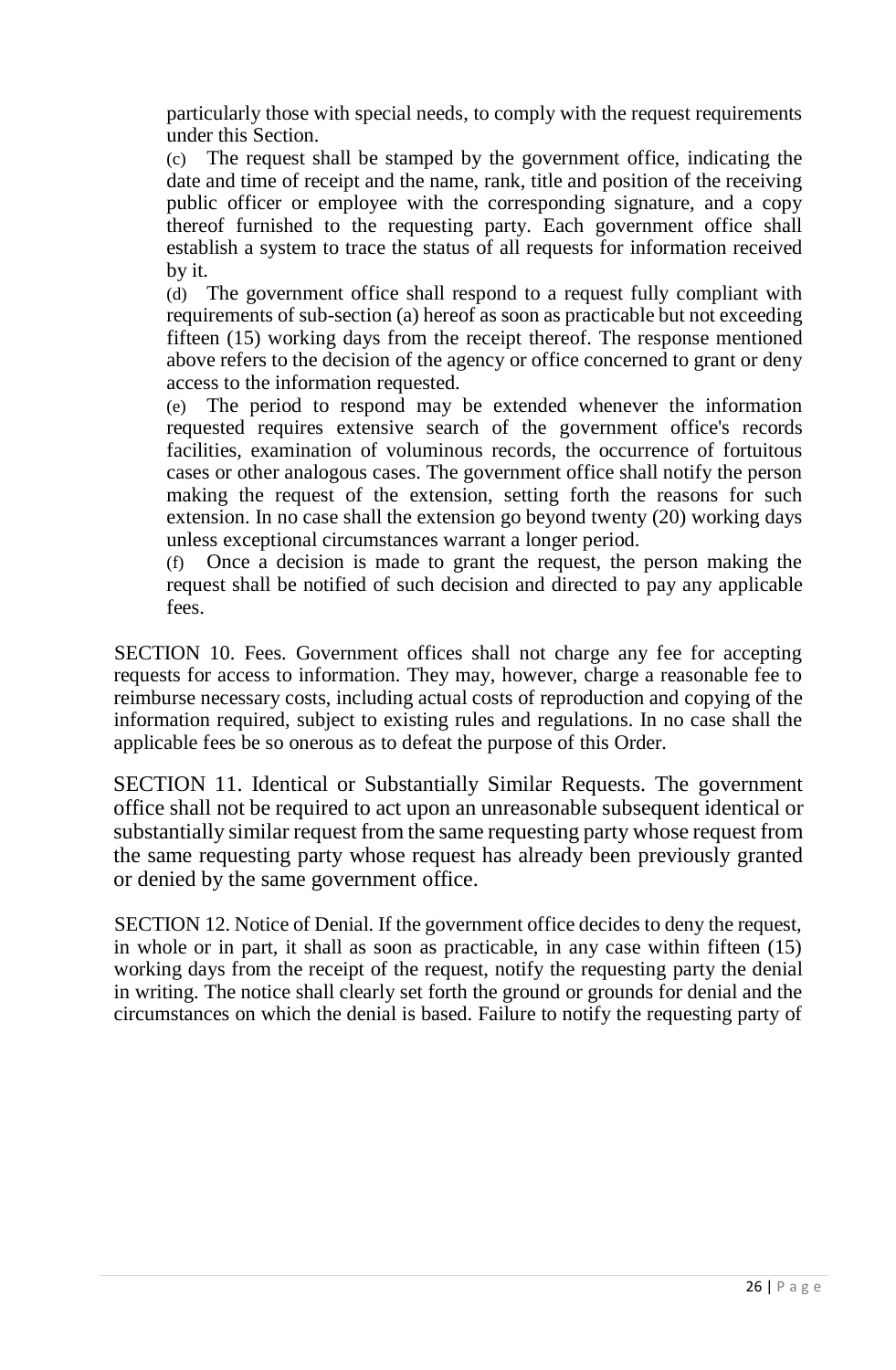the action taken on the request within the period herein stipulated shall be deemed a denial of the request for access to information.

SECTION 13. Remedies in Cases of Denial of Request for Access to Information.

(a) Denial of any request for access to information may be appealed to the person or office next higher in the authority, following the procedure mentioned in Section 9 of this Order: Provided, that the written appeal must be filed by the same person making the request within fifteen (15) working days from the notice of denial or from the lapse of the relevant period to respond to the request.

(b) The appeal be decided by the person or office next higher in authority within thirty (30) working days from the filing of said written appeal. Failure of such person or office to decide within the afore-stated period shall be deemed a denial of the appeal.

(c) Upon exhaustion of administrative appeal remedies, the requesting part may file the appropriate case in the proper courts in accordance with the Rules of Court.

SECTION 14. Keeping of Records. Subject to existing laws, rules, and regulations, government offices shall create and/or maintain accurate and reasonably complete records of important information in appropriate formats, and implement a records management system that facilitates easy identification, retrieval and communication of information to the public.

SECTION 15. Administrative Liability. Failure to comply with the provisions of this Order may be a ground for administrative and disciplinary sanctions against any erring public officer or employee as provided under existing laws or regulations.

SECTION 16. Implementing Details. All government offices in the Executive Branch are directed to formulate their respective implementing details taking into consideration their mandates and the nature of information in their custody or control, within one hundred twenty (120) days from the effectivity of this Order.

SECTION 17. Separability Clause. If any section or part of this Order is held unconstitutional or invalid, the other sections or provisions not otherwise affected shall remain in full force or effect.

SECTION 18. Repealing Clause. All orders, rules and regulations, issuances or any part thereof inconsistent with the provisions of this Executive Order are hereby repealed, amended or modified accordingly: Provided, that the provisions of Memorandum Circular No. 78 (s. 1964), as amended, shall not be deemed repealed pending further review.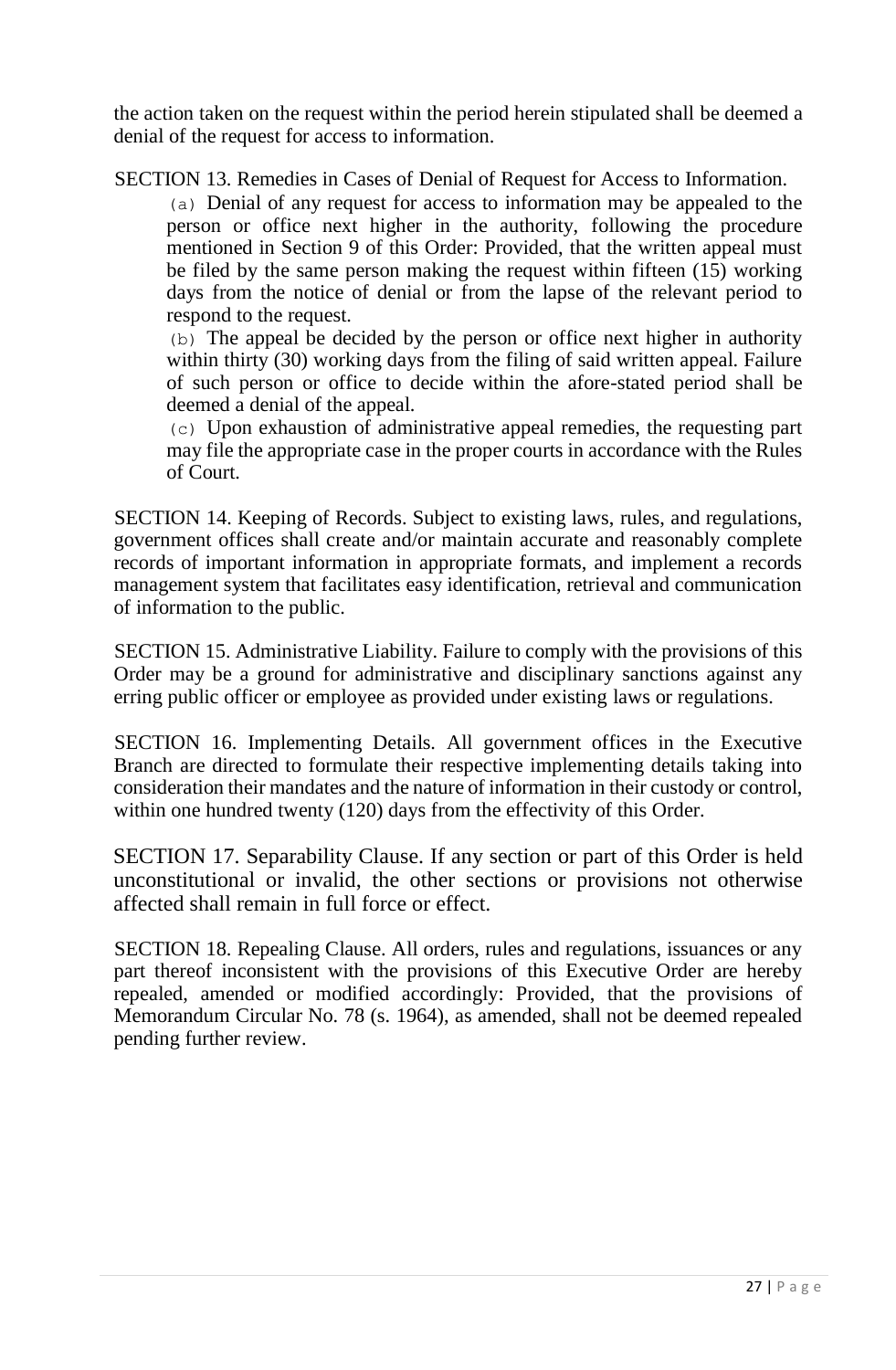SECTION 19. Effectivity. This Order shall take effect immediately upon publication in a newspaper of general circulation.

DONE, in the City of Manila, this 23rd day of July in the year of our Lord two thousand and sixteen.

> (Sgd.) **RODRIGO ROA DUTERTE** President of the Philippines

By the President:

(Sgd.) **SALVADOR C. MEDLALDEA** Executive Secretary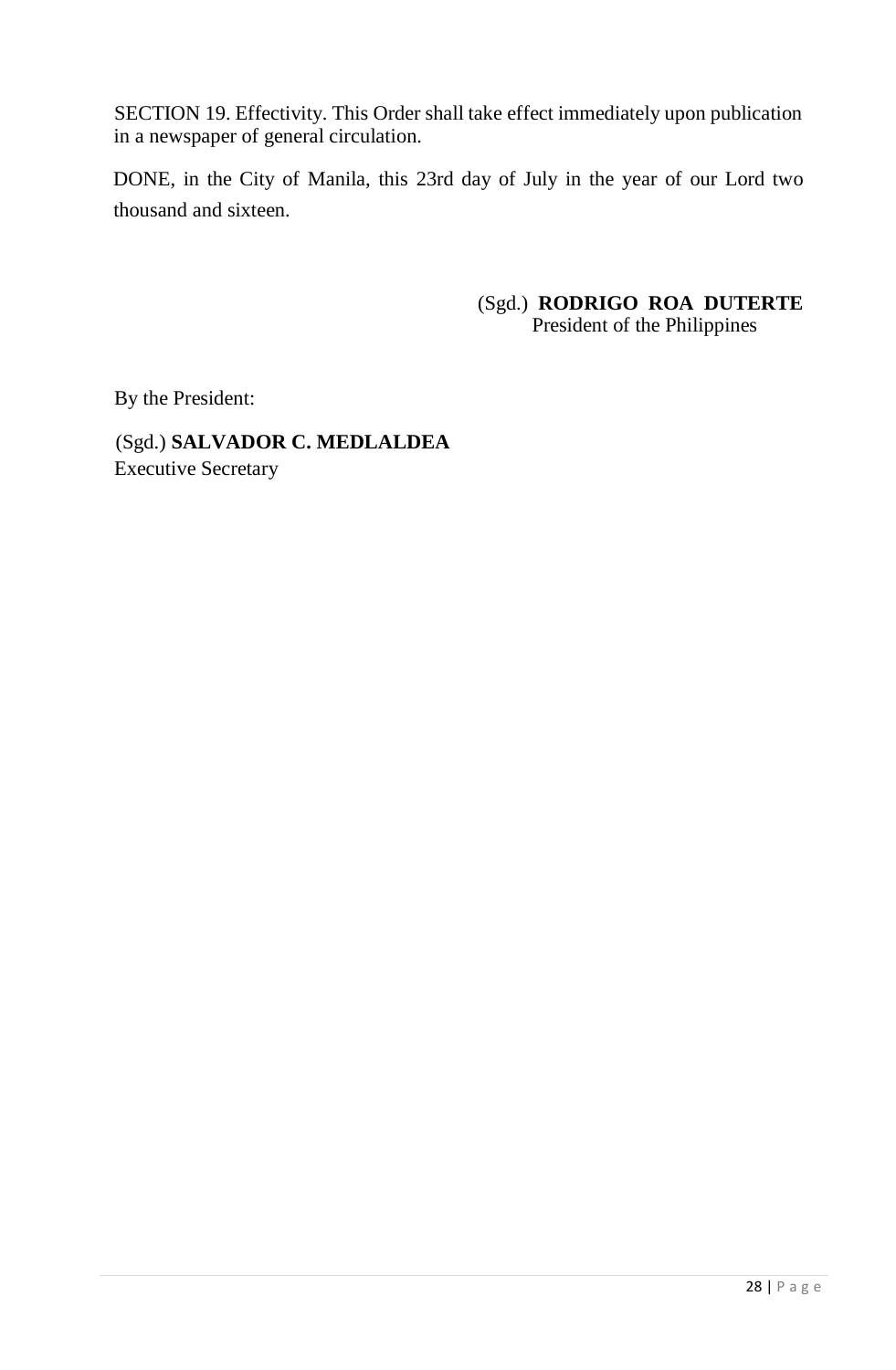### ANNEX "B"

### **Republic of the Philippines Congress of the Philippines Metro Manila Fifteenth Congress Second Regular Session**

Begun and held in Metro Manila, on Monday, the twenty-fifth day of July, two thousand eleven.

#### [REPUBLIC ACT NO. 10173]

### **AN ACT PROTECTING INDIVIDUAL PERSONAL INFORMATION IN INFORMATION AND COMMUNICATIONS SYSTEMS IN THE GOVERNMENT AND THE PRIVATE SECTOR, CREATING FOR THIS PURPOSE A NATIONAL PRIVACY COMMISSION, AND FOR OTHER PURPOSES**

*Be it enacted, by the Senate and House of Representatives of the Philippines in Congress assembled:*

### **CHAPTER I GENERAL PROVISIONS**

SECTION 1*. Short Title. –* This Act shall be known as the "Data Privacy Act of 2012".

SEC. 2. *Declaration of Policy. –* It is the policy of the State to protect the fundamental human right of privacy, of communication while ensuring free flow of information to promote innovation and growth. The State recognizes the vital role of information and communications technology in nation-building and its inherent obligation to ensure that personal information in information and communications systems in the government and in the private sector are secured and protected.

SEC. 3. *Definition of Terms.* – Whenever used in this Act, the following terms shall have the respective meanings hereafter set forth:

(a) *Commission* shall refer to the National Privacy Commission created by virtue of this Act.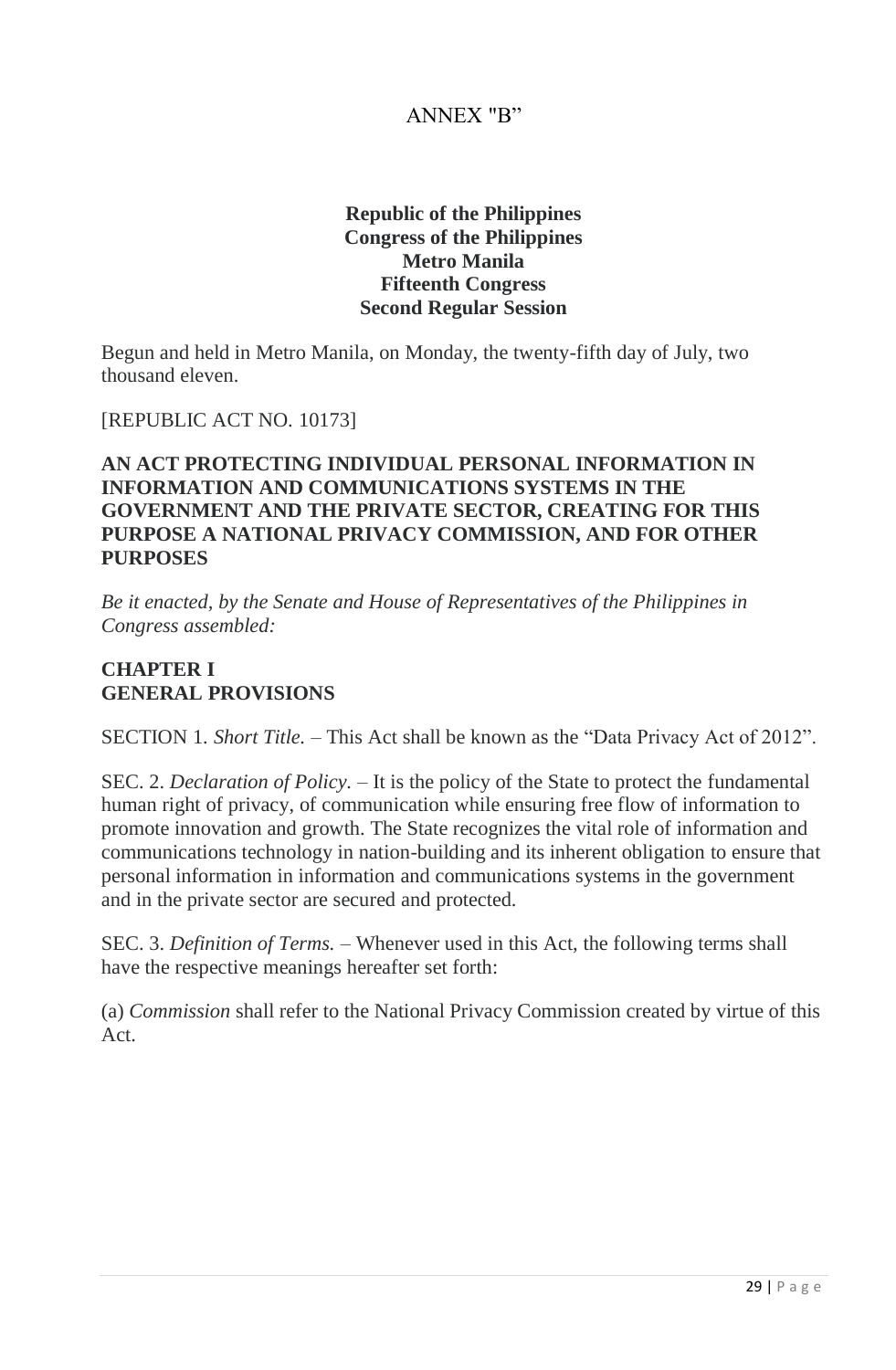(b) *Consent of the data subject* refers to any freely given, specific, informed indication of will, whereby the data subject agrees to the collection and processing of personal information about and/or relating to him or her. Consent shall be evidenced by written, electronic or recorded means. It may also be given on behalf of the data subject by an agent specifically authorized by the data subject to do so.

(c) *Data subject* refers to an individual whose personal information is processed.

(d) *Direct marketing* refers to communication by whatever means of any advertising or marketing material which is directed to particular individuals.

(e) *Filing system* refers to any act of information relating to natural or juridical persons to the extent that, although the information is not processed by equipment operating automatically in response to instructions given for that purpose, the set is structured, either by reference to individuals or by reference to criteria relating to individuals, in such a way that specific information relating to a particular person is readily accessible.

(f) *Information and Communications System* refers to a system for generating, sending, receiving, storing or otherwise processing electronic data messages or electronic documents and includes the computer system or other similar device by or which data is recorded, transmitted or stored and any procedure related to the recording, transmission or storage of electronic data, electronic message, or electronic document.

(g) *Personal information* refers to any information whether recorded in a material form or not, from which the identity of an individual is apparent or can be reasonably and directly ascertained by the entity holding the information, or when put together with other information would directly and certainly identify an individual.

(h) *Personal information controller* refers to a person or organization who controls the collection, holding, processing or use of personal information, including a person or organization who instructs another person or organization to collect, hold, process, use, transfer or disclose personal information on his or her behalf. The term excludes:

(1) A person or organization who performs such functions as instructed by another person or organization; and

(2) An individual who collects, holds, processes or uses personal information in connection with the individual's personal, family or household affairs.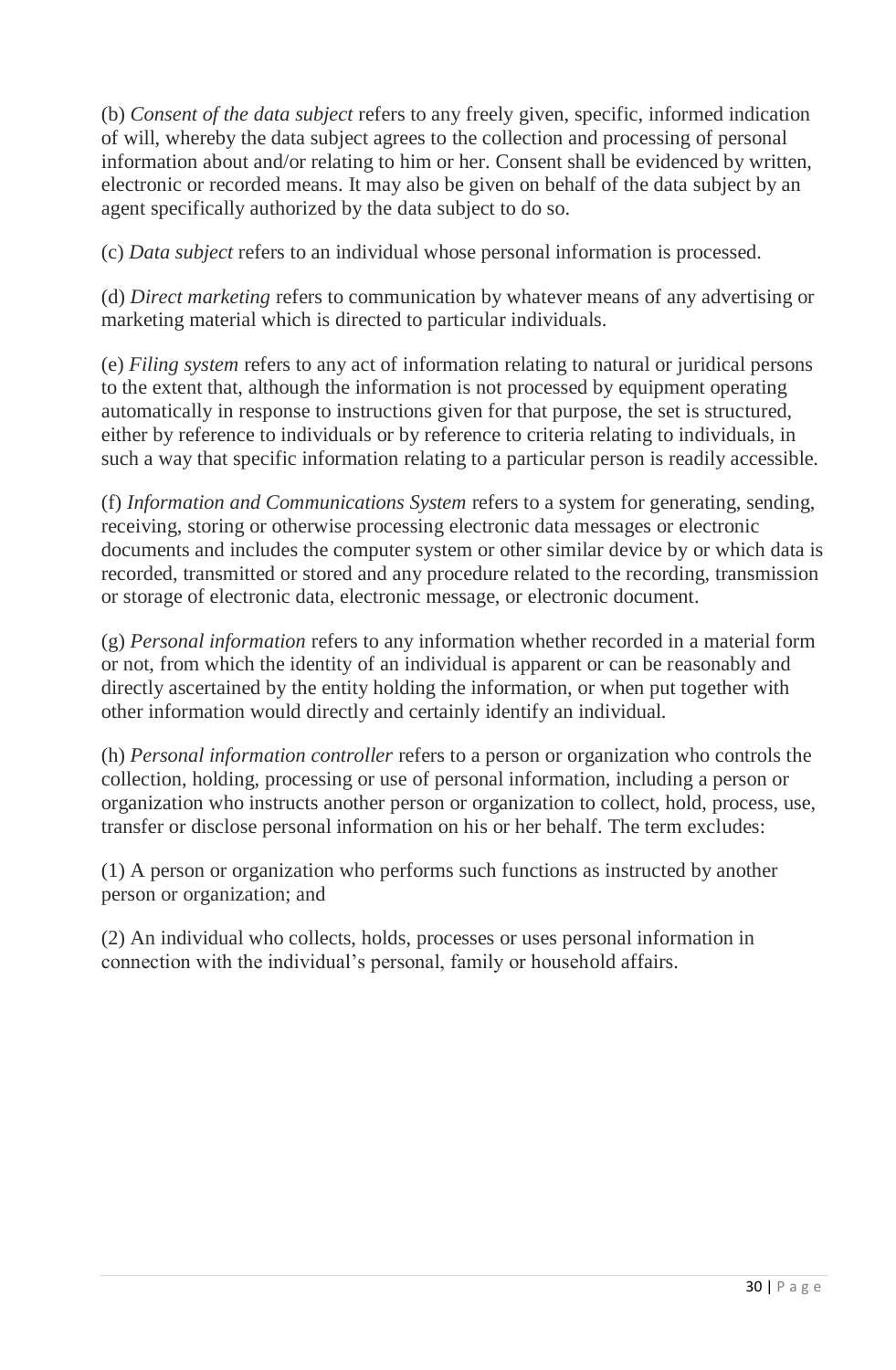(i) *Personal information processor* refers to any natural or juridical person qualified to act as such under this Act to whom a personal information controller may outsource the processing of personal data pertaining to a data subject.

(j) *Processing* refers to any operation or any set of operations performed upon personal information including, but not limited to, the collection, recording, organization, storage, updating or modification, retrieval, consultation, use, consolidation, blocking, erasure or destruction of data.

(k) *Privileged information* refers to any and all forms of data which under the Rules of Court and other pertinent laws constitute privileged communication.

(l) *Sensitive personal information* refers to personal information:

(1) About an individual's race, ethnic origin, marital status, age, color, and religious, philosophical or political affiliations;

(2) About an individual's health, education, genetic or sexual life of a person, or to any proceeding for any offense committed or alleged to have been committed by such person, the disposal of such proceedings, or the sentence of any court in such proceedings;

(3) Issued by government agencies peculiar to an individual which includes, but not limited to, social security numbers, previous or current health records, licenses or its denials, suspension or revocation, and tax returns; and

(4) Specifically established by an executive order or an act of Congress to be kept classified.

SEC. 4. *Scope.* – This Act applies to the processing of all types of personal information and to any natural and juridical person involved in personal information processing including those personal information controllers and processors who, although not found or established in the Philippines, use equipment that are located in the Philippines, or those who maintain an office, branch or agency in the Philippines subject to the immediately succeeding paragraph: *Provided,* That the requirements of Section 5 are complied with.

This Act does not apply to the following: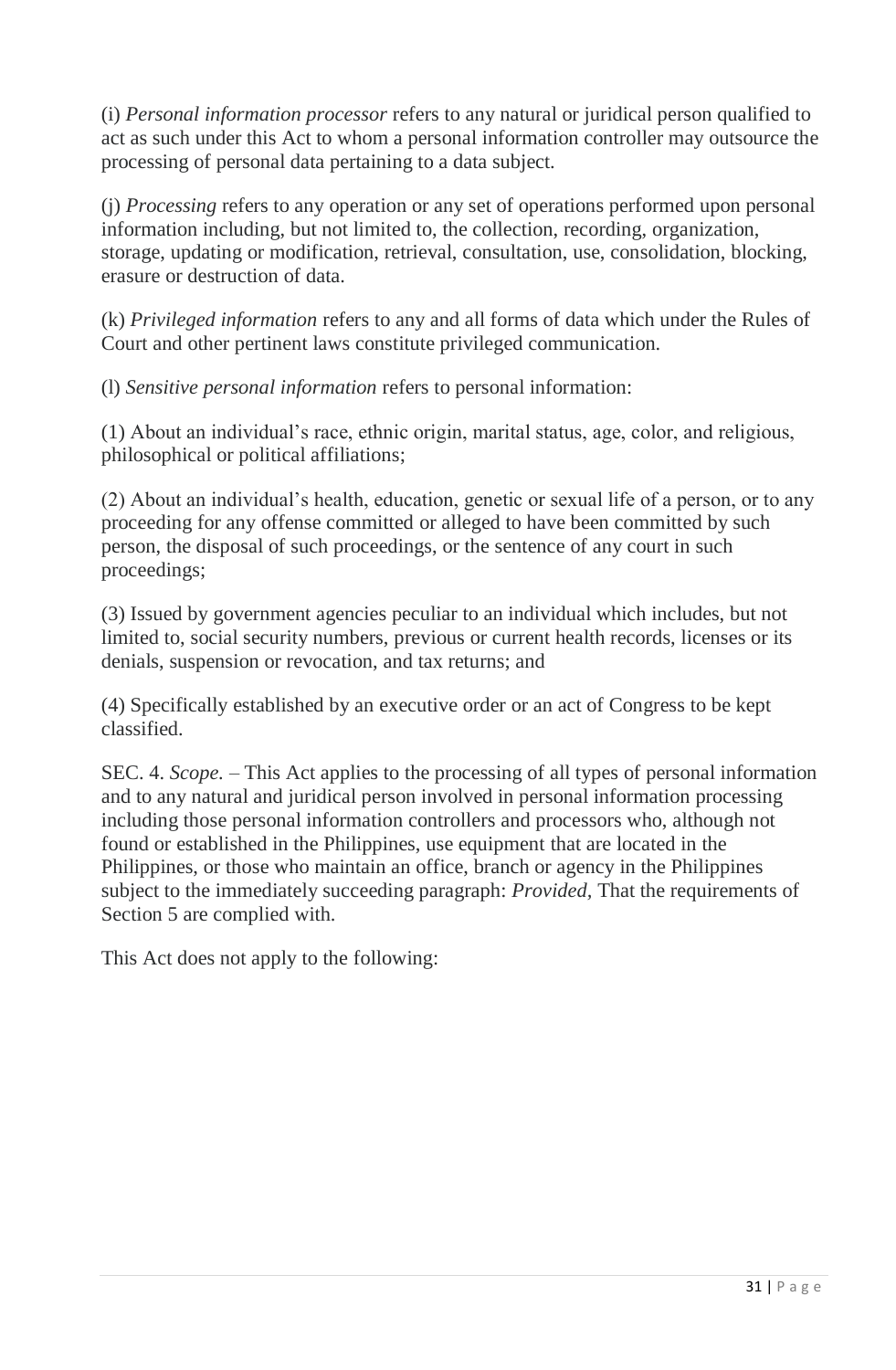(a) Information about any individual who is or was an officer or employee of a government institution that relates to the position or functions of the individual, including:

(1) The fact that the individual is or was an officer or employee of the government institution;

(2) The title, business address and office telephone number of the individual;

(3) The classification, salary range and responsibilities of the position held by the individual; and

(4) The name of the individual on a document prepared by the individual in the course of employment with the government;

(b) Information about an individual who is or was performing service under contract for a government institution that relates to the services performed, including the terms of the contract, and the name of the individual given in the course of the performance of those services;

(c) Information relating to any discretionary benefit of a financial nature such as the granting of a license or permit given by the government to an individual, including the name of the individual and the exact nature of the benefit;

(d) Personal information processed for journalistic, artistic, literary or research purposes;

(e) Information necessary in order to carry out the functions of public authority which includes the processing of personal data for the performance by the independent, central monetary authority and law enforcement and regulatory agencies of their constitutionally and statutorily mandated functions. Nothing in this Act shall be construed as to have amended or repealed Republic Act No. 1405, otherwise known as the Secrecy of Bank Deposits Act; Republic Act No. 6426, otherwise known as the Foreign Currency Deposit Act; and Republic Act No. 9510, otherwise known as the Credit Information System Act (CISA);

(f) Information necessary for banks and other financial institutions under the jurisdiction of the independent, central monetary authority or Bangko Sentral ng Pilipinas to comply with Republic Act No. 9510, and Republic Act No. 9160, as amended, otherwise known as the Anti-Money Laundering Act and other applicable laws; and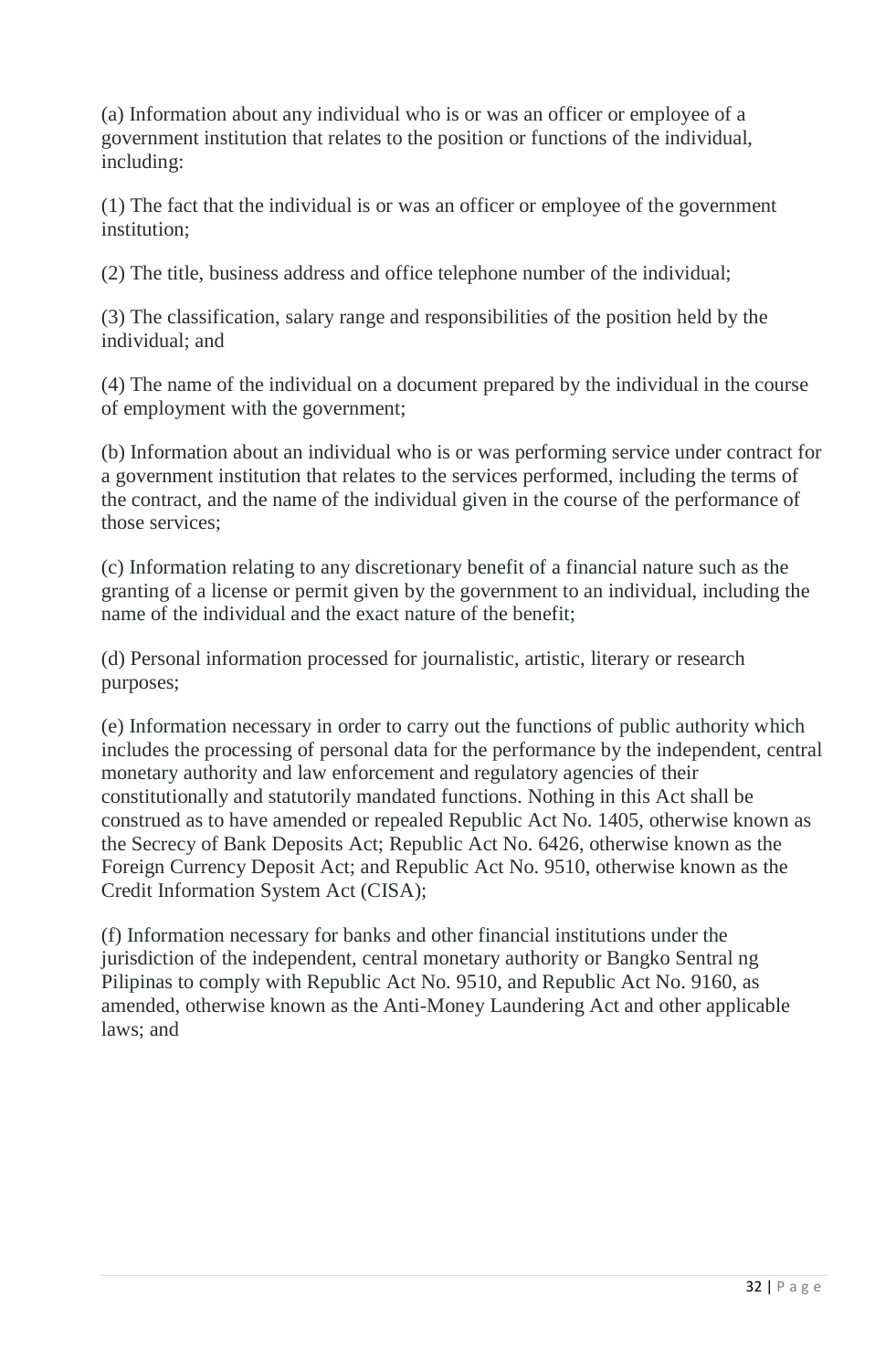(g) Personal information originally collected from residents of foreign jurisdictions in accordance with the laws of those foreign jurisdictions, including any applicable data privacy laws, which is being processed in the Philippines.

SEC. 5. *Protection Afforded to Journalists and Their Sources. –* Nothing in this Act shall be construed as to have amended or repealed the provisions of Republic Act No. 53, which affords the publishers, editors or duly accredited reporters of any newspaper, magazine or periodical of general circulation protection from being compelled to reveal the source of any news report or information appearing in said publication which was related in any confidence to such publisher, editor, or reporter.

SEC. 6. *Extraterritorial Application. –* This Act applies to an act done or practice engaged in and outside of the Philippines by an entity if:

(a) The act, practice or processing relates to personal information about a Philippine citizen or a resident;

(b) The entity has a link with the Philippines, and the entity is processing personal information in the Philippines or even if the processing is outside the Philippines as long as it is about Philippine citizens or residents such as, but not limited to, the following:

(1) A contract is entered in the Philippines;

(2) A juridical entity unincorporated in the Philippines but has central management and control in the country; and

(3) An entity that has a branch, agency, office or subsidiary in the Philippines and the parent or affiliate of the Philippine entity has access to personal information; and

(c) The entity has other links in the Philippines such as, but not limited to:

(1) The entity carries on business in the Philippines; and

(2) The personal information was collected or held by an entity in the Philippines.

### **CHAPTER II THE NATIONAL PRIVACY COMMISSION**

SEC. 7. *Functions of the National Privacy Commission. –* To administer and implement the provisions of this Act, and to monitor and ensure compliance of the country with international standards set for data protection, there is hereby created an independent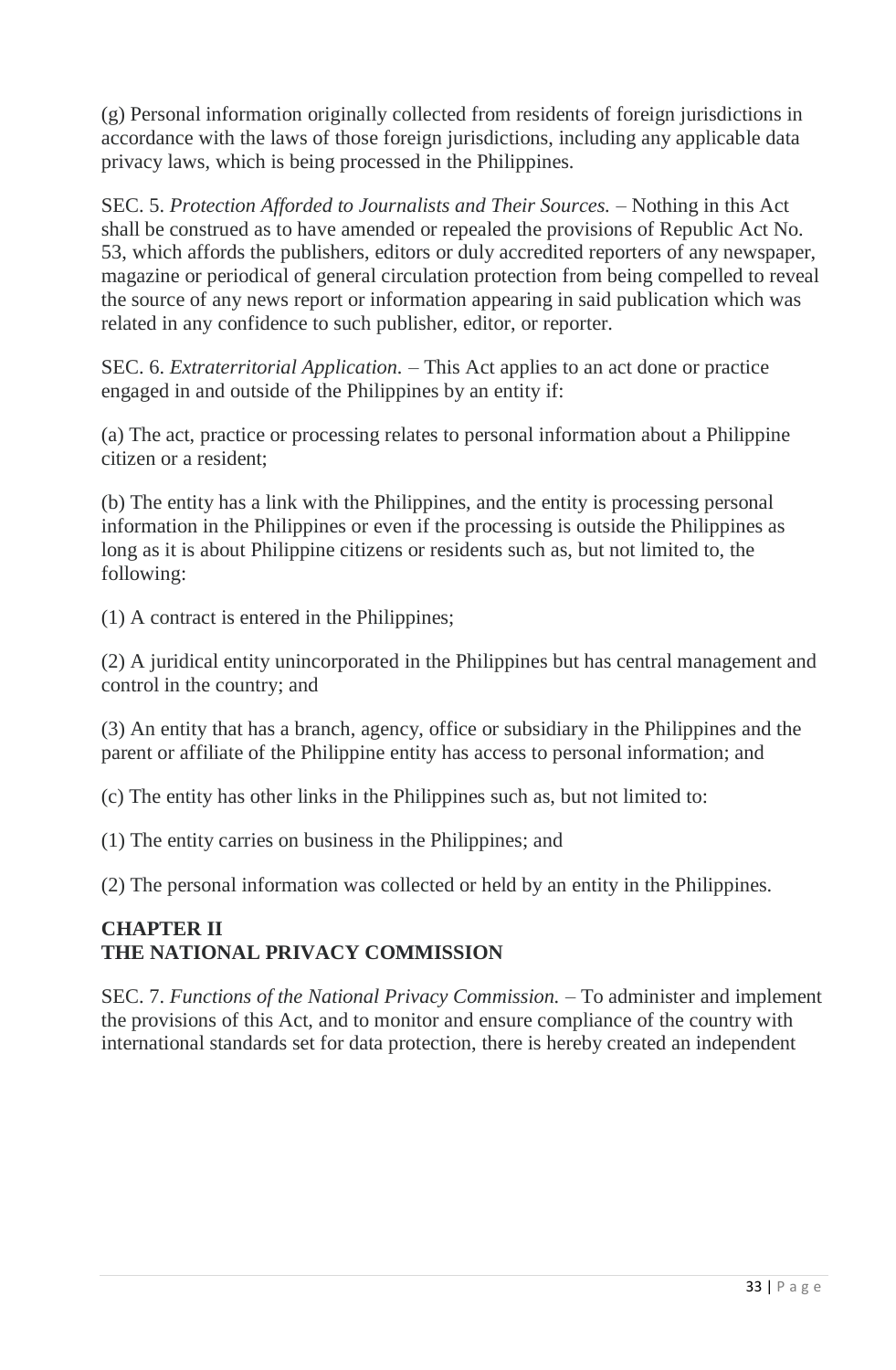body to be known as the National Privacy Commission, winch shall have the following functions:

(a) Ensure compliance of personal information controllers with the provisions of this Act;

(b) Receive complaints, institute investigations, facilitate or enable settlement of complaints through the use of alternative dispute resolution processes, adjudicate, award indemnity on matters affecting any personal information, prepare reports on disposition of complaints and resolution of any investigation it initiates, and, in cases it deems appropriate, publicize any such report: *Provided,* That in resolving any complaint or investigation (except where amicable settlement is reached by the parties), the Commission shall act as a collegial body. For this purpose, the Commission may be given access to personal information that is subject of any complaint and to collect the information necessary to perform its functions under this Act;

(c) Issue cease and desist orders, impose a temporary or permanent ban on the processing of personal information, upon finding that the processing will be detrimental to national security and public interest;

(d) Compel or petition any entity, government agency or instrumentality to abide by its orders or take action on a matter affecting data privacy;

(e) Monitor the compliance of other government agencies or instrumentalities on their security and technical measures and recommend the necessary action in order to meet minimum standards for protection of personal information pursuant to this Act;

(f) Coordinate with other government agencies and the private sector on efforts to formulate and implement plans and policies to strengthen the protection of personal information in the country;

(g) Publish on a regular basis a guide to all laws relating to data protection;

(h) Publish a compilation of agency system of records and notices, including index and other finding aids;

(i) Recommend to the Department of Justice (DOJ) the prosecution and imposition of penalties specified in Sections 25 to 29 of this Act;

(j) Review, approve, reject or require modification of privacy codes voluntarily adhered to by personal information controllers: *Provided,* That the privacy codes shall adhere to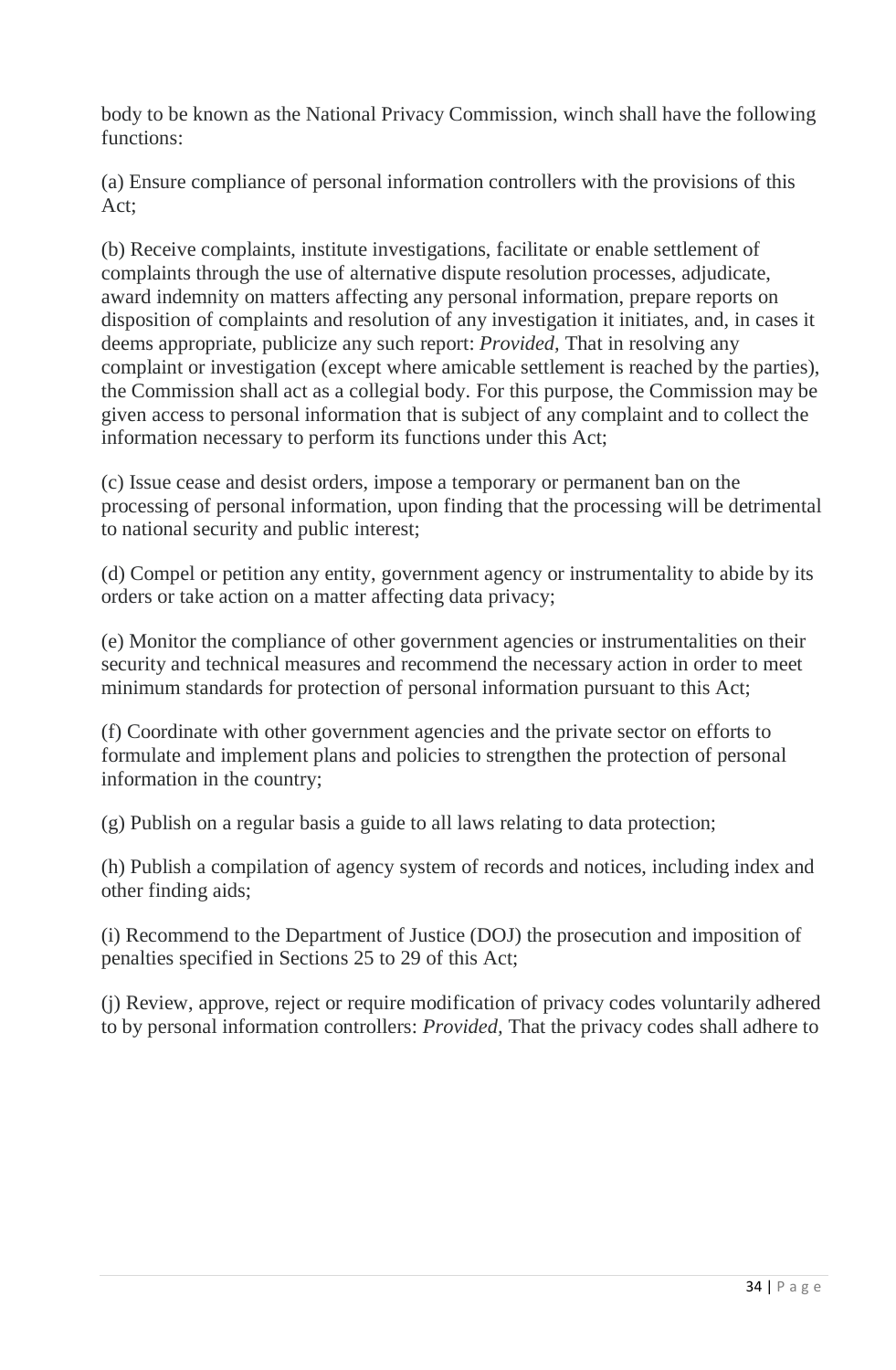the underlying data privacy principles embodied in this Act: *Provided, further,* That such privacy codes may include private dispute resolution mechanisms for complaints against any participating personal information controller. For this purpose, the Commission shall consult with relevant regulatory agencies in the formulation and administration of privacy codes applying the standards set out in this Act, with respect to the persons, entities, business activities and business sectors that said regulatory bodies are authorized to principally regulate pursuant to the law: *Provided, finally.* That the Commission may review such privacy codes and require changes thereto for purposes of complying with this Act;

(k) Provide assistance on matters relating to privacy or data protection at the request of a national or local agency, a private entity or any person;

(l) Comment on the implication on data privacy of proposed national or local statutes, regulations or procedures, issue advisory opinions and interpret the provisions of this Act and other data privacy laws;

(m) Propose legislation, amendments or modifications to Philippine laws on privacy or data protection as may be necessary;

(n) Ensure proper and effective coordination with data privacy regulators in other countries and private accountability agents, participate in international and regional initiatives for data privacy protection;

(o) Negotiate and contract with other data privacy authorities of other countries for cross-border application and implementation of respective privacy laws;

(p) Assist Philippine companies doing business abroad to respond to foreign privacy or data protection laws and regulations; and

(q) Generally perform such acts as may be necessary to facilitate cross-border enforcement of data privacy protection.

SEC. 8. *Confidentiality. –* The Commission shall ensure at all times the confidentiality of any personal information that comes to its knowledge and possession.

SEC. 9. *Organizational Structure of the Commission. –* The Commission shall be attached to the Department of Information and Communications Technology (DICT) and shall be headed by a Privacy Commissioner, who shall also act as Chairman of the Commission. The Privacy Commissioner shall be assisted by two (2) Deputy Privacy Commissioners, one to be responsible for Data Processing Systems and one to be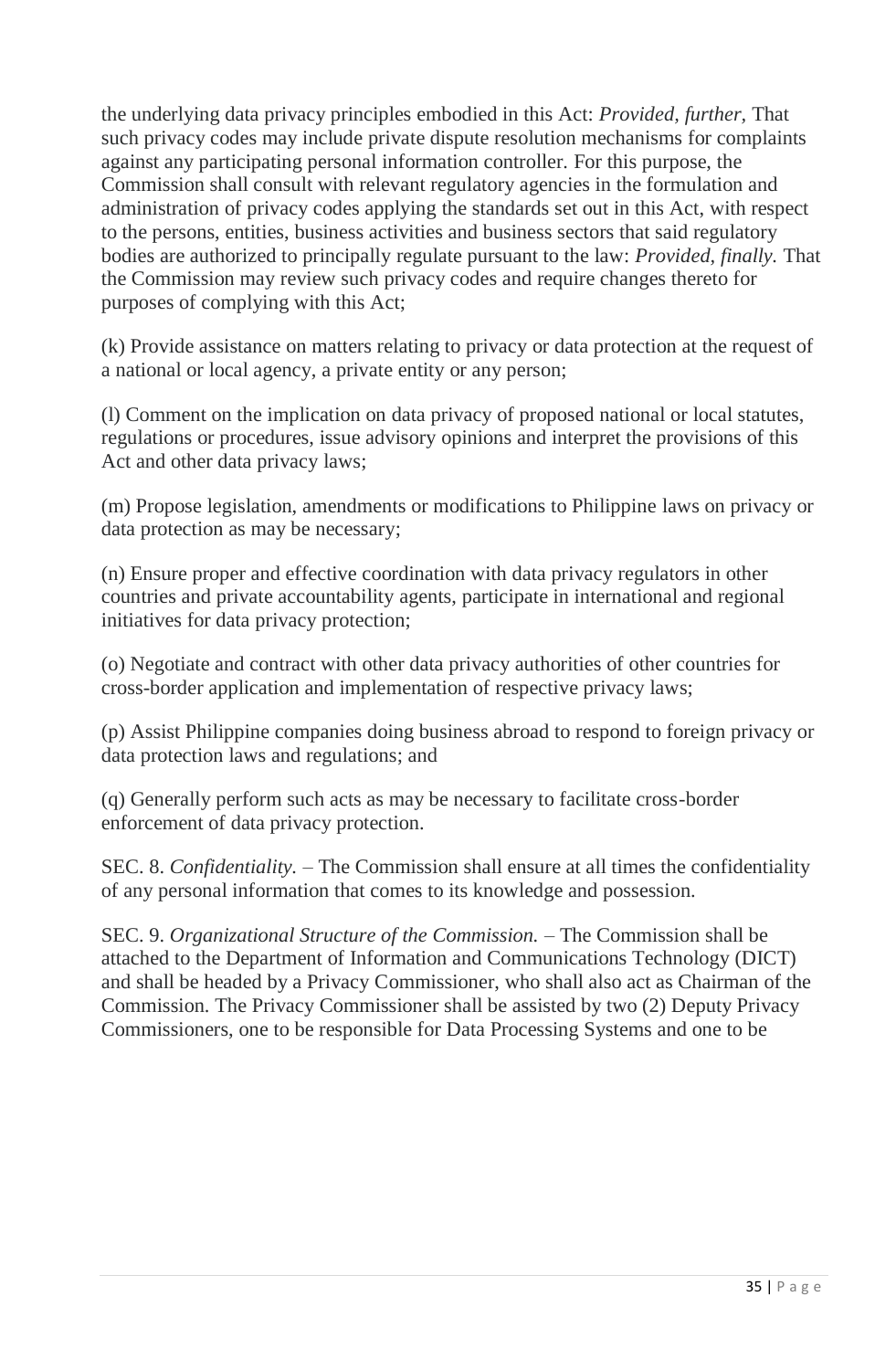responsible for Policies and Planning. The Privacy Commissioner and the two (2) Deputy Privacy Commissioners shall be appointed by the President of the Philippines for a term of three (3) years, and may be reappointed for another term of three (3) years. Vacancies in the Commission shall be filled in the same manner in which the original appointment was made.

The Privacy Commissioner must be at least thirty-five (35) years of age and of good moral character, unquestionable integrity and known probity, and a recognized expert in the field of information technology and data privacy. The Privacy Commissioner shall enjoy the benefits, privileges and emoluments equivalent to the rank of Secretary.

The Deputy Privacy Commissioners must be recognized experts in the field of information and communications technology and data privacy. They shall enjoy the benefits, privileges and emoluments equivalent to the rank of Undersecretary.

The Privacy Commissioner, the Deputy Commissioners, or any person acting on their behalf or under their direction, shall not be civilly liable for acts done in good faith in the performance of their duties. However, he or she shall be liable for willful or negligent acts done by him or her which are contrary to law, morals, public policy and good customs even if he or she acted under orders or instructions of superiors: *Provided,* That in case a lawsuit is filed against such official on the subject of the performance of his or her duties, where such performance is lawful, he or she shall be reimbursed by the Commission for reasonable costs of litigation.

SEC. 10. *The Secretariat.* – The Commission is hereby authorized to establish a Secretariat. Majority of the members of the Secretariat must have served for at least five (5) years in any agency of the government that is involved in the processing of personal information including, but not limited to, the following offices: Social Security System (SSS), Government Service Insurance System (GSIS), Land Transportation Office (LTO), Bureau of Internal Revenue (BIR), Philippine Health Insurance Corporation (PhilHealth), Commission on Elections (COMELEC), Department of Foreign Affairs (DFA), Department of Justice (DOJ), and Philippine Postal Corporation (Philpost).

### **CHAPTER III PROCESSING OF PERSONAL INFORMATION**

SEC. 11. *General Data Privacy Principles.* – The processing of personal information shall be allowed, subject to compliance with the requirements of this Act and other laws allowing disclosure of information to the public and adherence to the principles of transparency, legitimate purpose and proportionality.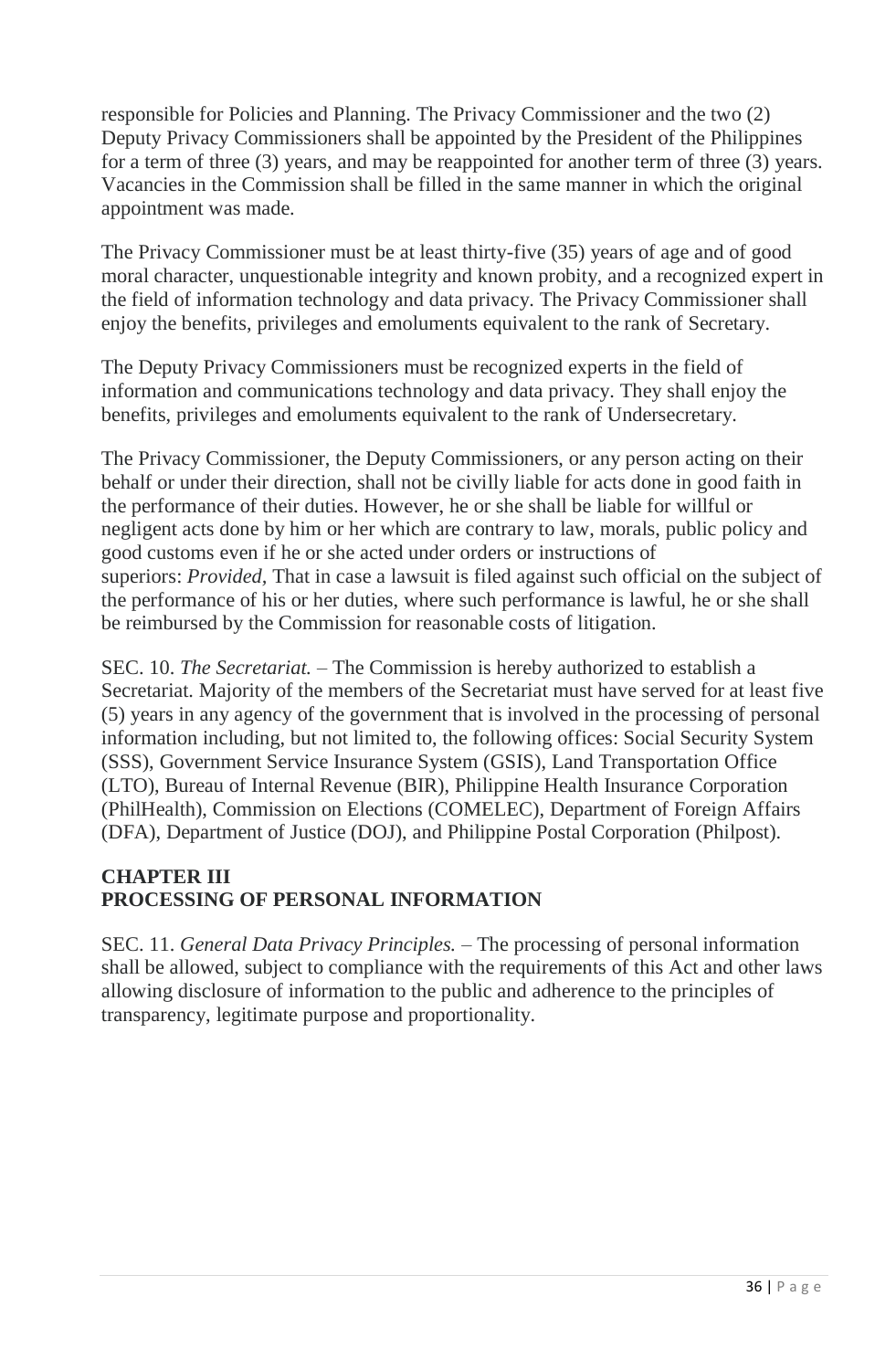Personal information must, be:,

(a) Collected for specified and legitimate purposes determined and declared before, or as soon as reasonably practicable after collection, and later processed in a way compatible with such declared, specified and legitimate purposes only;

(b) Processed fairly and lawfully;

(c) Accurate, relevant and, where necessary for purposes for which it is to be used the processing of personal information, kept up to date; inaccurate or incomplete data must be rectified, supplemented, destroyed or their further processing restricted;

(d) Adequate and not excessive in relation to the purposes for which they are collected and processed;

(e) Retained only for as long as necessary for the fulfillment of the purposes for which the data was obtained or for the establishment, exercise or defense of legal claims, or for legitimate business purposes, or as provided by law; and

(f) Kept in a form which permits identification of data subjects for no longer than is necessary for the purposes for which the data were collected and processed: *Provided,* That personal information collected for other purposes may lie processed for historical, statistical or scientific purposes, and in cases laid down in law may be stored for longer periods: *Provided, further,*That adequate safeguards are guaranteed by said laws authorizing their processing.

The personal information controller must ensure implementation of personal information processing principles set out herein.

SEC. 12. *Criteria for Lawful Processing of Personal Information.* – The processing of personal information shall be permitted only if not otherwise prohibited by law, and when at least one of the following conditions exists:

(a) The data subject has given his or her consent;

(b) The processing of personal information is necessary and is related to the fulfillment of a contract with the data subject or in order to take steps at the request of the data subject prior to entering into a contract;

(c) The processing is necessary for compliance with a legal obligation to which the personal information controller is subject;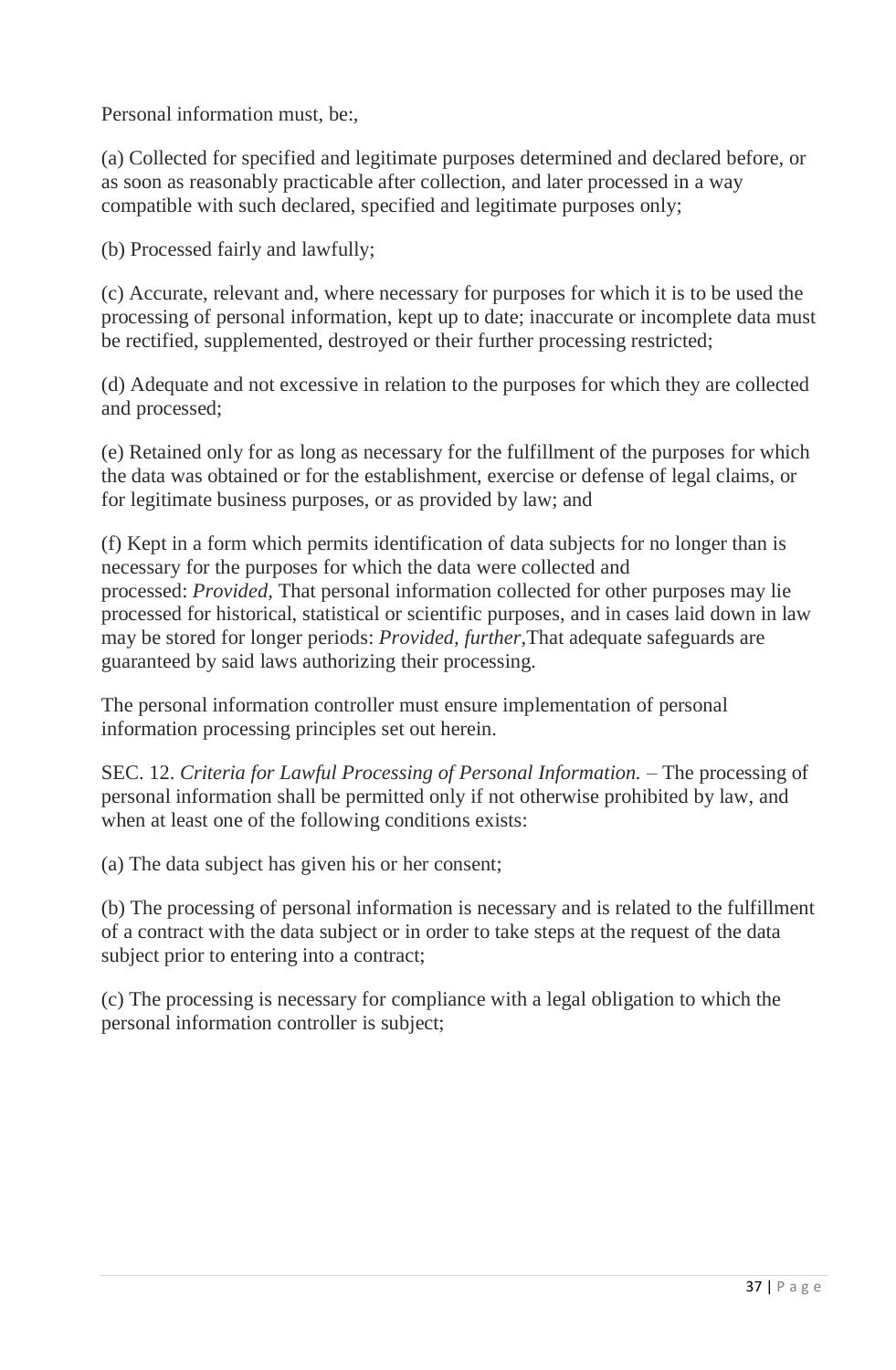(d) The processing is necessary to protect vitally important interests of the data subject, including life and health;

(e) The processing is necessary in order to respond to national emergency, to comply with the requirements of public order and safety, or to fulfill functions of public authority which necessarily includes the processing of personal data for the fulfillment of its mandate; or

(f) The processing is necessary for the purposes of the legitimate interests pursued by the personal information controller or by a third party or parties to whom the data is disclosed, except where such interests are overridden by fundamental rights and freedoms of the data subject which require protection under the Philippine Constitution.

SEC. 13. *Sensitive Personal Information and Privileged Information.* – The processing of sensitive personal information and privileged information shall be prohibited, except in the following cases:

(a) The data subject has given his or her consent, specific to the purpose prior to the processing, or in the case of privileged information, all parties to the exchange have given their consent prior to processing;

(b) The processing of the same is provided for by existing laws and regulations: *Provided,* That such regulatory enactments guarantee the protection of the sensitive personal information and the privileged information: *Provided, further,* That the consent of the data subjects are not required by law or regulation permitting the processing of the sensitive personal information or the privileged information;

(c) The processing is necessary to protect the life and health of the data subject or another person, and the data subject is not legally or physically able to express his or her consent prior to the processing;

(d) The processing is necessary to achieve the lawful and noncommercial objectives of public organizations and their associations: *Provided,* That such processing is only confined and related to the *bona fide* members of these organizations or their associations: *Provided, further,* That the sensitive personal information are not transferred to third parties: *Provided, finally,* That consent of the data subject was obtained prior to processing;

(e) The processing is necessary for purposes of medical treatment, is carried out by a medical practitioner or a medical treatment institution, and an adequate level of protection of personal information is ensured; or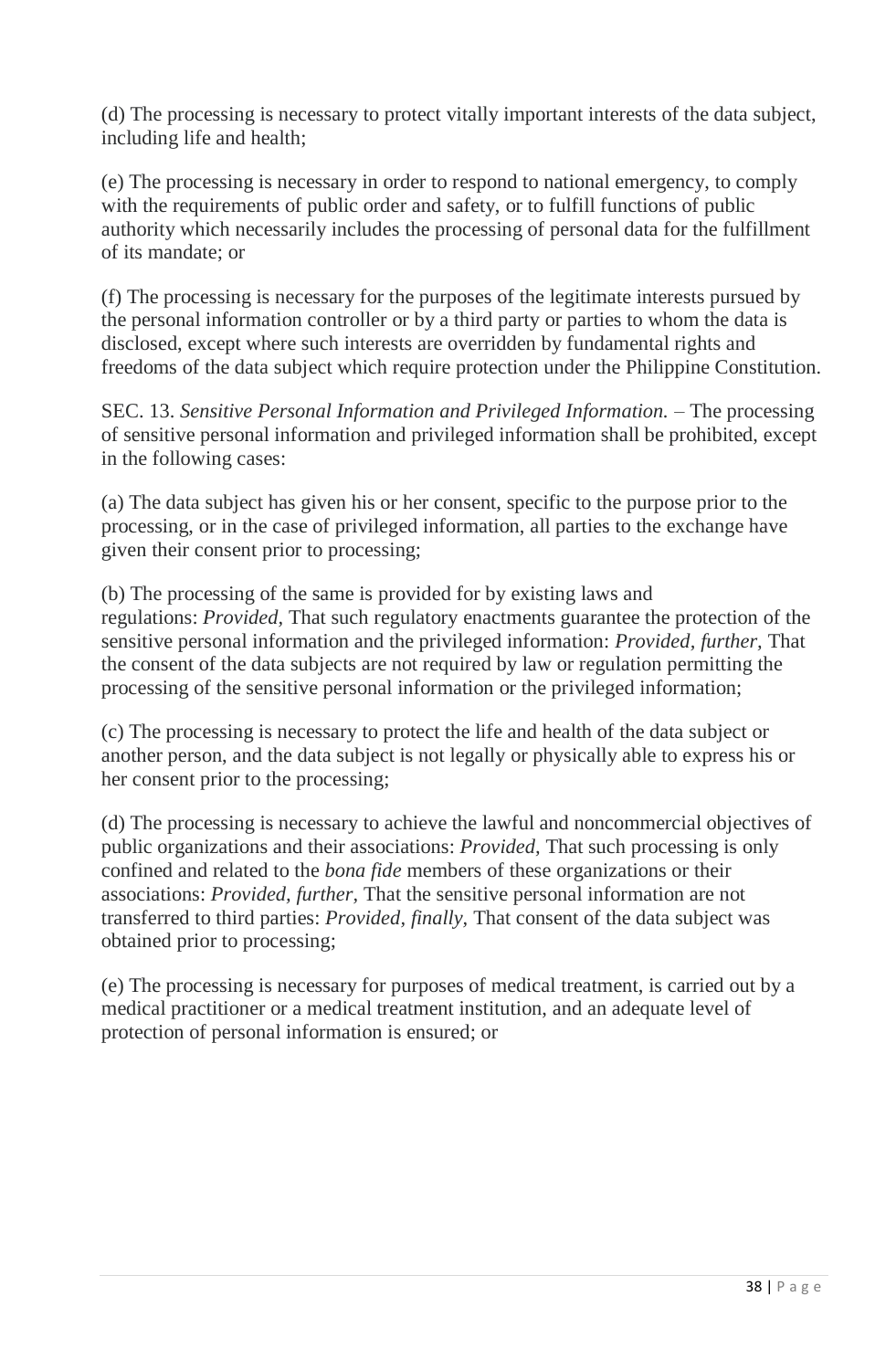(f) The processing concerns such personal information as is necessary for the protection of lawful rights and interests of natural or legal persons in court proceedings, or the establishment, exercise or defense of legal claims, or when provided to government or public authority.

SEC. 14. *Subcontract of Personal Information. – A* personal information controller may subcontract the processing of personal information: *Provided,* That the personal information controller shall be responsible for ensuring that proper safeguards are in place to ensure the confidentiality of the personal information processed, prevent its use for unauthorized purposes, and generally, comply with the requirements of this Act and other laws for processing of personal information. The personal information processor shall comply with all the requirements of this Act and other applicable laws.

SEC. 15. *Extension of Privileged Communication. –* Personal information controllers may invoke the principle of privileged communication over privileged information that they lawfully control or process. Subject to existing laws and regulations, any evidence gathered on privileged information is inadmissible.

### **CHAPTER IV RIGHTS OF THE DATA SUBJECT**

SEC. 16. *Rights of the Data Subject.* – The data subject is entitled to:

(a) Be informed whether personal information pertaining to him or her shall be, are being or have been processed;

(b) Be furnished the information indicated hereunder before the entry of his or her personal information into the processing system of the personal information controller, or at the next practical opportunity:

(1) Description of the personal information to be entered into the system;

(2) Purposes for which they are being or are to be processed;

(3) Scope and method of the personal information processing;

(4) The recipients or classes of recipients to whom they are or may be disclosed;

(5) Methods utilized for automated access, if the same is allowed by the data subject, and the extent to which such access is authorized;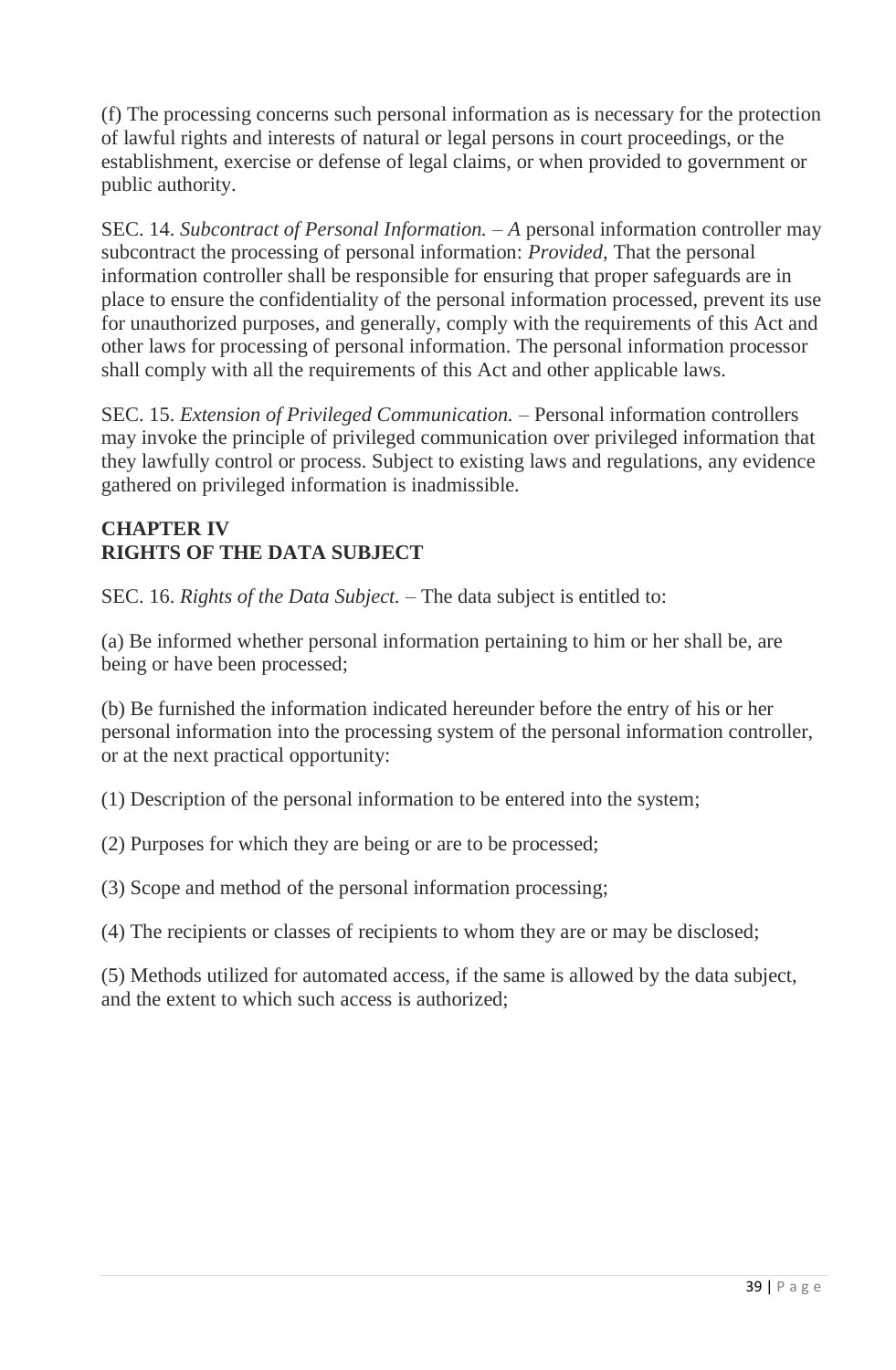(6) The identity and contact details of the personal information controller or its representative;

(7) The period for which the information will be stored; and

(8) The existence of their rights, i.e., to access, correction, as well as the right to lodge a complaint before the Commission.

Any information supplied or declaration made to the data subject on these matters shall not be amended without prior notification of data subject: *Provided,* That the notification under subsection (b) shall not apply should the personal information be needed pursuant to a *subpoena* or when the collection and processing are for obvious purposes, including when it is necessary for the performance of or in relation to a contract or service or when necessary or desirable in the context of an employeremployee relationship, between the collector and the data subject, or when the information is being collected and processed as a result of legal obligation;

(c) Reasonable access to, upon demand, the following:

(1) Contents of his or her personal information that were processed;

(2) Sources from which personal information were obtained;

(3) Names and addresses of recipients of the personal information;

(4) Manner by which such data were processed;

(5) Reasons for the disclosure of the personal information to recipients;

(6) Information on automated processes where the data will or likely to be made as the sole basis for any decision significantly affecting or will affect the data subject;

(7) Date when his or her personal information concerning the data subject were last accessed and modified; and

(8) The designation, or name or identity and address of the personal information controller;

(d) Dispute the inaccuracy or error in the personal information and have the personal information controller correct it immediately and accordingly, unless the request is vexatious or otherwise unreasonable. If the personal information have been corrected, the personal information controller shall ensure the accessibility of both the new and the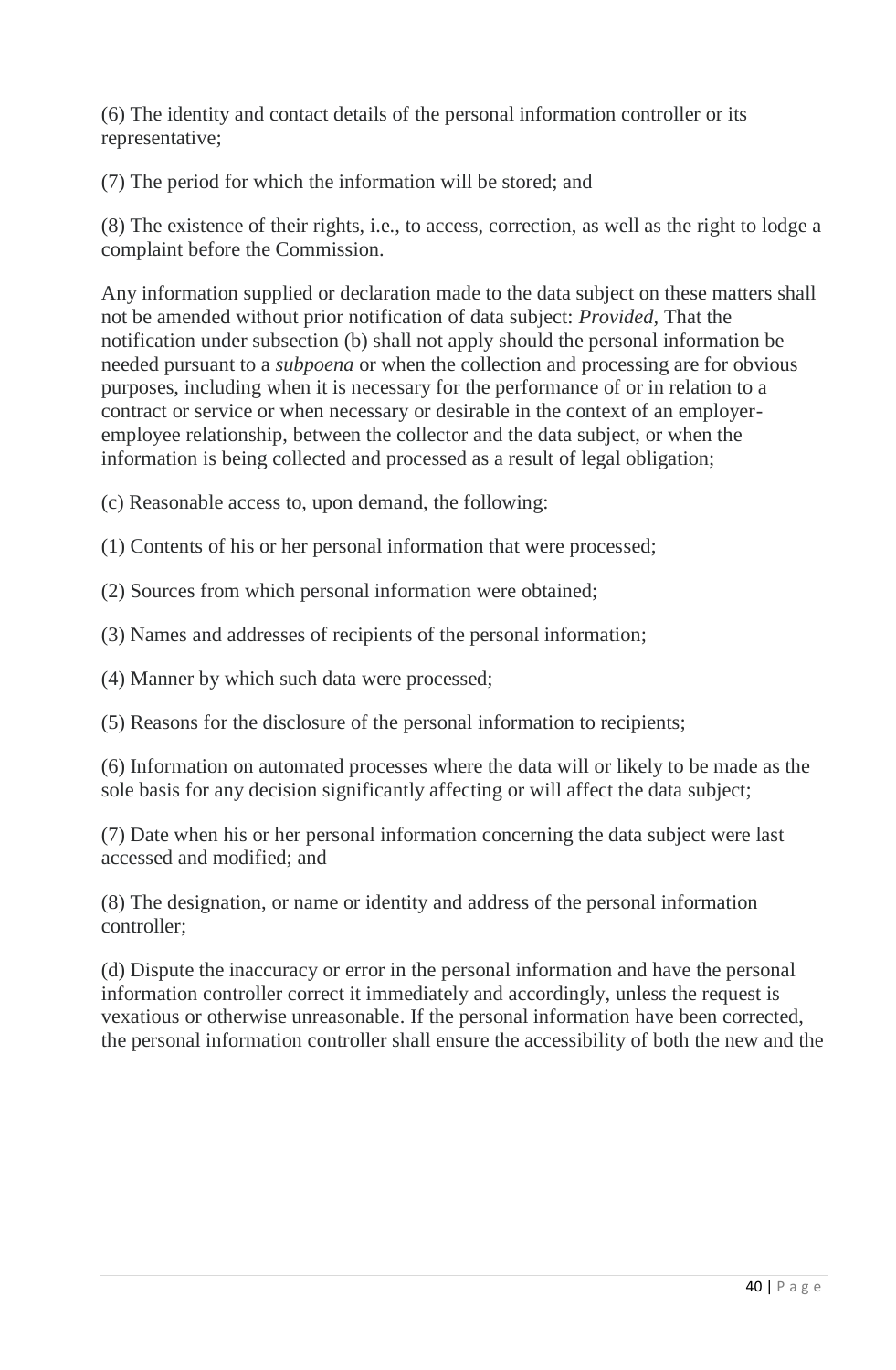retracted information and the simultaneous receipt of the new and the retracted information by recipients thereof: *Provided,* That the third parties who have previously received such processed personal information shall he informed of its inaccuracy and its rectification upon reasonable request of the data subject;

(e) Suspend, withdraw or order the blocking, removal or destruction of his or her personal information from the personal information controller's filing system upon discovery and substantial proof that the personal information are incomplete, outdated, false, unlawfully obtained, used for unauthorized purposes or are no longer necessary for the purposes for which they were collected. In this case, the personal information controller may notify third parties who have previously received such processed personal information; and

(f) Be indemnified for any damages sustained due to such inaccurate, incomplete, outdated, false, unlawfully obtained or unauthorized use of personal information.

SEC. 17. *Transmissibility of Rights of the Data Subject. –* The lawful heirs and assigns of the data subject may invoke the rights of the data subject for, which he or she is an heir or assignee at any time after the death of the data subject or when the data subject is incapacitated or incapable of exercising the rights as enumerated in the immediately preceding section.

SEC. 18. *Right to Data Portability. –* The data subject shall have the right, where personal information is processed by electronic means and in a structured and commonly used format, to obtain from the personal information controller a copy of data undergoing processing in an electronic or structured format, which is commonly used and allows for further use by the data subject. The Commission may specify the electronic format referred to above, as well as the technical standards, modalities and procedures for their transfer.

SEC. 19. *Non-Applicability.* – The immediately preceding sections are not applicable if the processed personal information are used only for the needs of scientific and statistical research and, on the basis of such, no activities are carried out and no decisions are taken regarding the data subject: *Provided,* That the personal information shall be held under strict confidentiality and shall be used only for the declared purpose. Likewise, the immediately preceding sections are not applicable to processing of personal information gathered for the purpose of investigations in relation to any criminal, administrative or tax liabilities of a data subject.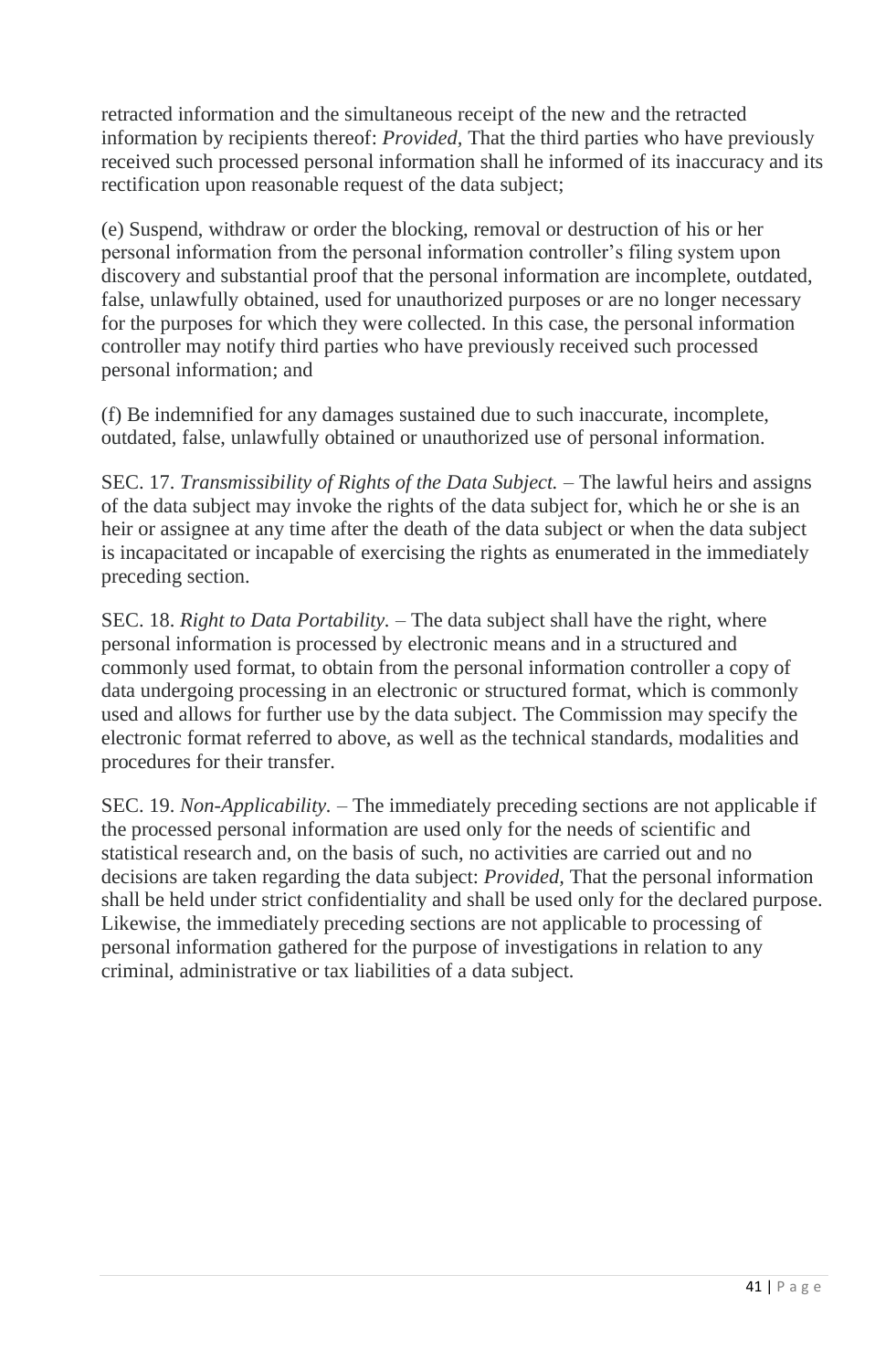### **CHAPTER V SECURITY OF PERSONAL INFORMATION**

SEC. 20. *Security of Personal Information.* – (a) The personal information controller must implement reasonable and appropriate organizational, physical and technical measures intended for the protection of personal information against any accidental or unlawful destruction, alteration and disclosure, as well as against any other unlawful processing.

(b) The personal information controller shall implement reasonable and appropriate measures to protect personal information against natural dangers such as accidental loss or destruction, and human dangers such as unlawful access, fraudulent misuse, unlawful destruction, alteration and contamination.

(c) The determination of the appropriate level of security under this section must take into account the nature of the personal information to be protected, the risks represented by the processing, the size of the organization and complexity of its operations, current data privacy best practices and the cost of security implementation. Subject to guidelines as the Commission may issue from time to time, the measures implemented must include:

(1) Safeguards to protect its computer network against accidental, unlawful or unauthorized usage or interference with or hindering of their functioning or availability;

(2) A security policy with respect to the processing of personal information;

(3) A process for identifying and accessing reasonably foreseeable vulnerabilities in its computer networks, and for taking preventive, corrective and mitigating action against security incidents that can lead to a security breach; and

(4) Regular monitoring for security breaches and a process for taking preventive, corrective and mitigating action against security incidents that can lead to a security breach.

(d) The personal information controller must further ensure that third parties processing personal information on its behalf shall implement the security measures required by this provision.

(e) The employees, agents or representatives of a personal information controller who are involved in the processing of personal information shall operate and hold personal information under strict confidentiality if the personal information are not intended for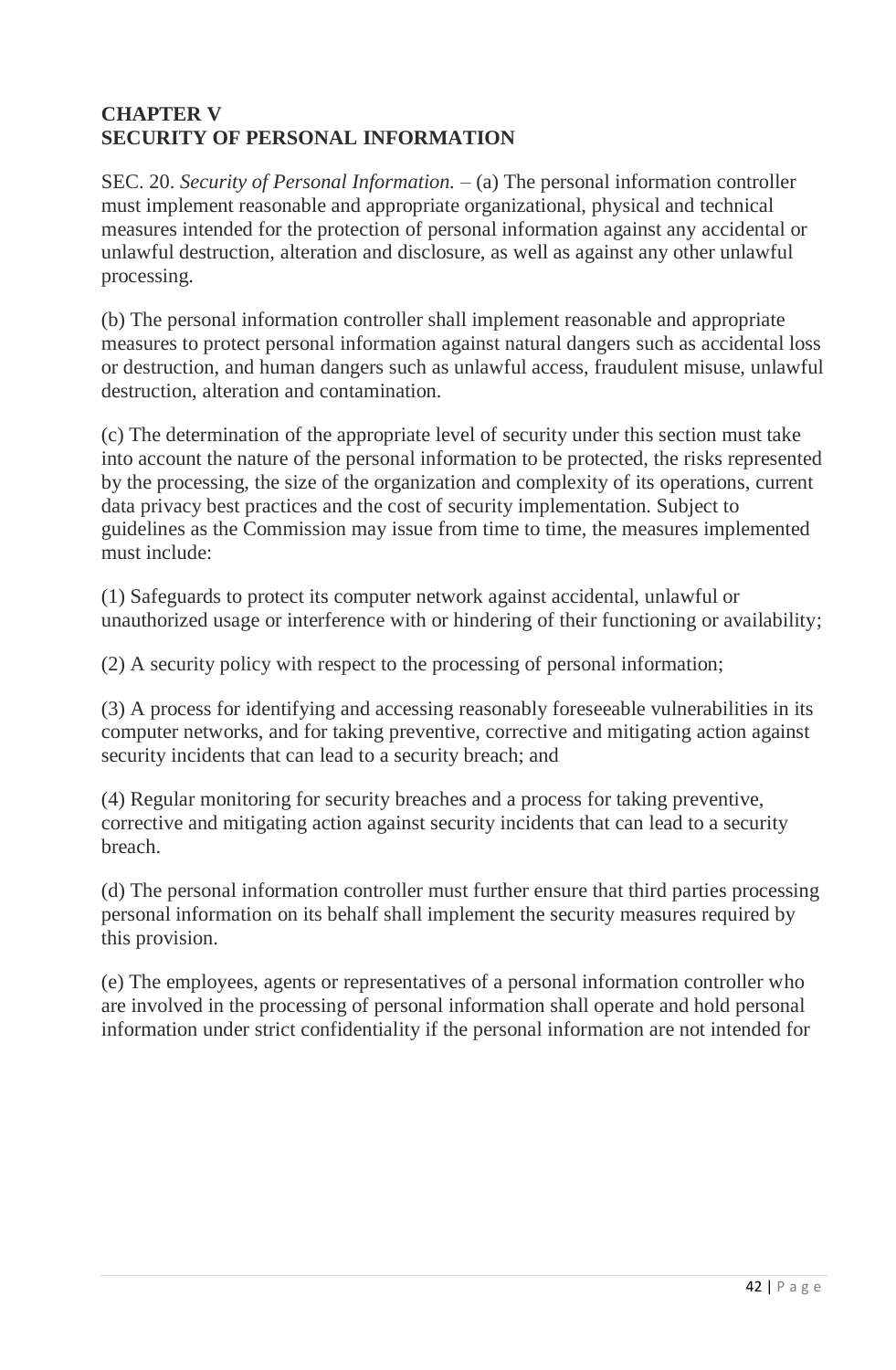public disclosure. This obligation shall continue even after leaving the public service, transfer to another position or upon termination of employment or contractual relations.

(f) The personal information controller shall promptly notify the Commission and affected data subjects when sensitive personal information or other information that may, under the circumstances, be used to enable identity fraud are reasonably believed to have been acquired by an unauthorized person, and the personal information controller or the Commission believes (bat such unauthorized acquisition is likely to give rise to a real risk of serious harm to any affected data subject. The notification shall at least describe the nature of the breach, the sensitive personal information possibly involved, and the measures taken by the entity to address the breach. Notification may be delayed only to the extent necessary to determine the scope of the breach, to prevent further disclosures, or to restore reasonable integrity to the information and communications system.

(1) In evaluating if notification is unwarranted, the Commission may take into account compliance by the personal information controller with this section and existence of good faith in the acquisition of personal information.

(2) The Commission may exempt a personal information controller from notification where, in its reasonable judgment, such notification would not be in the public interest or in the interests of the affected data subjects.

(3) The Commission may authorize postponement of notification where it may hinder the progress of a criminal investigation related to a serious breach.

### **CHAPTER VI ACCOUNTABILITY FOR TRANSFER OF PERSONAL INFORMATION**

SEC. 21. *Principle of Accountability. –* Each personal information controller is responsible for personal information under its control or custody, including information that have been transferred to a third party for processing, whether domestically or internationally, subject to cross-border arrangement and cooperation.

(a) The personal information controller is accountable for complying with the requirements of this Act and shall use contractual or other reasonable means to provide a comparable level of protection while the information are being processed by a third party.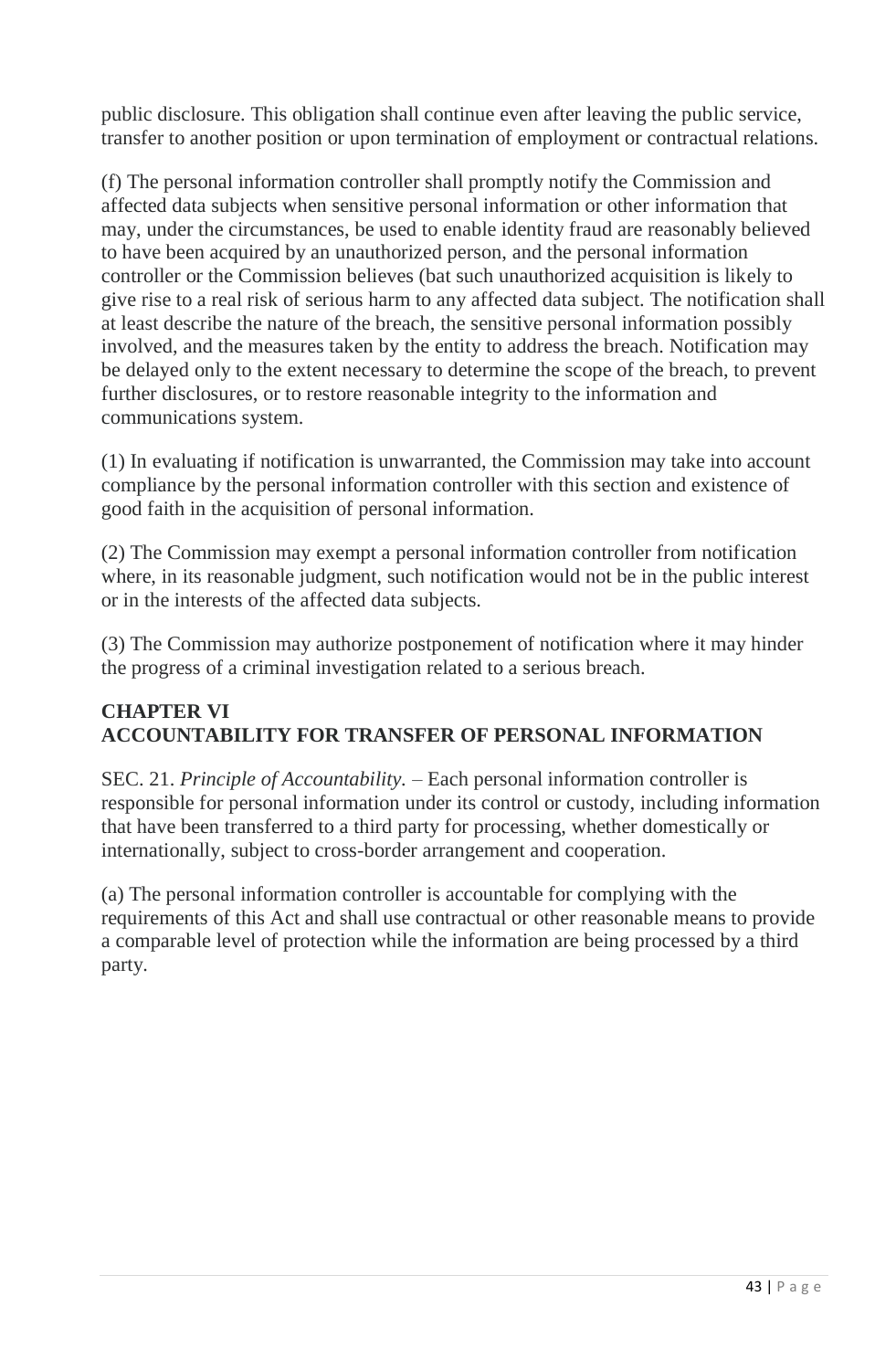(b) The personal information controller shall designate an individual or individuals who are accountable for the organization's compliance with this Act. The identity of the individual(s) so designated shall be made known to any data subject upon request.

### **CHAPTER VII SECURITY OF SENSITIVE PERSONAL INFORMATION IN GOVERNMENT**

SEC. 22. *Responsibility of Heads of Agencies.* – All sensitive personal information maintained by the government, its agencies and instrumentalities shall be secured, as far as practicable, with the use of the most appropriate standard recognized by the information and communications technology industry, and as recommended by the Commission. The head of each government agency or instrumentality shall be responsible for complying with the security requirements mentioned herein while the Commission shall monitor the compliance and may recommend the necessary action in order to satisfy the minimum standards.

SEC. 23. *Requirements Relating to Access by Agency Personnel to Sensitive Personal Information.* – (a) On-site and Online Access – Except as may be allowed through guidelines to be issued by the Commission, no employee of the government shall have access to sensitive personal information on government property or through online facilities unless the employee has received a security clearance from the head of the source agency.

(b) Off-site Access – Unless otherwise provided in guidelines to be issued by the Commission, sensitive personal information maintained by an agency may not be transported or accessed from a location off government property unless a request for such transportation or access is submitted and approved by the head of the agency in accordance with the following guidelines:

(1) Deadline for Approval or Disapproval – In the case of any request submitted to the head of an agency, such head of the agency shall approve or disapprove the request within two (2) business days after the date of submission of the request. In case there is no action by the head of the agency, then such request is considered disapproved;

(2) Limitation to One thousand (1,000) Records – If a request is approved, the head of the agency shall limit the access to not more than one thousand (1,000) records at a time; and

(3) Encryption – Any technology used to store, transport or access sensitive personal information for purposes of off-site access approved under this subsection shall be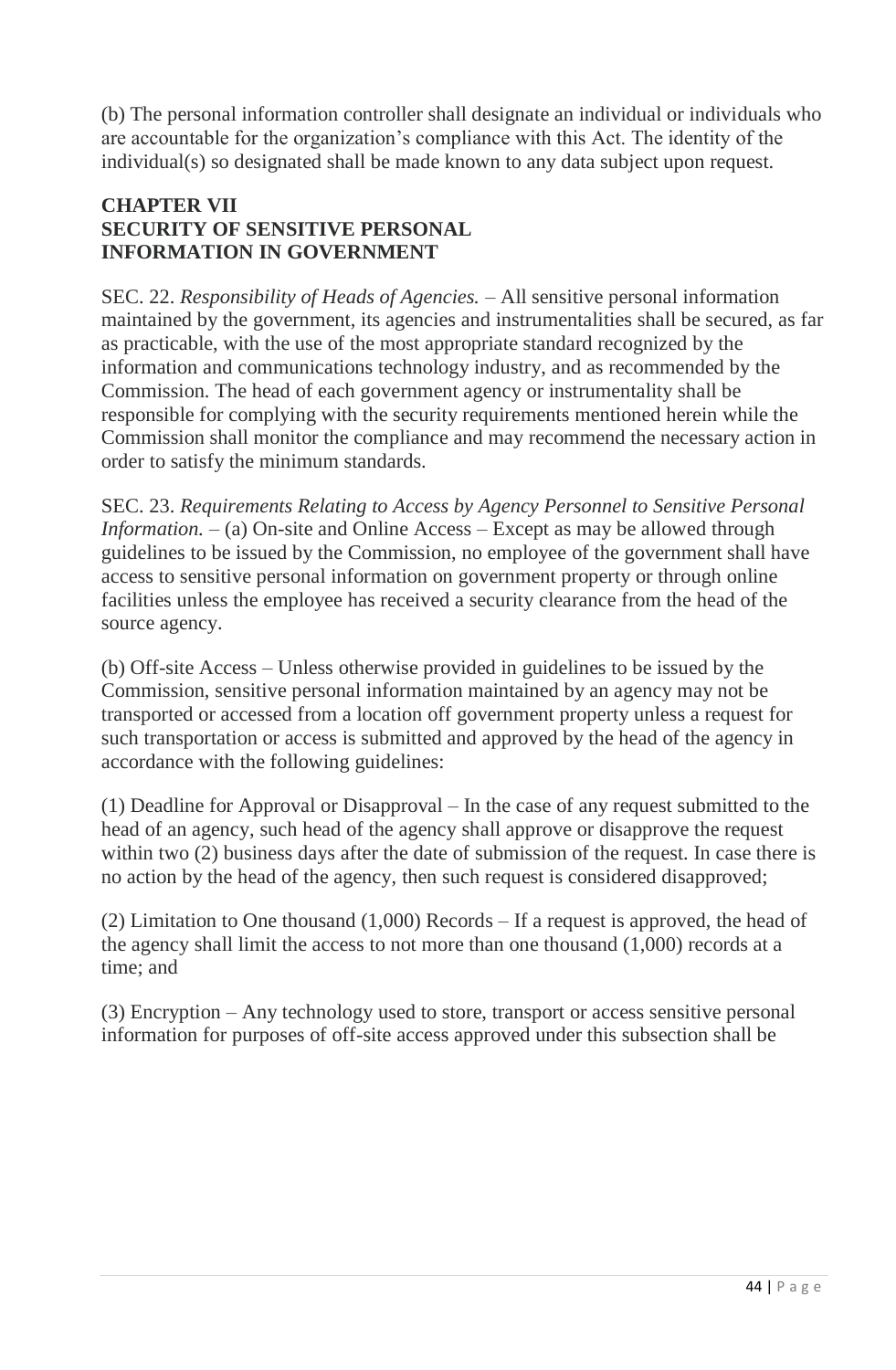secured by the use of the most secure encryption standard recognized by the Commission.

The requirements of this subsection shall be implemented not later than six (6) months after the date of the enactment of this Act.

SEC. 24. *Applicability to Government Contractors.* – In entering into any contract that may involve accessing or requiring sensitive personal information from one thousand (1,000) or more individuals, an agency shall require a contractor and its employees to register their personal information processing system with the Commission in accordance with this Act and to comply with the other provisions of this Act including the immediately preceding section, in the same manner as agencies and government employees comply with such requirements.

### **CHAPTER VIII PENALTIES**

SEC. 25. *Unauthorized Processing of Personal Information and Sensitive Personal Information. –* (a) The unauthorized processing of personal information shall be penalized by imprisonment ranging from one (1) year to three (3) years and a fine of not less than Five hundred thousand pesos (Php500,000.00) but not more than Two million pesos (Php2,000,000.00) shall be imposed on persons who process personal information without the consent of the data subject, or without being authorized under this Act or any existing law.

(b) The unauthorized processing of personal sensitive information shall be penalized by imprisonment ranging from three (3) years to six (6) years and a fine of not less than Five hundred thousand pesos (Php500,000.00) but not more than Four million pesos (Php4,000,000.00) shall be imposed on persons who process personal information without the consent of the data subject, or without being authorized under this Act or any existing law.

SEC. 26. *Accessing Personal Information and Sensitive Personal Information Due to Negligence.* – (a) Accessing personal information due to negligence shall be penalized by imprisonment ranging from one (1) year to three (3) years and a fine of not less than Five hundred thousand pesos (Php500,000.00) but not more than Two million pesos (Php2,000,000.00) shall be imposed on persons who, due to negligence, provided access to personal information without being authorized under this Act or any existing law.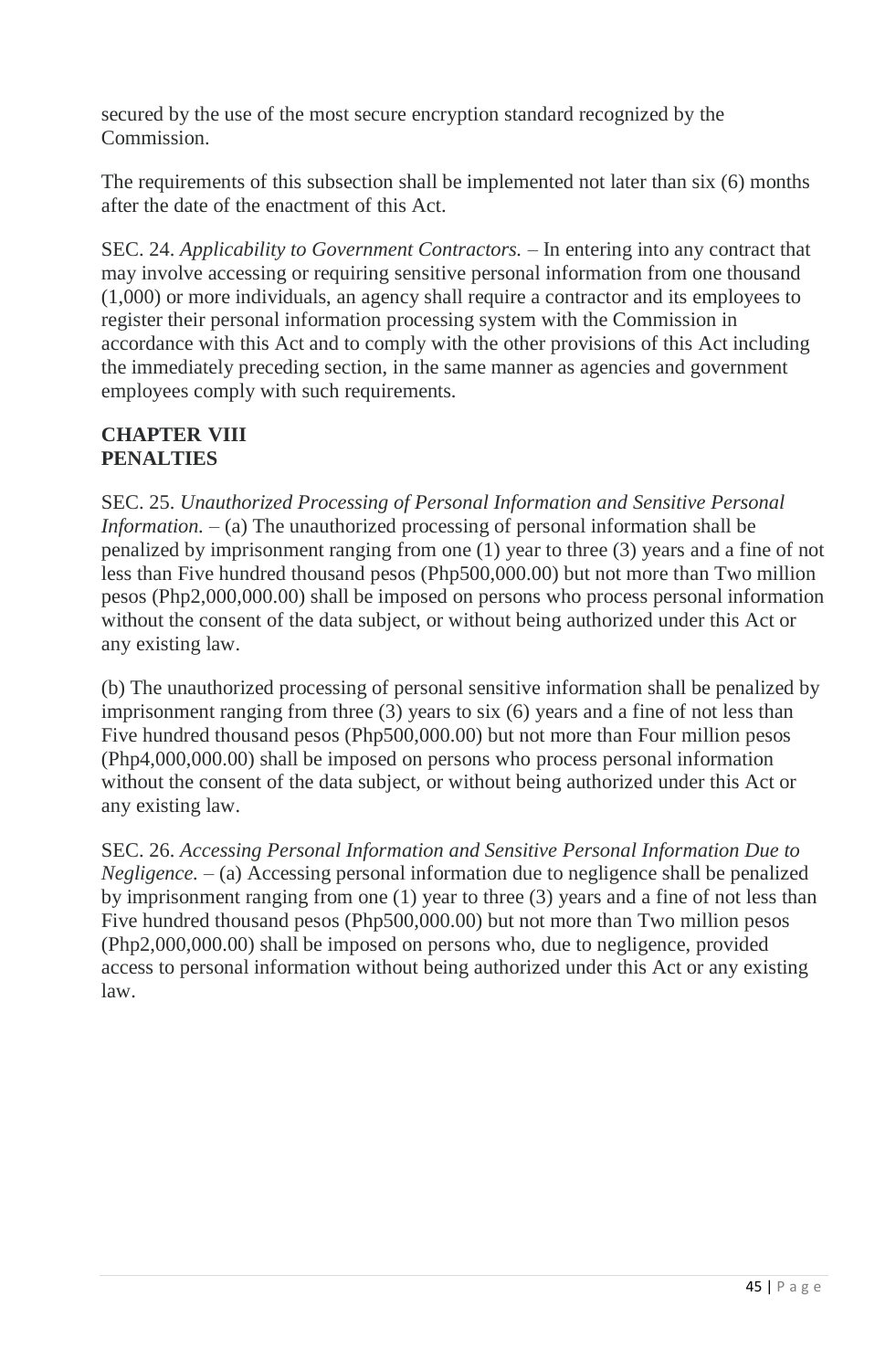(b) Accessing sensitive personal information due to negligence shall be penalized by imprisonment ranging from three (3) years to six (6) years and a fine of not less than Five hundred thousand pesos (Php500,000.00) but not more than Four million pesos (Php4,000,000.00) shall be imposed on persons who, due to negligence, provided access to personal information without being authorized under this Act or any existing law.

SEC. 27. *Improper Disposal of Personal Information and Sensitive Personal Information.* – (a) The improper disposal of personal information shall be penalized by imprisonment ranging from six (6) months to two (2) years and a fine of not less than One hundred thousand pesos (Php100,000.00) but not more than Five hundred thousand pesos (Php500,000.00) shall be imposed on persons who knowingly or negligently dispose, discard or abandon the personal information of an individual in an area accessible to the public or has otherwise placed the personal information of an individual in its container for trash collection.

(b) The improper disposal of sensitive personal information shall be penalized by imprisonment ranging from one (1) year to three (3) years and a fine of not less than One hundred thousand pesos (Php100,000.00) but not more than One million pesos (Php1,000,000.00) shall be imposed on persons who knowingly or negligently dispose, discard or abandon the personal information of an individual in an area accessible to the public or has otherwise placed the personal information of an individual in its container for trash collection.

SEC. 28. *Processing of Personal Information and Sensitive Personal Information for Unauthorized Purposes. –* The processing of personal information for unauthorized purposes shall be penalized by imprisonment ranging from one (1) year and six (6) months to five (5) years and a fine of not less than Five hundred thousand pesos (Php500,000.00) but not more than One million pesos (Php1,000,000.00) shall be imposed on persons processing personal information for purposes not authorized by the data subject, or otherwise authorized under this Act or under existing laws.

The processing of sensitive personal information for unauthorized purposes shall be penalized by imprisonment ranging from two (2) years to seven (7) years and a fine of not less than Five hundred thousand pesos (Php500,000.00) but not more than Two million pesos (Php2,000,000.00) shall be imposed on persons processing sensitive personal information for purposes not authorized by the data subject, or otherwise authorized under this Act or under existing laws.

SEC. 29. *Unauthorized Access or Intentional Breach. –* The penalty of imprisonment ranging from one (1) year to three (3) years and a fine of not less than Five hundred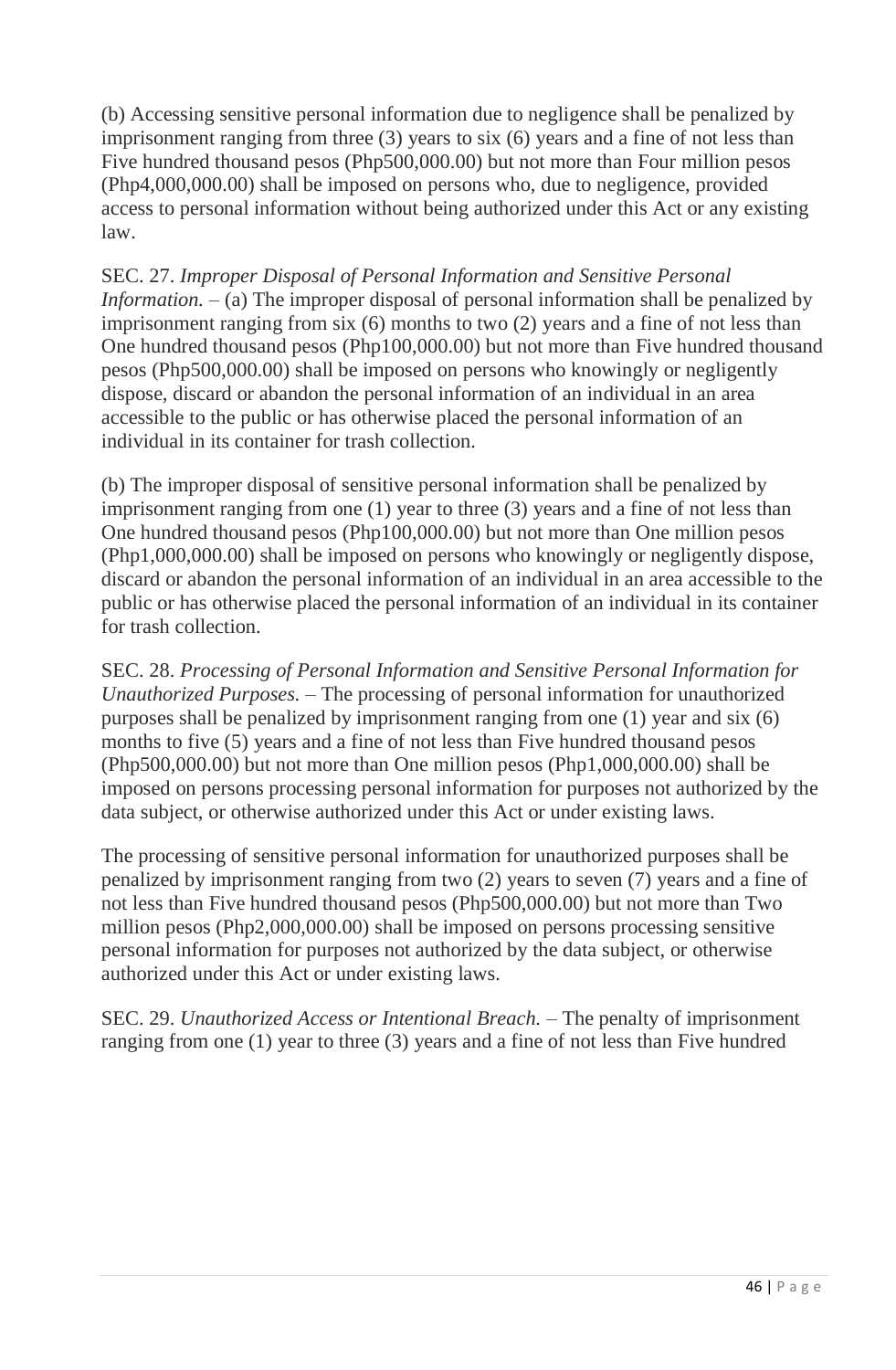thousand pesos (Php500,000.00) but not more than Two million pesos (Php2,000,000.00) shall be imposed on persons who knowingly and unlawfully, or violating data confidentiality and security data systems, breaks in any way into any system where personal and sensitive personal information is stored.

SEC. 30. *Concealment of Security Breaches Involving Sensitive Personal Information. –* The penalty of imprisonment of one (1) year and six (6) months to five (5) years and a fine of not less than Five hundred thousand pesos (Php500,000.00) but not more than One million pesos (Php1,000,000.00) shall be imposed on persons who, after having knowledge of a security breach and of the obligation to notify the Commission pursuant to Section 20(f), intentionally or by omission conceals the fact of such security breach.

SEC. 31. *Malicious Disclosure. –* Any personal information controller or personal information processor or any of its officials, employees or agents, who, with malice or in bad faith, discloses unwarranted or false information relative to any personal information or personal sensitive information obtained by him or her, shall be subject to imprisonment ranging from one (1) year and six (6) months to five (5) years and a fine of not less than Five hundred thousand pesos (Php500,000.00) but not more than One million pesos (Php1,000,000.00).

SEC. 32. *Unauthorized Disclosure. –* (a) Any personal information controller or personal information processor or any of its officials, employees or agents, who discloses to a third party personal information not covered by the immediately preceding section without the consent of the data subject, shall he subject to imprisonment ranging from one (1) year to three (3) years and a fine of not less than Five hundred thousand pesos (Php500,000.00) but not more than One million pesos (Php1,000,000.00).

(b) Any personal information controller or personal information processor or any of its officials, employees or agents, who discloses to a third party sensitive personal information not covered by the immediately preceding section without the consent of the data subject, shall be subject to imprisonment ranging from three (3) years to five (5) years and a fine of not less than Five hundred thousand pesos (Php500,000.00) but not more than Two million pesos (Php2,000,000.00).

SEC. 33. *Combination or Series of Acts. –* Any combination or series of acts as defined in Sections 25 to 32 shall make the person subject to imprisonment ranging from three (3) years to six (6) years and a fine of not less than One million pesos (Php1,000,000.00) but not more than Five million pesos (Php5,000,000.00).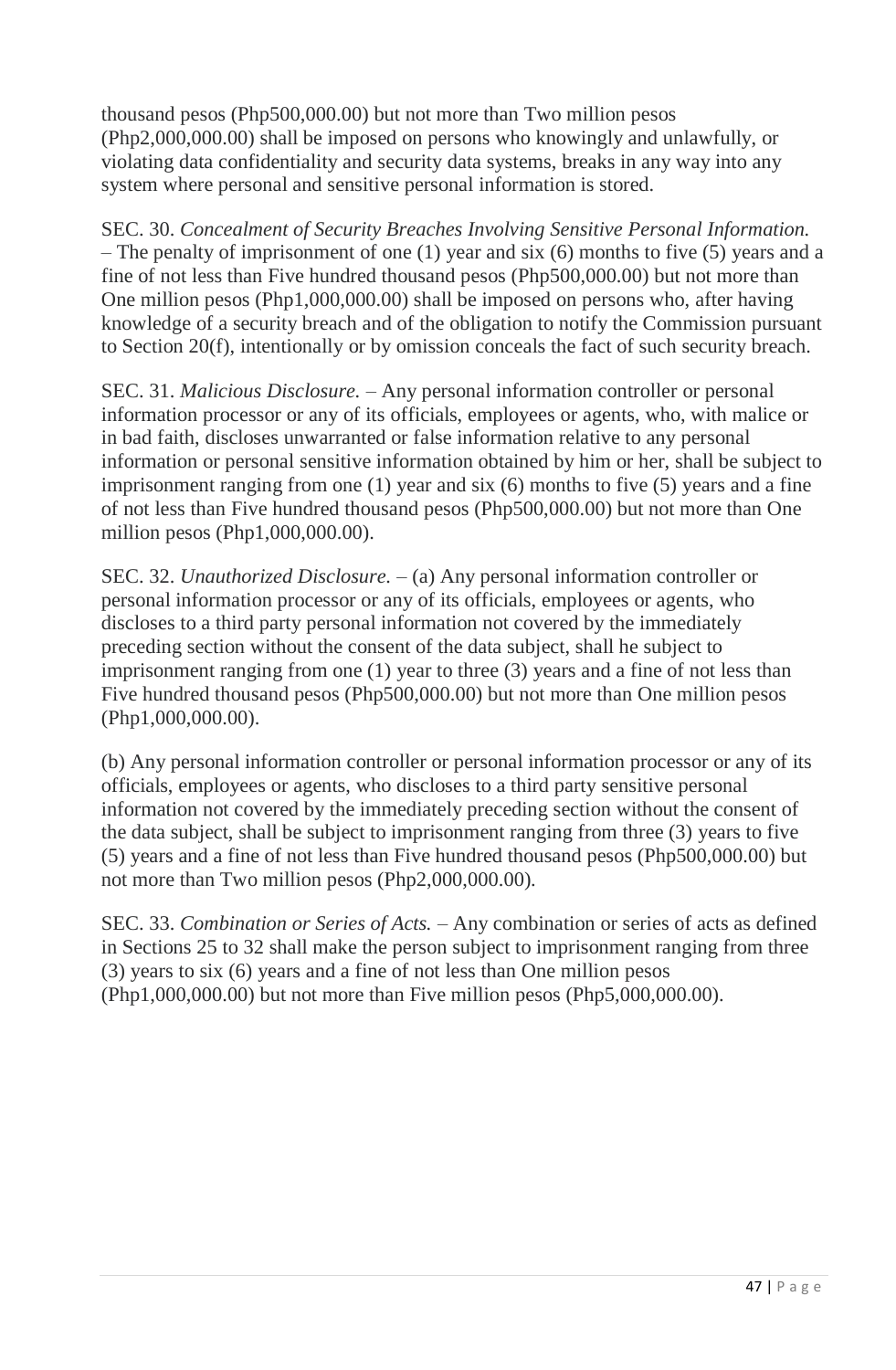SEC. 34. *Extent of Liability.* – If the offender is a corporation, partnership or any juridical person, the penalty shall be imposed upon the responsible officers, as the case may be, who participated in, or by their gross negligence, allowed the commission of the crime. If the offender is a juridical person, the court may suspend or revoke any of its rights under this Act. If the offender is an alien, he or she shall, in addition to the penalties herein prescribed, be deported without further proceedings after serving the penalties prescribed. If the offender is a public official or employee and lie or she is found guilty of acts penalized under Sections 27 and 28 of this Act, he or she shall, in addition to the penalties prescribed herein, suffer perpetual or temporary absolute disqualification from office, as the case may be.

SEC. 35. *Large-Scale. –* The maximum penalty in the scale of penalties respectively provided for the preceding offenses shall be imposed when the personal information of at least one hundred (100) persons is harmed, affected or involved as the result of the above mentioned actions.

SEC. 36. *Offense Committed by Public Officer. –* When the offender or the person responsible for the offense is a public officer as defined in the Administrative Code of the Philippines in the exercise of his or her duties, an accessory penalty consisting in the disqualification to occupy public office for a term double the term of criminal penalty imposed shall he applied.

SEC. 37. *Restitution. –* Restitution for any aggrieved party shall be governed by the provisions of the New Civil Code.

### **CHAPTER IX MISCELLANEOUS PROVISIONS**

SEC. 38. *Interpretation. –* Any doubt in the interpretation of any provision of this Act shall be liberally interpreted in a manner mindful of the rights and interests of the individual about whom personal information is processed.

SEC. 39. *Implementing Rules and Regulations (IRR).* – Within ninety (90) days from the effectivity of this Act, the Commission shall promulgate the rules and regulations to effectively implement the provisions of this Act.

SEC. 40. *Reports and Information.* – The Commission shall annually report to the President and Congress on its activities in carrying out the provisions of this Act. The Commission shall undertake whatever efforts it may determine to be necessary or appropriate to inform and educate the public of data privacy, data protection and fair information rights and responsibilities.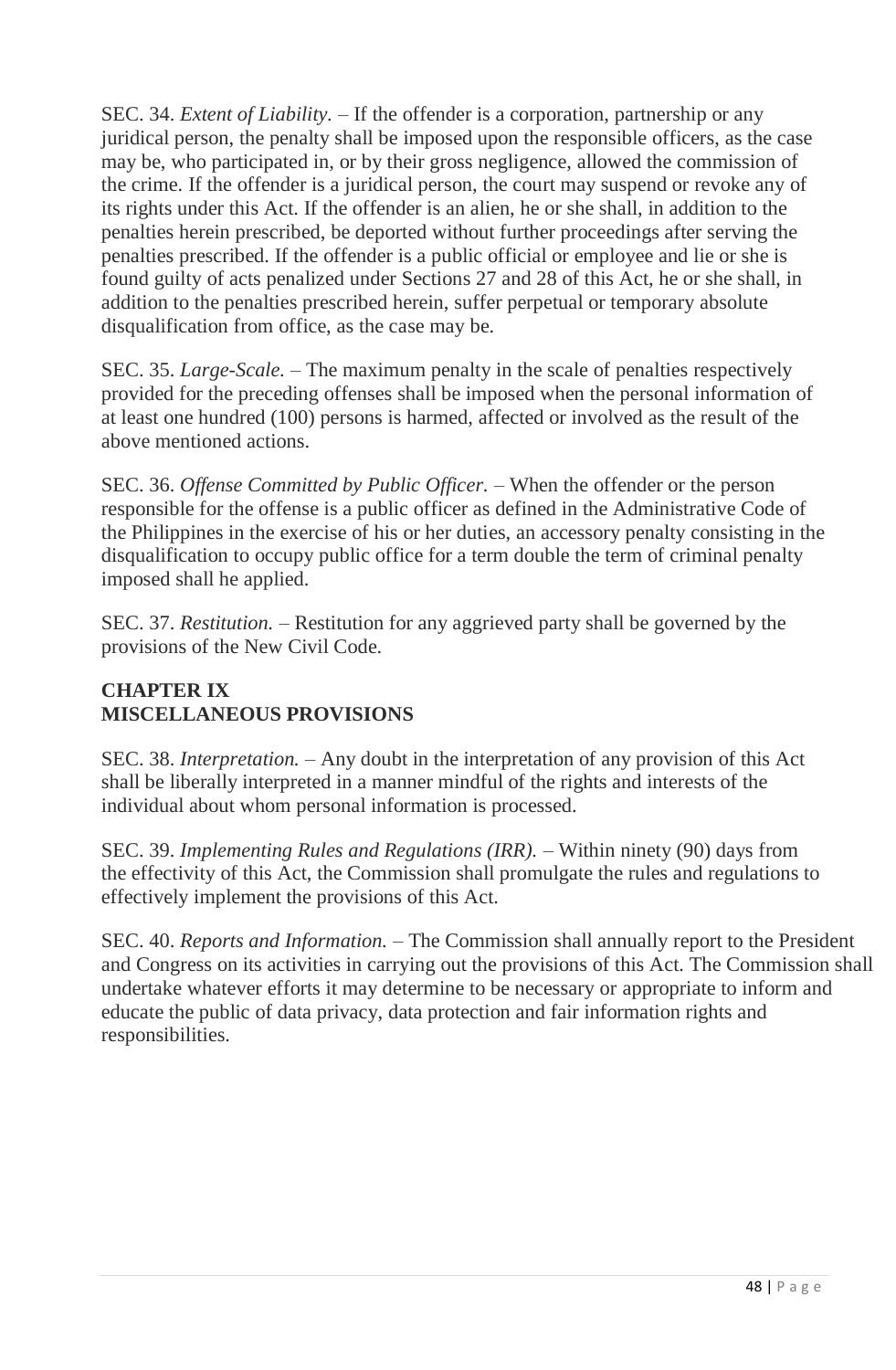SEC. 41. *Appropriations Clause. –* The Commission shall be provided with an initial appropriation of Twenty million pesos (Php20,000,000.00) to be drawn from the national government. Appropriations for the succeeding years shall be included in the General Appropriations Act. It shall likewise receive Ten million pesos (Php10,000,000.00) per year for five (5) years upon implementation of this Act drawn from the national government.

SEC. 42. *Transitory Provision.* – Existing industries, businesses and offices affected by the implementation of this Act shall be given one (1) year transitory period from the effectivity of the IRR or such other period as may be determined by the Commission, to comply with the requirements of this Act.

In case that the DICT has not yet been created by the time the law takes full force and effect, the National Privacy Commission shall be attached to the Office of the President.

SEC. 43. *Separability Clause. –* If any provision or part hereof is held invalid or unconstitutional, the remainder of the law or the provision not otherwise affected shall remain valid and subsisting.

SEC. 44. *Repealing Clause. –* The provision of Section 7 of Republic Act No. 9372, otherwise known as the "Human Security Act of 2007", is hereby amended. Except as otherwise expressly provided in this Act, all other laws, decrees, executive orders, proclamations and administrative regulations or parts thereof inconsistent herewith are hereby repealed or modified accordingly.

SEC. 45. *Effectivity Clause. –* This Act shall take effect fifteen (15) days after its publication in at least two (2) national newspapers of general circulation.

(Sgd.) **FELICIANO BELMONTE JR.** *Speaker of the*  (Sgd.) **JUAN PONCE**  *House of Representatives*  **ENRILE** *President of the Senate*

This Act which is a consolidation of Senate Bill No. 2965 and House Bill No. 4115 was finally passed by the Senate and the House of Representatives on June 6, 2012.

(Sgd.) **MARILYN B. BARUA-YAP** *Secretary*  (Sgd.) **EMMA LIRIO-REYES** *Secretary General House of Representatives*

*of the Senate*

Approved: **AUG 15 2012**

(Sgd.) **BENIGNO S. AQUINO III** *President of the Philippines*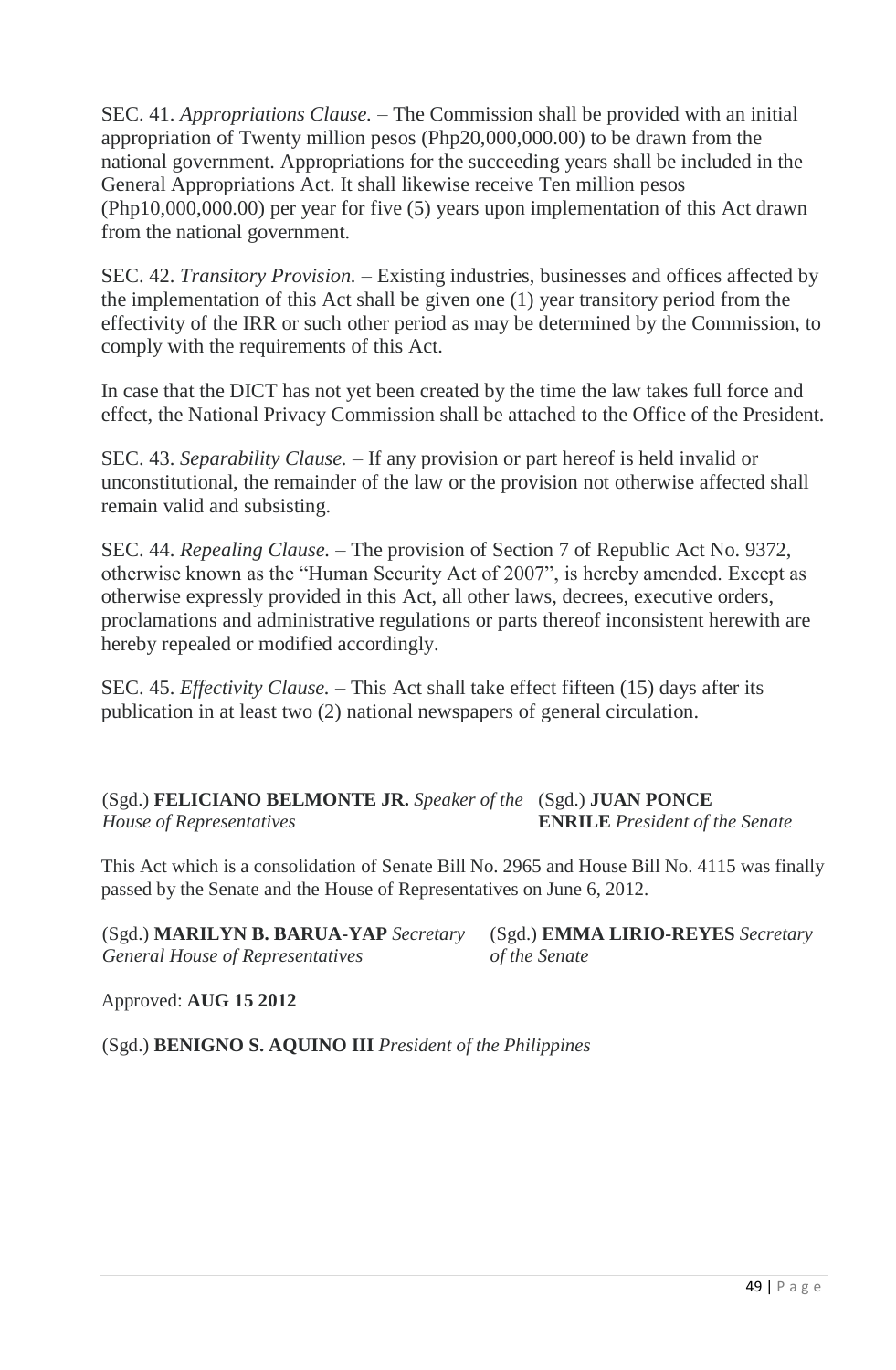ANNEX "C"

#### **LIST OF EXCEPTIONS**

<To be provided by the Office of the Executive Secretary>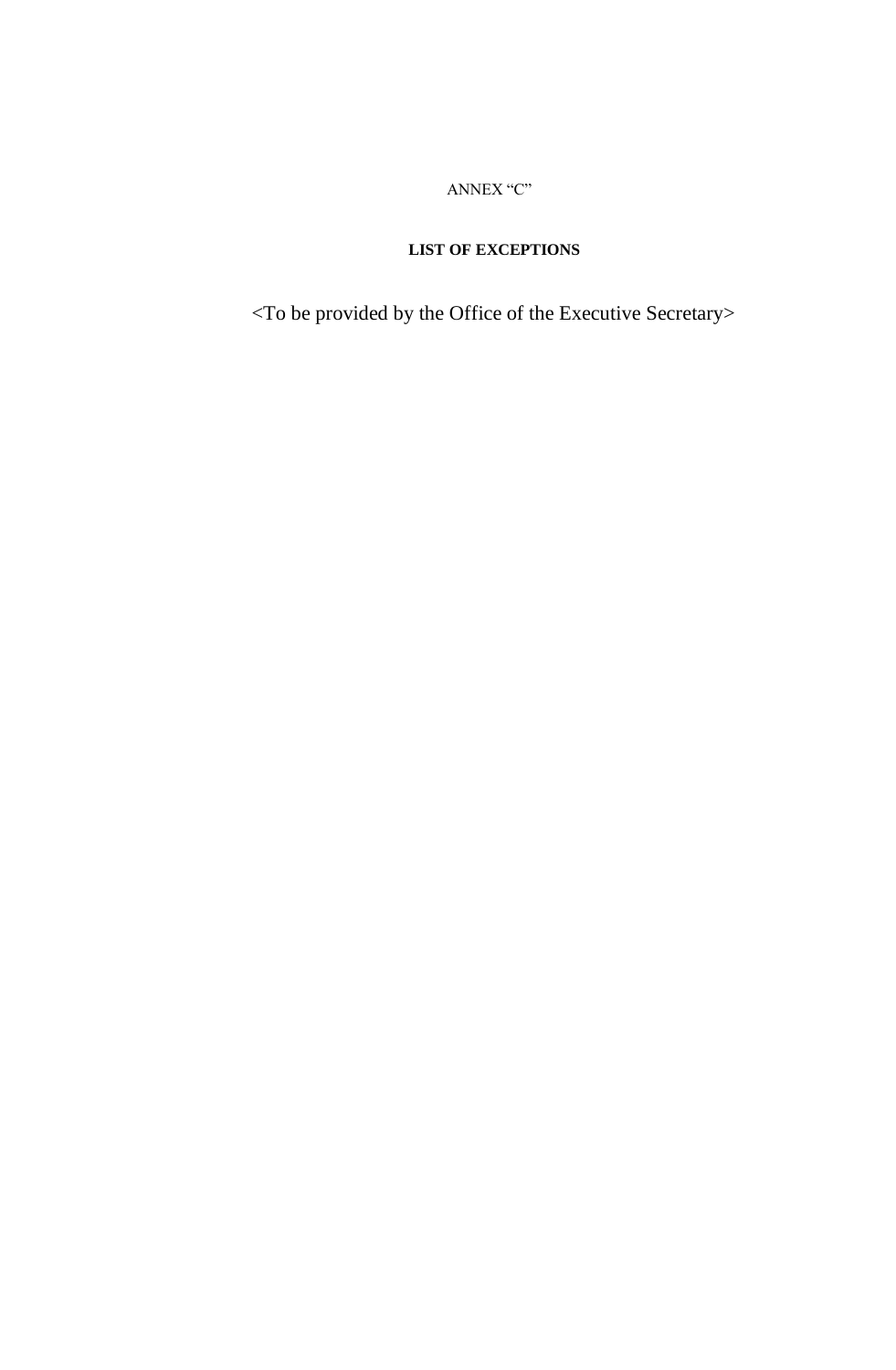#### **ANNEX "D"**

### **FOI Request Flow Chart**

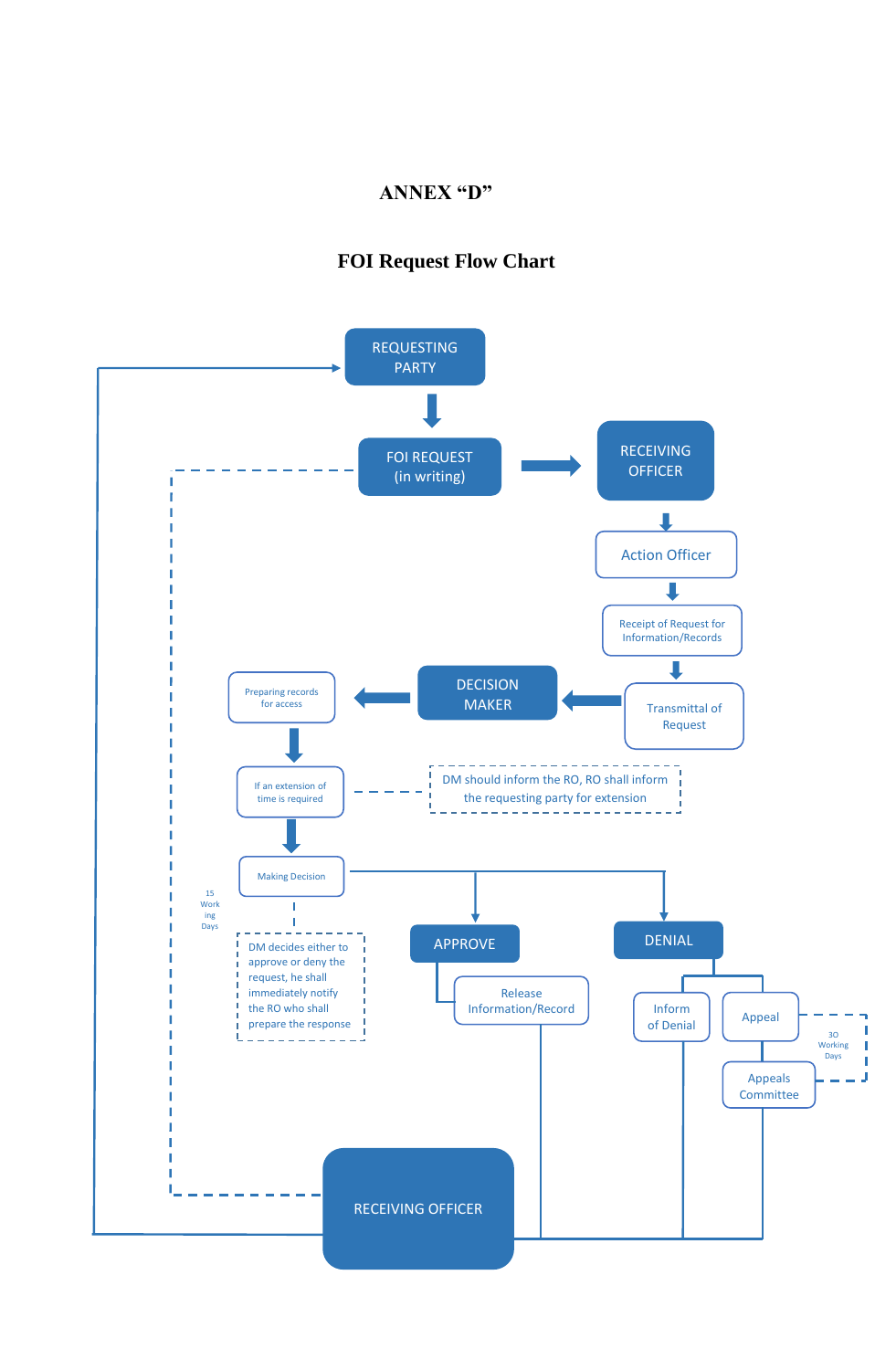| TITULO NG DOKUMENTO I (Title ofthe Document):<br>MGA TAON/PANAHONG SAKI-AW 1 (Year):<br>LAYUNIN 1 (Purpose): | (Name of Office)<br>(Address of the Office)<br>PORMULARYO NG KAHILINGAN (FOI)<br>FOI Request Form |
|--------------------------------------------------------------------------------------------------------------|---------------------------------------------------------------------------------------------------|
|                                                                                                              |                                                                                                   |
|                                                                                                              |                                                                                                   |
|                                                                                                              |                                                                                                   |
|                                                                                                              |                                                                                                   |
|                                                                                                              |                                                                                                   |
|                                                                                                              |                                                                                                   |
|                                                                                                              |                                                                                                   |
|                                                                                                              |                                                                                                   |
|                                                                                                              |                                                                                                   |
|                                                                                                              |                                                                                                   |
| PANGALAN 1 (Name):<br>the control of the control of the control of the control of the control of             | <b>CONTACT Nos.</b><br>the control of the control of the control of the control of the control of |
| LAGDA I (Signature):<br>the contract of the contract of the contract of the contract of the contract of the  | PETSA 1 (Date):                                                                                   |
| TIRAHAN 1 (Address):                                                                                         | KATIBAYAN NG PAGKAKAKILANLAN/(Proof of Identity):                                                 |
| PARAAN NG PAGTANGGAP NG IMPORMASYON/ Passport No. (How would you like to                                     |                                                                                                   |
| receive the information?) Drivers License                                                                    |                                                                                                   |
| Email                                                                                                        |                                                                                                   |
| $\Box$ Fax                                                                                                   |                                                                                                   |
| Postal Address<br><u> Constantinople</u><br>Pick-up(Office hours)                                            |                                                                                                   |
|                                                                                                              | Other                                                                                             |
|                                                                                                              |                                                                                                   |
| Gawaingitinalagakay:                                                                                         |                                                                                                   |
| (Submitted to)<br>(Lumagdasaibabangpangalangnakalimbag) Petsa/OrasngPagkatalaga:                             |                                                                                                   |
| (Date / Time of Submission)                                                                                  |                                                                                                   |
| TaongnagpapatunayngGawaingNatapos:                                                                           | the control of the control of the control of                                                      |
| (Certified by)                                                                                               |                                                                                                   |
|                                                                                                              | (Lumagdasaibabangpangalangnakalimbag)                                                             |
|                                                                                                              |                                                                                                   |
| (Type of action conducted)                                                                                   |                                                                                                   |
|                                                                                                              | Tinanggapni I (Received by):                                                                      |
|                                                                                                              | FOI Receiving Officer                                                                             |
| Remarks:                                                                                                     |                                                                                                   |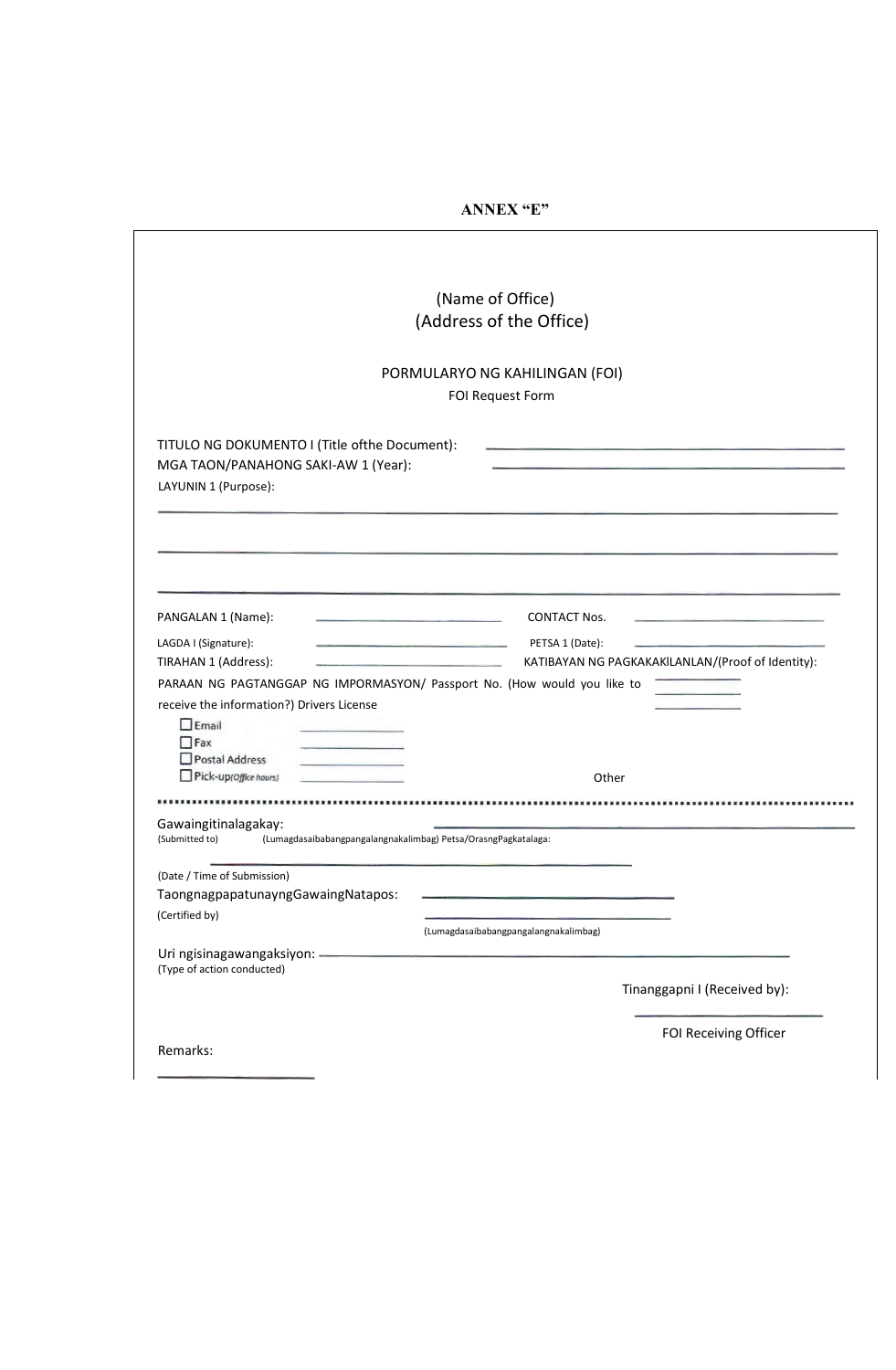### **ANNEX "F-1"**

### **FOI Receiving Officers of the BJMP-NHQ and BJMPRO and Jail Stations**

|                | Location of FOI  | <b>Contact Details</b> | Assigned FOI      |
|----------------|------------------|------------------------|-------------------|
| Name of Office | Receiving Office |                        | Receiving Officer |
|                |                  |                        |                   |
|                |                  |                        |                   |
|                |                  |                        |                   |
|                |                  |                        |                   |
|                |                  |                        |                   |
|                |                  |                        |                   |
|                |                  |                        |                   |
|                |                  |                        |                   |
|                |                  |                        |                   |
|                |                  |                        |                   |
|                |                  |                        |                   |
|                |                  |                        |                   |
|                |                  |                        |                   |
|                |                  |                        |                   |
|                |                  |                        |                   |
|                |                  |                        |                   |
|                |                  |                        |                   |
|                |                  |                        |                   |
|                |                  |                        |                   |
|                |                  |                        |                   |
|                |                  |                        |                   |
|                |                  |                        |                   |
|                |                  |                        |                   |
|                |                  |                        |                   |
|                |                  |                        |                   |
|                |                  |                        |                   |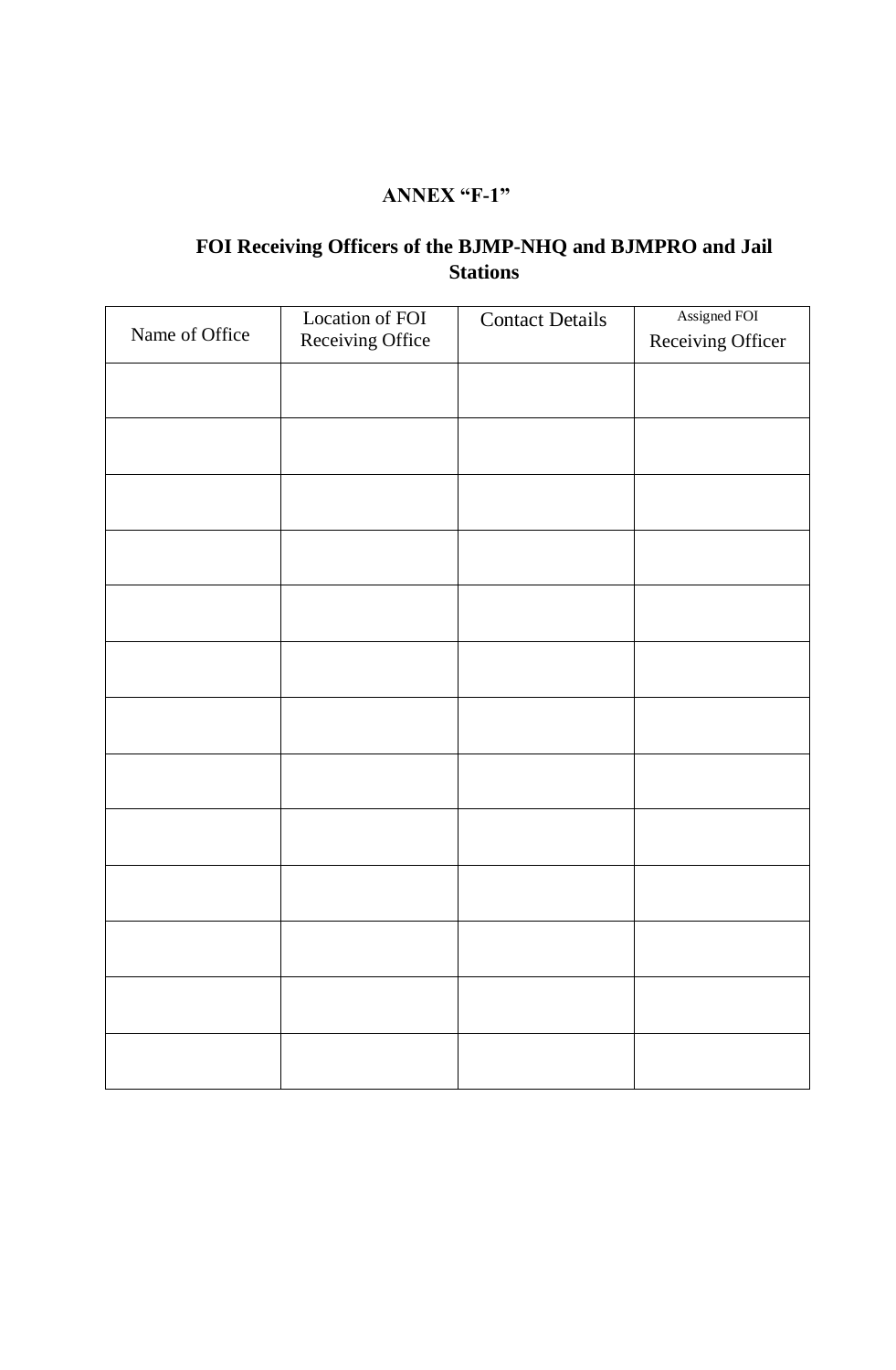### **ANNEX "F-2"**

## **FOI Decision Makers of the BJMP-NHQ, BJMPRO and Jail Stations**

|                | Location of FOI  | <b>Contact Details</b> | Assigned FOI      |
|----------------|------------------|------------------------|-------------------|
| Name of Office | Receiving Office |                        | Receiving Officer |
|                |                  |                        |                   |
|                |                  |                        |                   |
|                |                  |                        |                   |
|                |                  |                        |                   |
|                |                  |                        |                   |
|                |                  |                        |                   |
|                |                  |                        |                   |
|                |                  |                        |                   |
|                |                  |                        |                   |
|                |                  |                        |                   |
|                |                  |                        |                   |
|                |                  |                        |                   |
|                |                  |                        |                   |
|                |                  |                        |                   |
|                |                  |                        |                   |
|                |                  |                        |                   |
|                |                  |                        |                   |
|                |                  |                        |                   |
|                |                  |                        |                   |
|                |                  |                        |                   |
|                |                  |                        |                   |
|                |                  |                        |                   |
|                |                  |                        |                   |
|                |                  |                        |                   |
|                |                  |                        |                   |
|                |                  |                        |                   |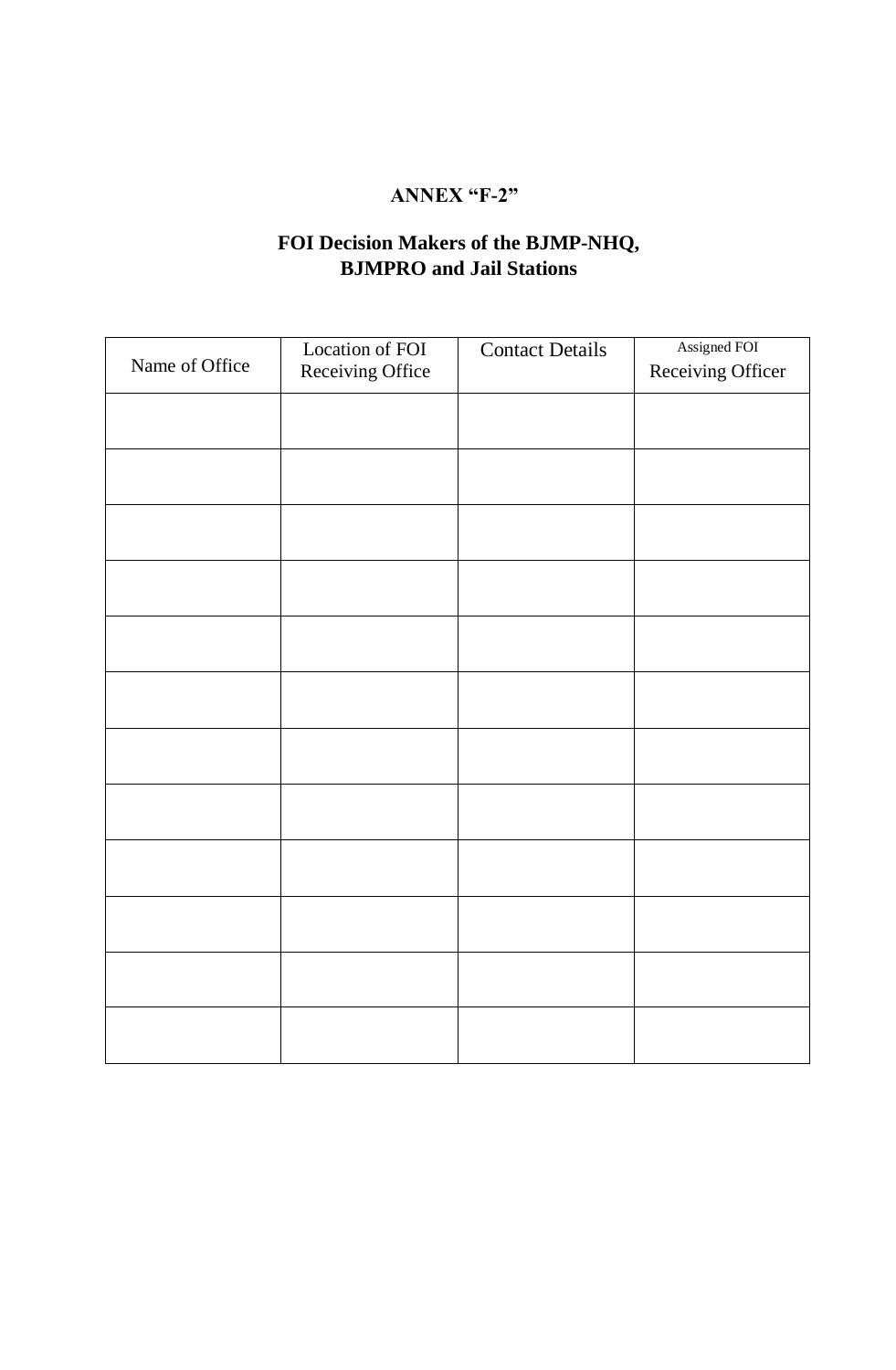### **ANNEX "F-3"**

### **FOI TEMPLATE - DOCUMENT ENCLOSED**

**DATE** 

Dear
<u>near</u>
near
near
near **Dear
near
<sub>1</sub>** 

Greetings!

Thank you for your request dated <insert data> under Executive Order No. 2 (s. 2016) on Freedom of Information in the Executive Branch.

### Your request

You asked for <quote request exactly, unless it is too long/complicated>.

Response to your request

Your FOI request is approved. I enclose a copy of (some/most/all\* of the information you requested [in the format you asked for)

Thank you.

Respectfully,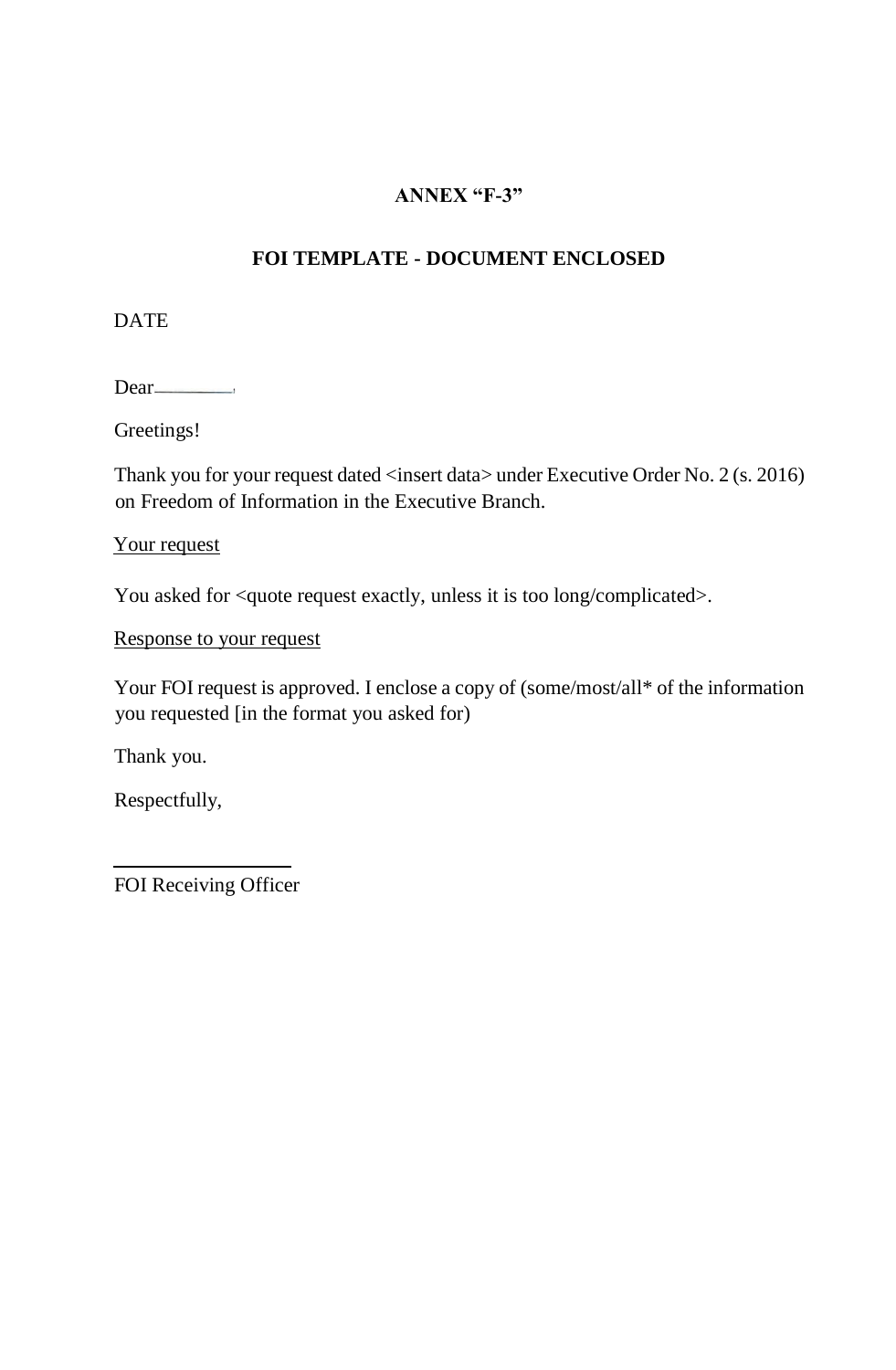### **ANNEX "F-4"**

### **FOI RESPONSE TEMPLATE - ANSWER**

DATE

Dear<sub>————</sub>

Greetings!

Thank you for your request dated <insert data> under Executive Order No. 2 (s. 2016) on Freedom of Information in the Executive Branch.

Your request

You asked for <quote request exactly, unless it is too long/complicated>.

Response to your request

Your FOI request is approved. The answer to your request is  $\langle$  insert answer>

Thank you.

Respectfully,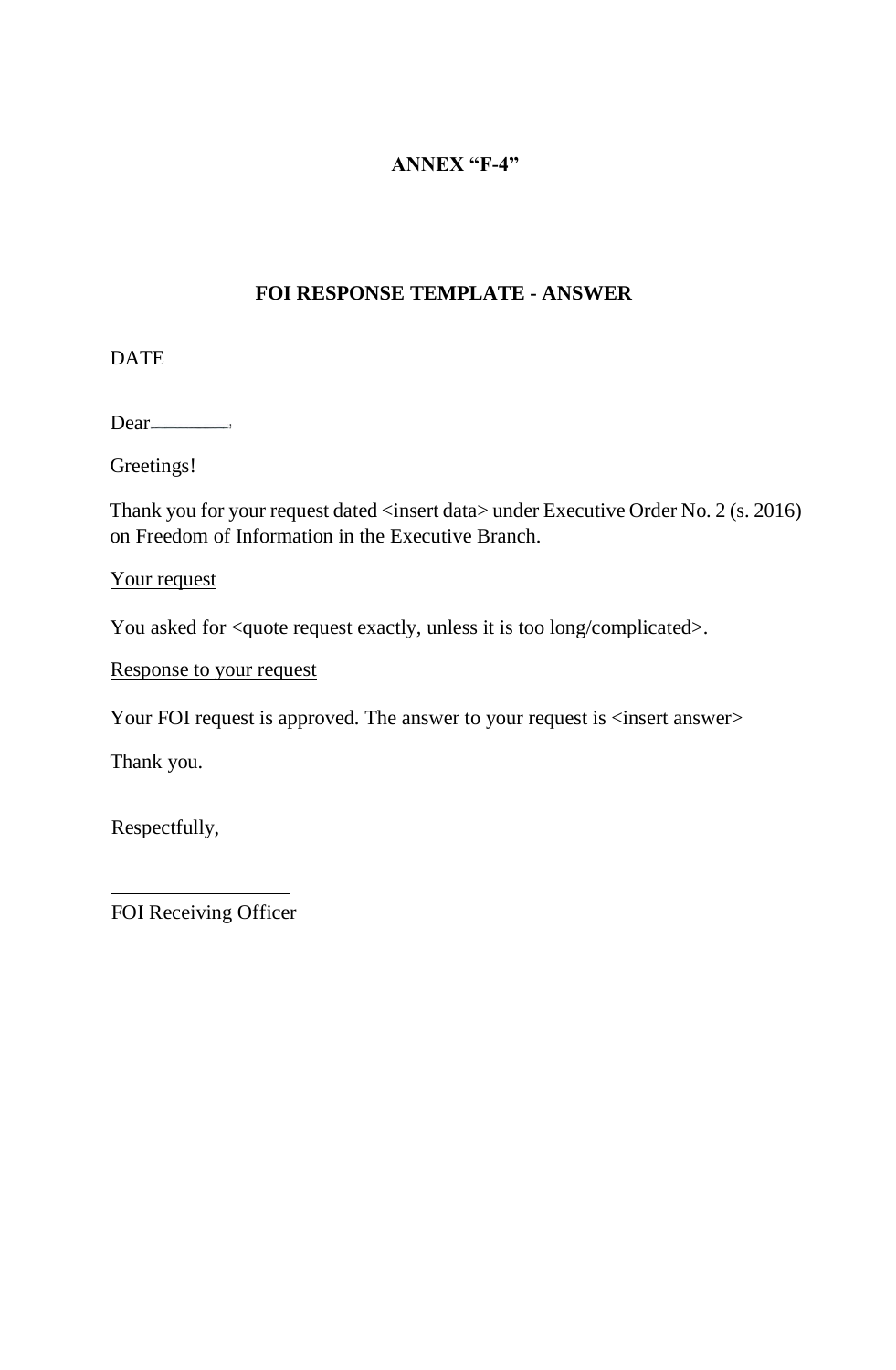### **ANNEX "F-5"**

#### **FOI RESPONSE TEMPLATE - DOCUMENT AVAILABLE ONLINE**

DATE

Dear
bundar

Greetings!

Thank you for your request dated <insert data> under Executive Order No. 2 (s. 2016) on Freedom of Information in the Executive Branch.

#### Your request

You asked for <quote request exactly, unless it is too long/complicated>.

#### Response to your request

[Some/Most/Alll of the information you have requested is already available online from <add details of where that specific information can be obtained e.g. data.gov.ph, foi.gov.ph or other government websites>.

#### Your right to request a review

If you are unhappy with this response to your FOI request, you may ask us to carry out an internal review of the response, by writing to <insert name of Chief, BJMP, or the RD, as the case may be, and postal / e-mail address>. Your review request should explain why you are dissatisfied with this response, and should be made within 15 calendar days from the date when you received this letter. We will complete the review and tell you the result, within 30 calendar days from the date when we receive your review request.

If you are not satisfied with result of the review, you then have the right to appeal to the BJMP Central Appeal and Review Committee pursuant to BJMP FOI Manual.

Thank you.

Respectfully,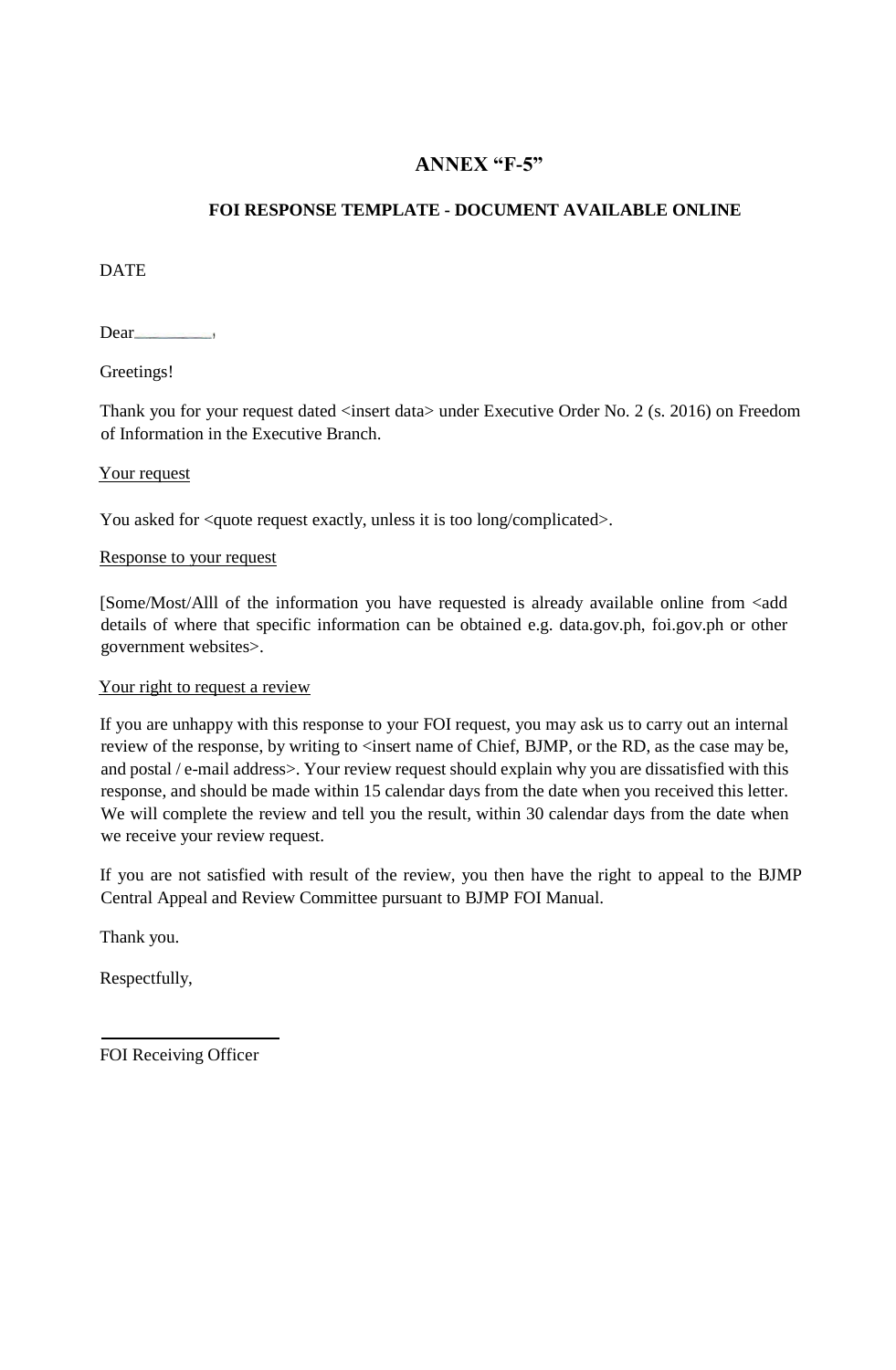### **ANNEX "F-6"**

#### **TEMPLATE - DOCUMENT NOT AVAILABLE**

**DATE** 

Dear
bundan belief belief belief belief belief belief belief belief belief belief belief belief belief belief b

Greetings!

Thank you for your request dated <insert data> under Executive Order No. 2 (s. 2016) on Freedom of Information in the Executive Branch. Your request

You asked for <quote request exactly, unless it is too long/complicated>.

#### Response to your request

While our aim is to provide information whenever possible, in this instance this Office does not have [some ofl\* the information you have requested. However, you may wish to contact <insert name of other authority/organization> at<insert contact details. Who may be able to help you. The reasons why we don't have the information are explained in the Annex to this letter.

#### Your right to request a review

If you are unhappy with this response to your FOI request, you may ask us to carry out an internal review of the response, by writing to <insert name of Chief, BJMP or RD, as the case may be, and postal / e-mail address>. Your review request should explain why you are dissatisfied with this response, and should be made within 15 calendar days from the date when you received this letter. We will complete the review and tell you the result, within 30 calendar days from the date when we receive your review request.

If you are not satisfied with result of the review, you then have the right to appeal to the BJMP Central Appeal and Review Committee pursuant to the BJMP FOI Manual.

Thank you.

Respectfully,